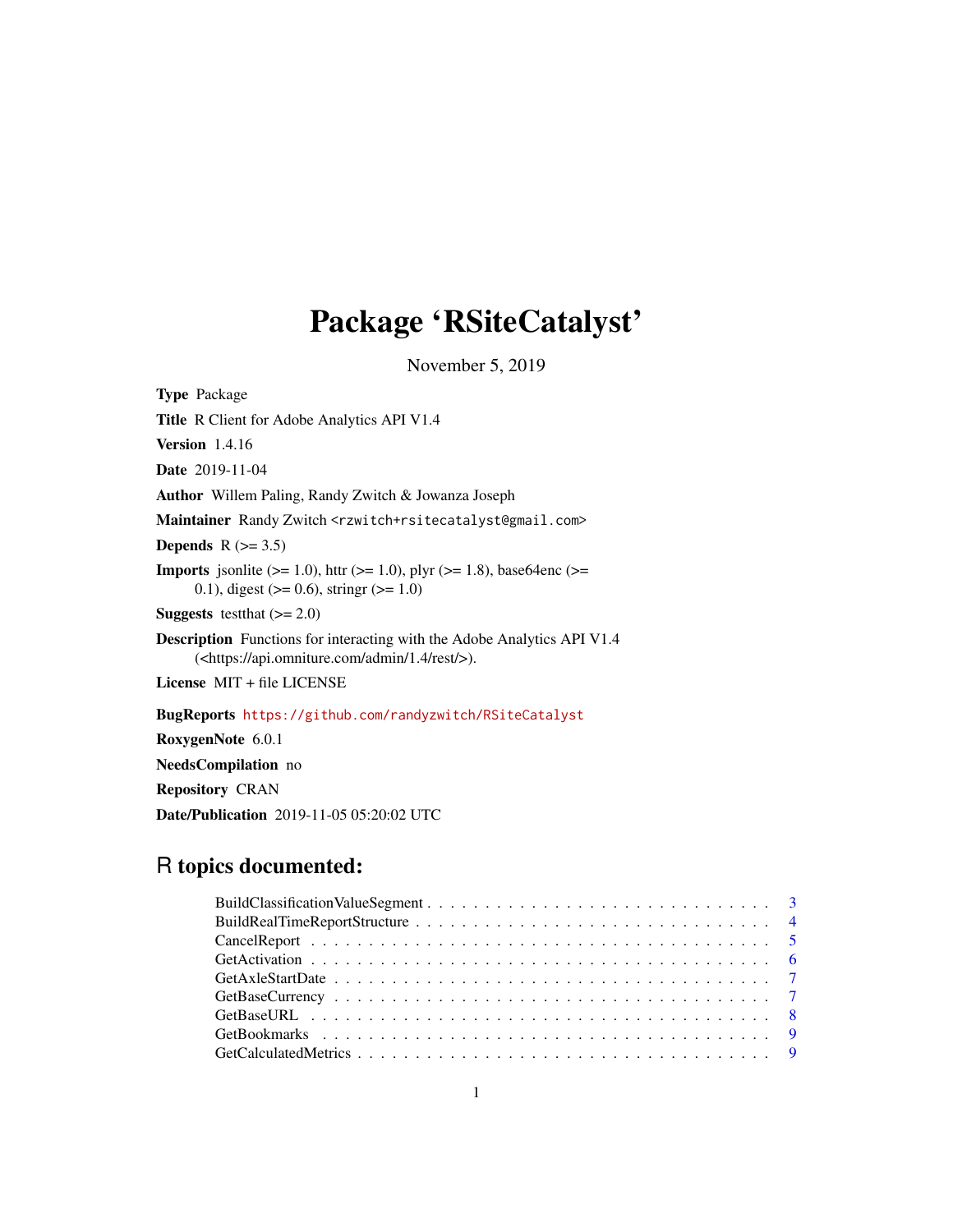| $\overline{10}$ |
|-----------------|
| 11              |
| 12              |
| 12              |
| 13              |
| 14              |
| 15              |
| 15              |
| 16              |
| 17              |
| 18              |
| 18              |
| 19              |
| 20              |
| 21              |
| 21              |
|                 |
|                 |
|                 |
|                 |
| 25              |
| 26              |
|                 |
| 27              |
|                 |
|                 |
|                 |
|                 |
|                 |
| 32              |
| 32              |
| 33              |
| 34              |
| 35              |
|                 |
|                 |
|                 |
| 37              |
| 38              |
| 39              |
| 40              |
| 41              |
| 41              |
| 42              |
| 43              |
| 43              |
| 44              |
| 45              |
| 46              |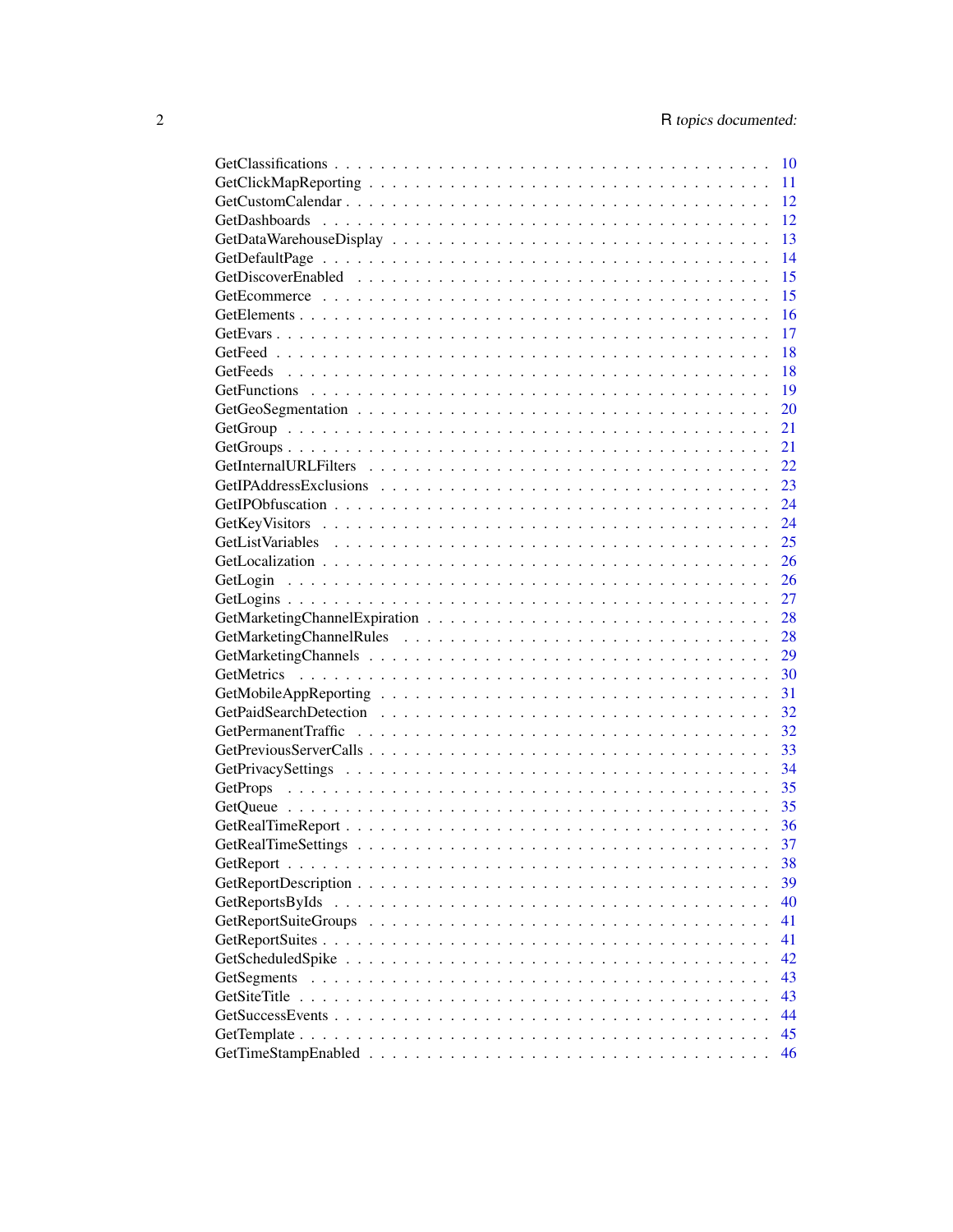<span id="page-2-0"></span>

| - 46 |
|------|
| 47   |
| 48   |
| 48   |
| 49   |
| .50  |
|      |
| -51  |
|      |
| .54  |
| 56   |
| 58   |
| 60   |
| 61   |
| 63   |
| 64   |
| 65   |
| 66   |
| 67   |
|      |

#### **Index** [69](#page-68-0)

BuildClassificationValueSegment

*Build a Classification Value Segment*

## Description

Function to build a classification value segment for use in segmenting reports.

# Usage

```
BuildClassificationValueSegment(element, search.keywords, classification = "",
  search.type = "OR")
```
## Arguments

| element         | List of elements on which to base the segment                                                                                          |
|-----------------|----------------------------------------------------------------------------------------------------------------------------------------|
| search.keywords |                                                                                                                                        |
|                 | List of search keyword vectors for each element (Use $\wedge$ to pin to start and \$ to<br>pin to end, or both to specify exact match) |
|                 | classification (optional) Classification breakdown name for the element (defaults to the ele-<br>ment name)                            |
| search.type     | How to combine the keywords list. This defaults to 'OR' if it is not specified.                                                        |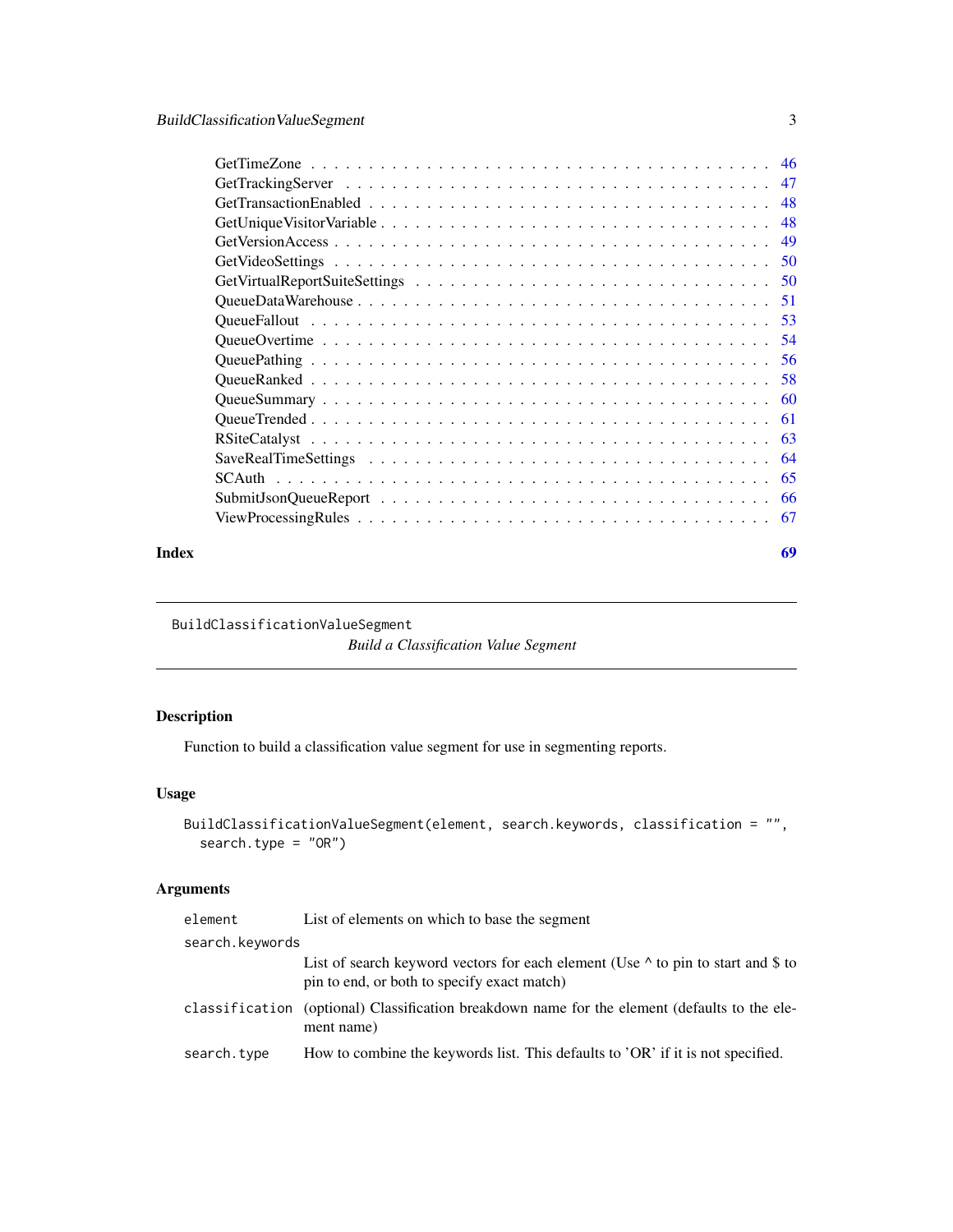## <span id="page-3-0"></span>Details

Function to build a classification value segment for use in segmenting reports.

Multiple segments can be combined in a list. Note that search can only be applied to a breakdown classification and not an element value.

## Value

Segment definition for use with Queue\* functions

## Examples

```
## Not run:
vistor_segment <- BuildClassificationValueSegment(element,
                                                   search.keywords,
                                                   classification,
                                                   search.type)
```
## End(Not run)

<span id="page-3-1"></span>BuildRealTimeReportStructure *Build Configuration for Real-Time Report*

## Description

Selects the metrics and elements (dimensions) on which you want Real-Time reports enabled. Use the returned list from this function as argument(s) in SaveRealTimeSettings.

#### Usage

```
BuildRealTimeReportStructure(report.name = "", metric = "",
 elements = c(), min.granularity = "1", ui.report = TRUE)
```
#### Arguments

| report.name     | Real-Time Report Name                                 |
|-----------------|-------------------------------------------------------|
| metric          | Metric for Real-Time Report                           |
| elements        | Breakdowns for Real-Time Report                       |
| min.granularity |                                                       |
|                 | Minimum Granularity for Report. Defaults to 1 minute. |
| ui.report       | Show report in Adobe Analytics web interface          |

#### Value

List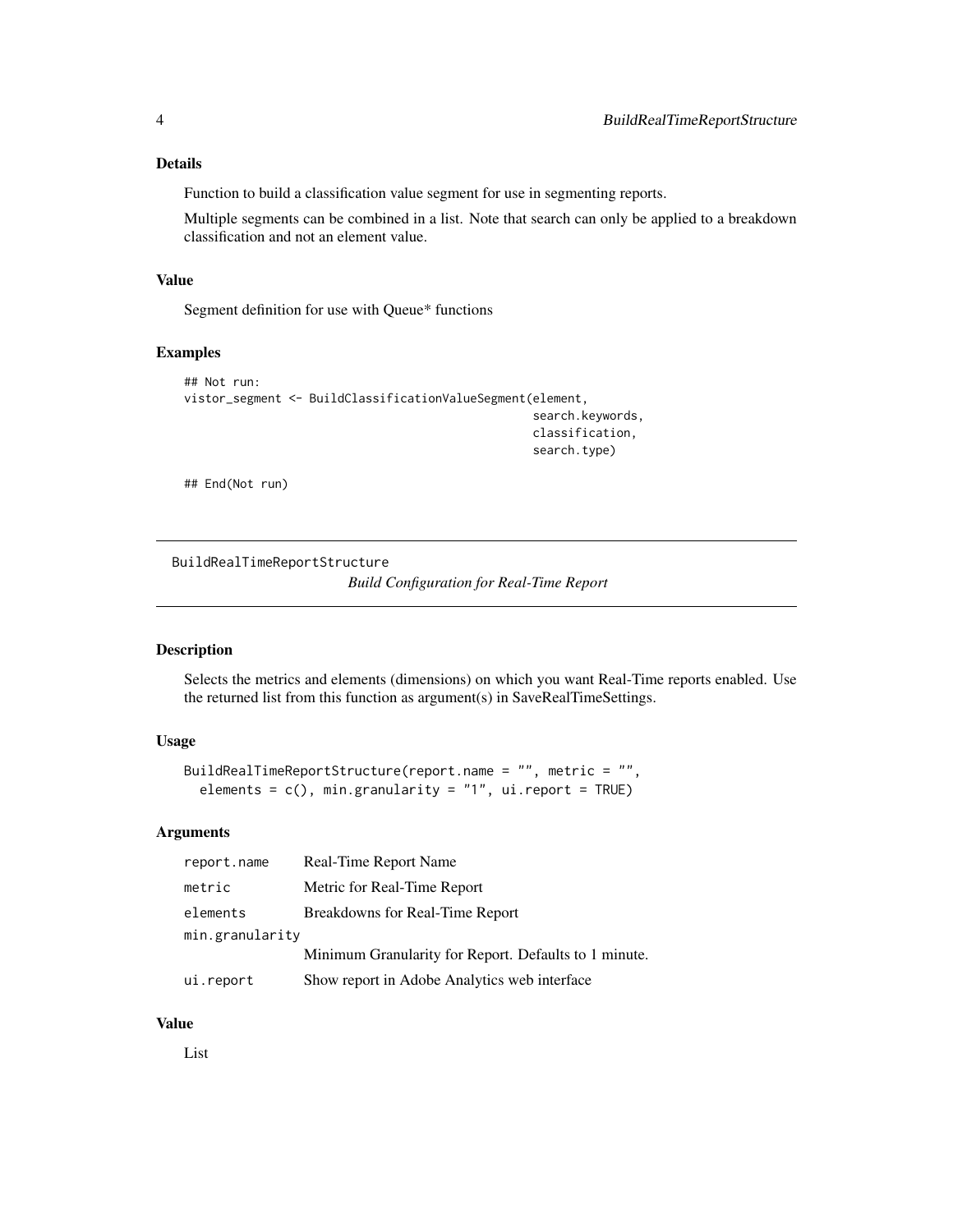## <span id="page-4-0"></span>CancelReport 5

## See Also

[GetRealTimeSettings](#page-36-1)

[SaveRealTimeSettings](#page-63-1)

# Examples

```
## Not run:
report.test1 <- BuildRealTimeReportStructure(report.name="test123",
              metric="instances",
              elements = c("prop2", "searchenginekeyword", "geocountry"))
report.test2 <- BuildRealTimeReportStructure(report.name="test456",
              metric="instances",
              elements = c("prop2", "searchenginekeyword", "geocountry"),
              min.granularity = "5")
report.test3 <- BuildRealTimeReportStructure(report.name="test789",
              metric="instances",
              elements = c("prop2", "searchenginekeyword", "geocountry"),
              min.granularity = "5",
              ui.report=FALSE)
```
## End(Not run)

CancelReport *Cancel a Report in the Report Queue*

#### Description

Cancels a report in the Report Queue

## Usage

```
CancelReport(report.id)
```
#### Arguments

report.id Id of the report that you want to cancel

#### Details

Returns either a console message that no reports are queued or the reportID number that was cancelled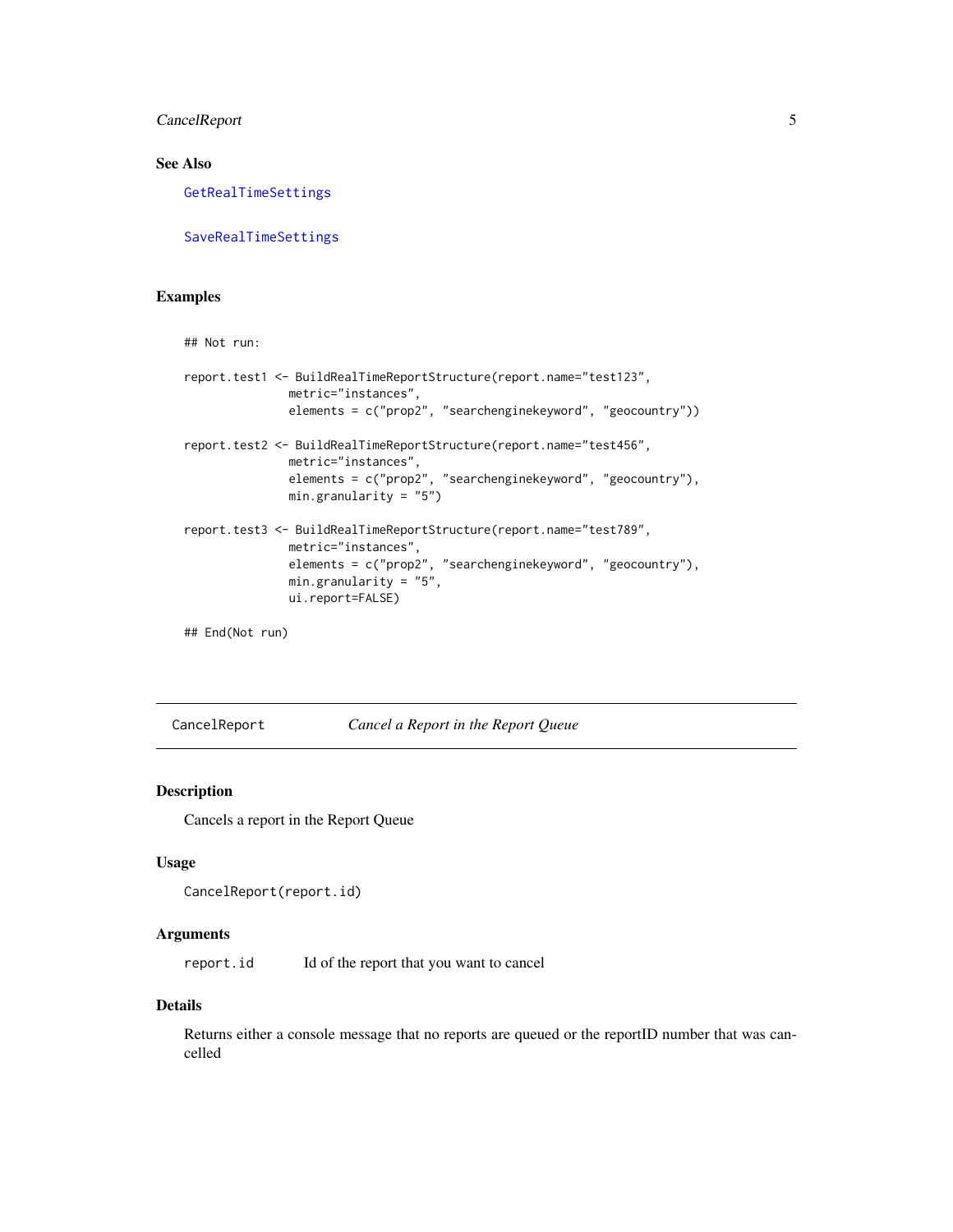# Value

Console message

#### Examples

```
## Not run:
CancelReport('12345678')
```
## End(Not run)

GetActivation *Get Activation Detail for a Report Suite(s)*

## Description

Get activation detail for the specified report suites.

## Usage

```
GetActivation(reportsuite.ids)
```
#### Arguments

reportsuite.ids Report suite id (or list of report suite ids)

#### Details

This function requires having a character vector with one or more valid Report Suites specified.

#### Value

Data frame

## Examples

```
## Not run:
active <- GetActivation("your_report_suite")
active2 <- GetActivation(report_suites$rsid)
## End(Not run)
```
<span id="page-5-0"></span>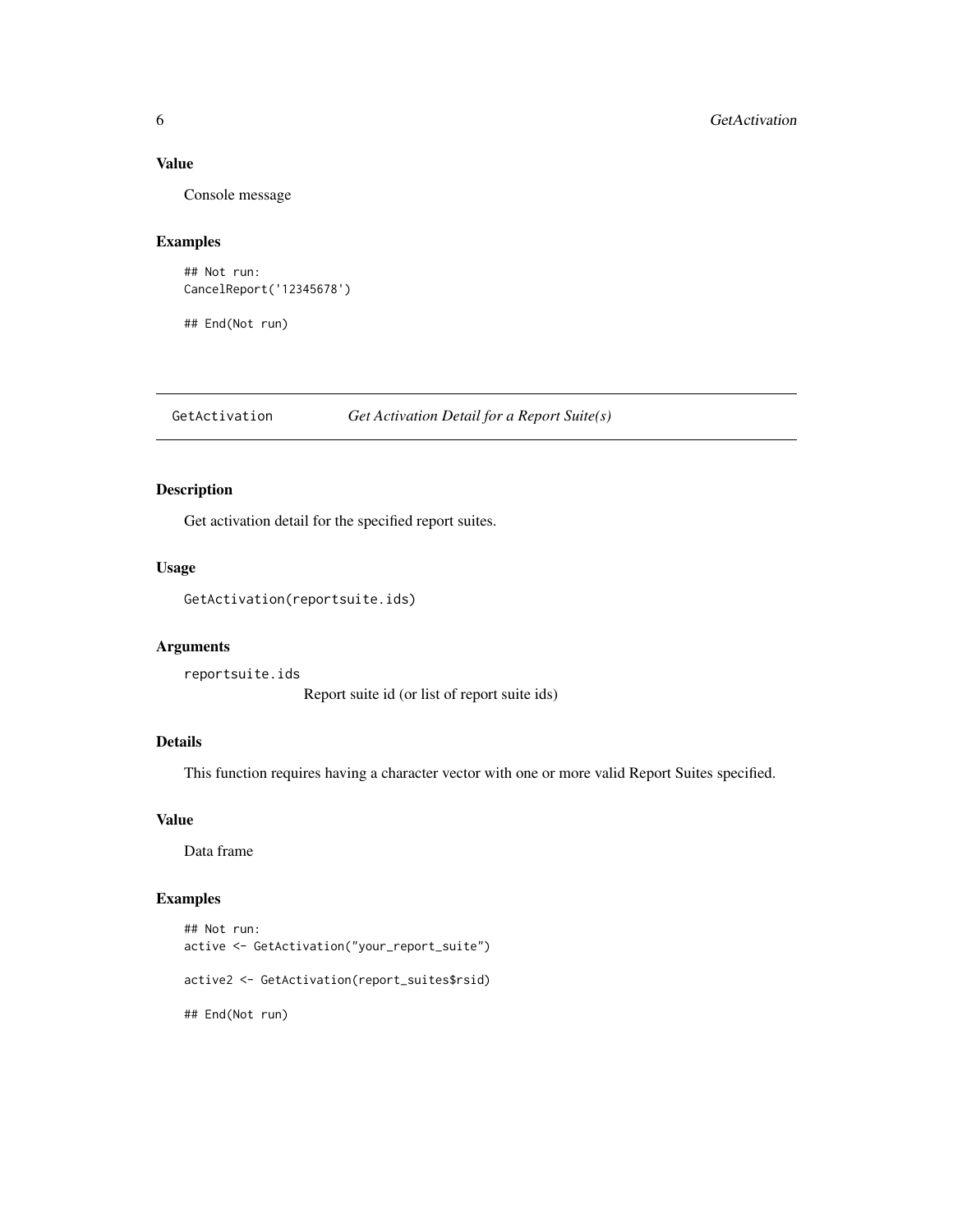<span id="page-6-0"></span>GetAxleStartDate *Get Cutover Date from SC14 to SC15 for a Report Suite(s)*

#### Description

Get cutover date from SC14 to SC15 for the specified report suites.

## Usage

```
GetAxleStartDate(reportsuite.ids)
```
## Arguments

reportsuite.ids

Report suite id (or list of report suite ids)

#### Details

This function requires having a character vector with one or more valid Report Suites specified.

#### Value

Data frame

## Examples

## Not run: switch <- GetAxleStartDate("your\_report\_suite") switch2 <- GetAxleStartDate(report\_suites\$rsid)

## End(Not run)

GetBaseCurrency *Get Base Currency for a Report Suite(s)*

#### Description

Get base currency for the specified report suites.

#### Usage

```
GetBaseCurrency(reportsuite.ids)
```
#### Arguments

reportsuite.ids

Report suite id (or list of report suite ids)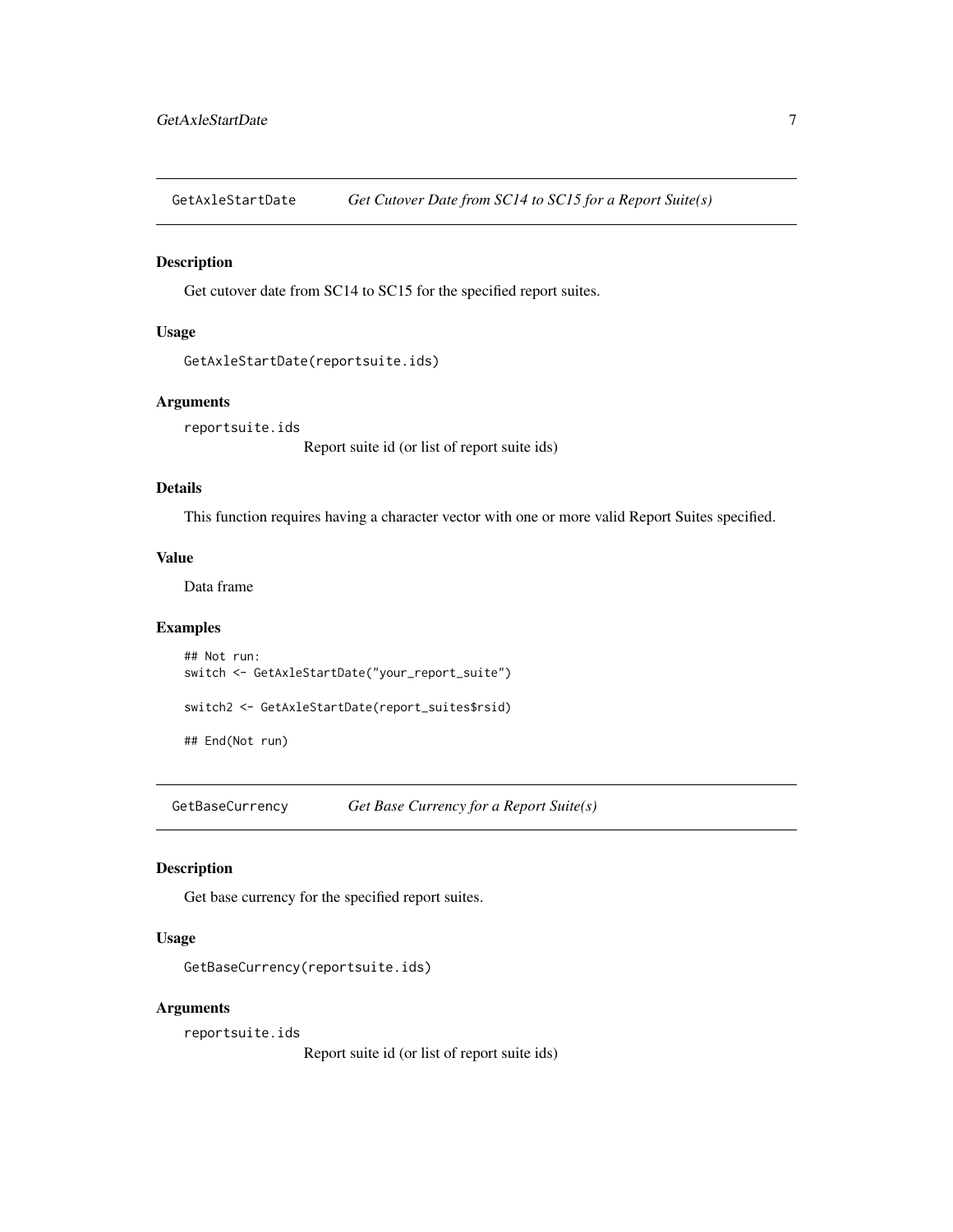# <span id="page-7-0"></span>Details

This function requires having a character vector with one or more valid Report Suites specified.

#### Value

Data frame

# Examples

```
## Not run:
currency <- GetBaseCurrency("your_report_suite")
```

```
currency2 <- GetBaseCurrency(report_suites$rsid)
```
## End(Not run)

GetBaseURL *Get Base URL for a Report Suite(s)*

#### Description

Get base url for the specified report suites.

#### Usage

GetBaseURL(reportsuite.ids)

## Arguments

reportsuite.ids

Report suite id (or list of report suite ids)

## Details

This function requires having a character vector with one or more valid Report Suites specified.

# Value

Data frame

#### Examples

```
## Not run:
url <- GetBaseURL("your_report_suite")
url2 <- GetBaseURL(report_suites$rsid)
## End(Not run)
```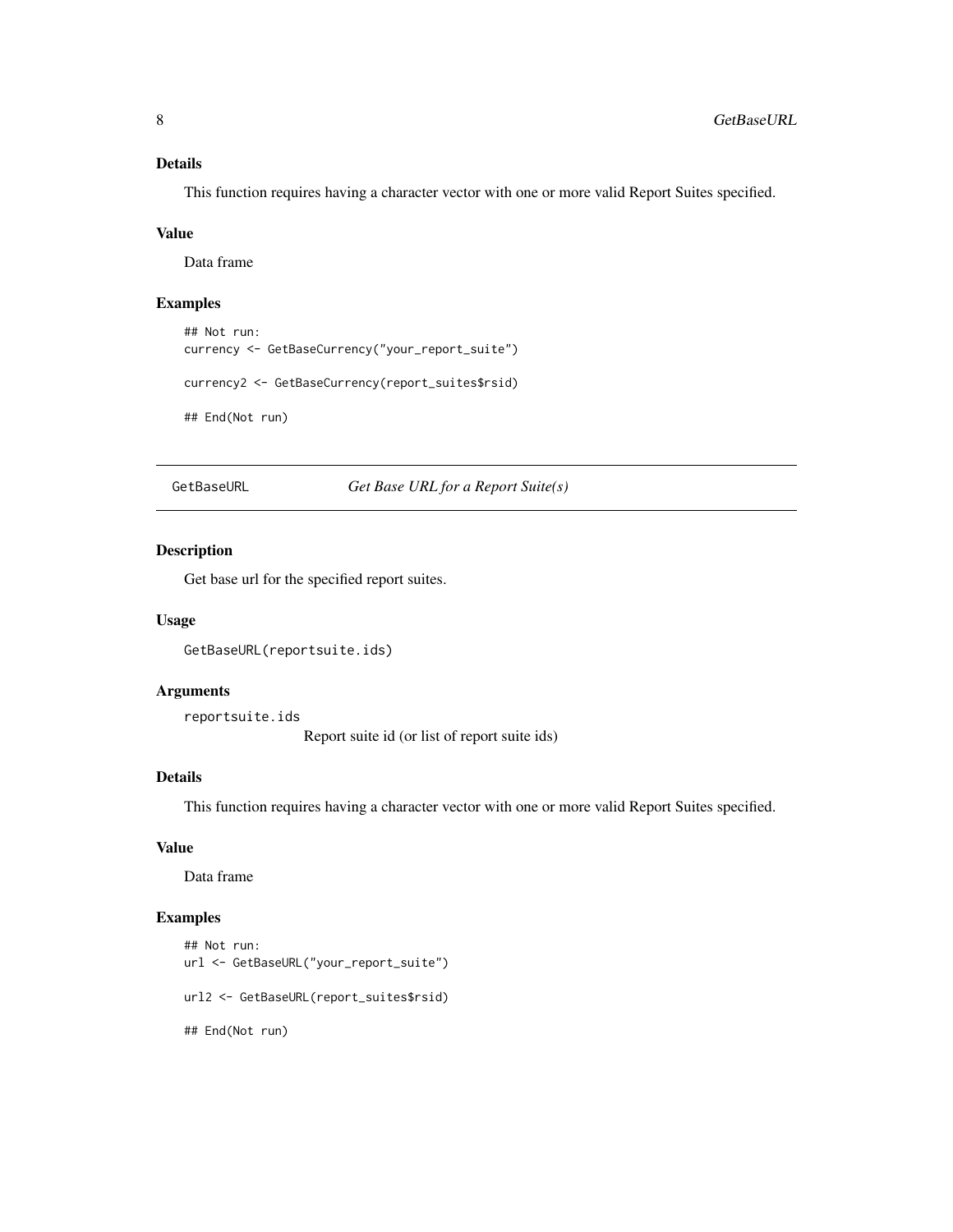<span id="page-8-0"></span>

## Description

Get defined bookmarks for a user.

## Usage

```
GetBookmarks(folder.limit = "", folder.offset = "")
```
## Arguments

| folder.limit | Max number of folders to return                                             |
|--------------|-----------------------------------------------------------------------------|
|              | folder. of fset Offset of folders (i.e. start with other than first folder) |

## Details

This function's arguments are both optional

# Value

Data frame

#### Examples

```
## Not run:
bookmarks<- GetBookmarks()
bookmarks2 <- GetBookmarks('5', '1')
## End(Not run)
```
GetCalculatedMetrics *Get Calculated Metrics for a Report Suite(s)*

## Description

Get calculated metrics for the specified report suites.

#### Usage

GetCalculatedMetrics(reportsuite.ids)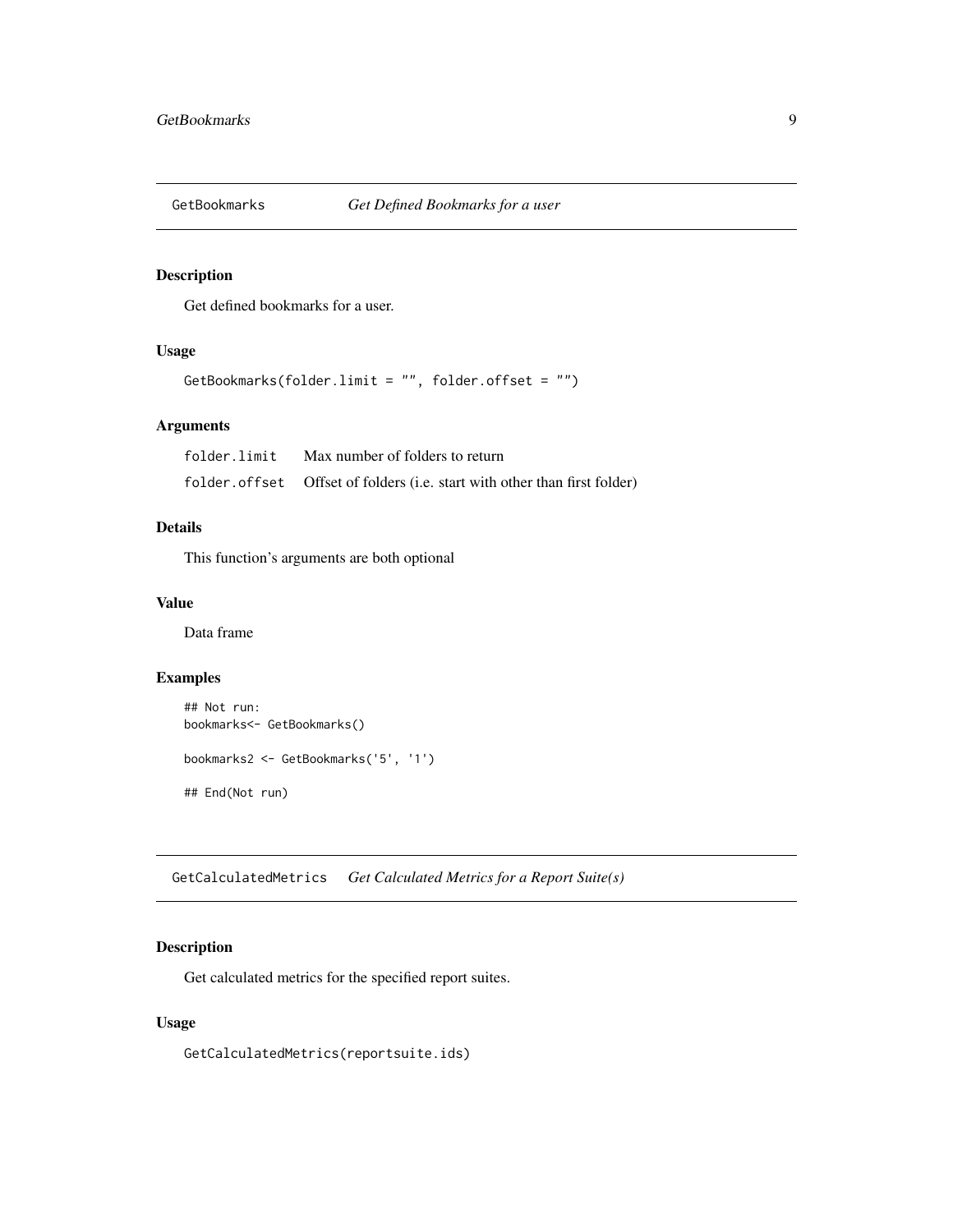#### <span id="page-9-0"></span>**Arguments**

reportsuite.ids

Report suite id (or list of report suite ids)

# Details

This function requires having a character vector with one or more valid Report Suites specified.

#### Value

Data frame

#### Examples

```
## Not run:
calc<- GetCalculatedMetrics("your_report_suite")
calc2 <- GetCalculatedMetrics(report_suites$rsid)
## End(Not run)
```
GetClassifications *Get Classifications for Selected Report Suite Elements*

#### Description

Retrieves a list of classifications (associated with the specified element) for each of the specified report suites.

#### Usage

```
GetClassifications(reportsuite.ids, elements = c())
```
#### Arguments

| reportsuite.ids |                                                                                                 |
|-----------------|-------------------------------------------------------------------------------------------------|
|                 | Single report suite id or list of report suites                                                 |
| elements        | Optional. List of existing elements you want to use in combination with an<br>additional metric |

#### Details

Retrieves a list of classifications (associated with the specified element) for each of the specified report suites. Function attempts to flatten classifications as best as possible; may return data frame having a nested list as a column if classification is sufficiently complex.

#### Value

Data frame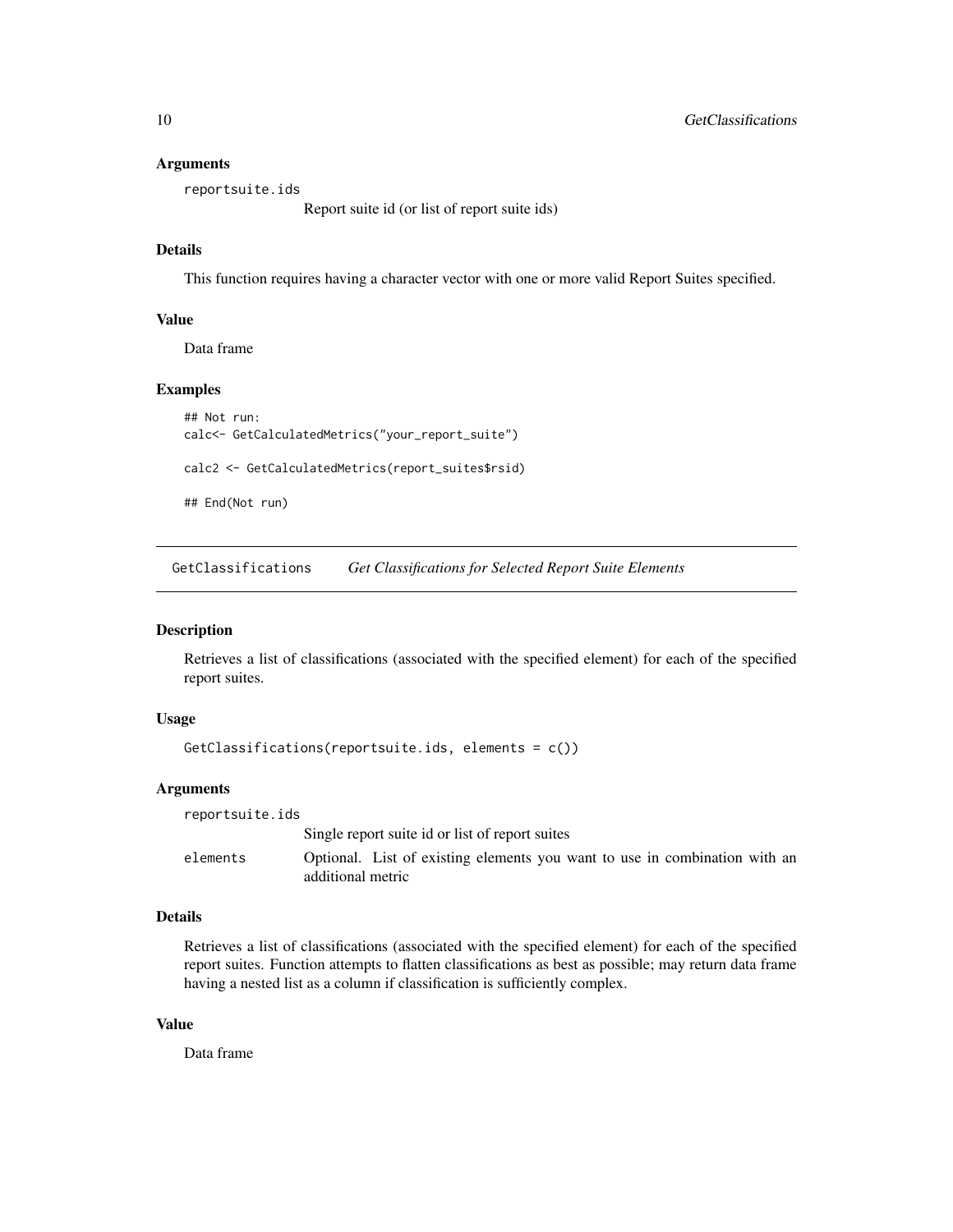## <span id="page-10-0"></span>GetClickMapReporting 11

## Examples

## Not run:

```
classifications <- GetClassifications(c("prod", "dev"), "trackingcode")
```
## End(Not run)

GetClickMapReporting *Get Click Map Settings for a Report Suite(s)*

## Description

Get Click Map Settings for the specified report suites.

# Usage

GetClickMapReporting(reportsuite.ids)

#### Arguments

reportsuite.ids Report suite id (or list of report suite ids)

## Details

This function requires having a character vector with one or more valid Report Suites specified.

## Value

Data frame

## Examples

```
## Not run:
cmsettings<- GetClickMapReporting("your_report_suite")
cmsettings2 <- GetClickMapReporting(report_suites$rsid)
## End(Not run)
```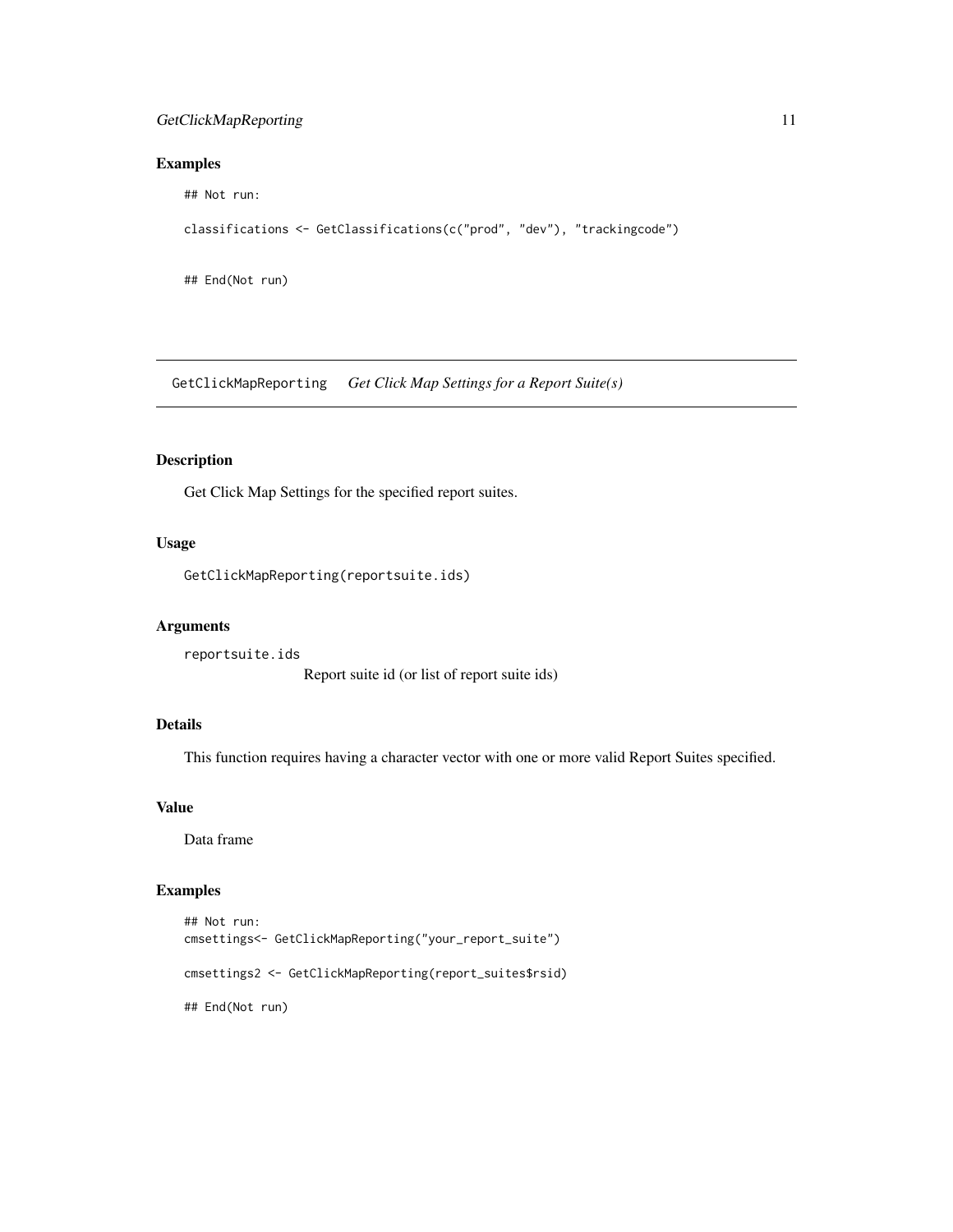<span id="page-11-0"></span>GetCustomCalendar *Get Custom Calendar for a Report Suite(s)*

## Description

Get custom calendar for the specified report suites.

#### Usage

```
GetCustomCalendar(reportsuite.ids)
```
#### Arguments

reportsuite.ids

Report suite id (or list of report suite ids)

# Details

This function requires having a character vector with one or more valid Report Suites specified.

#### Value

Data frame

#### Examples

```
## Not run:
cal <- GetCustomCalendar("your_report_suite")
cal2 <- GetCustomCalendar(report_suites$rsid)
## End(Not run)
```
GetDashboards *Get Defined Dashboards*

## Description

Get defined dashboards

#### Usage

```
GetDashboards(dashboard.limit = "", dashboard.offset = "")
```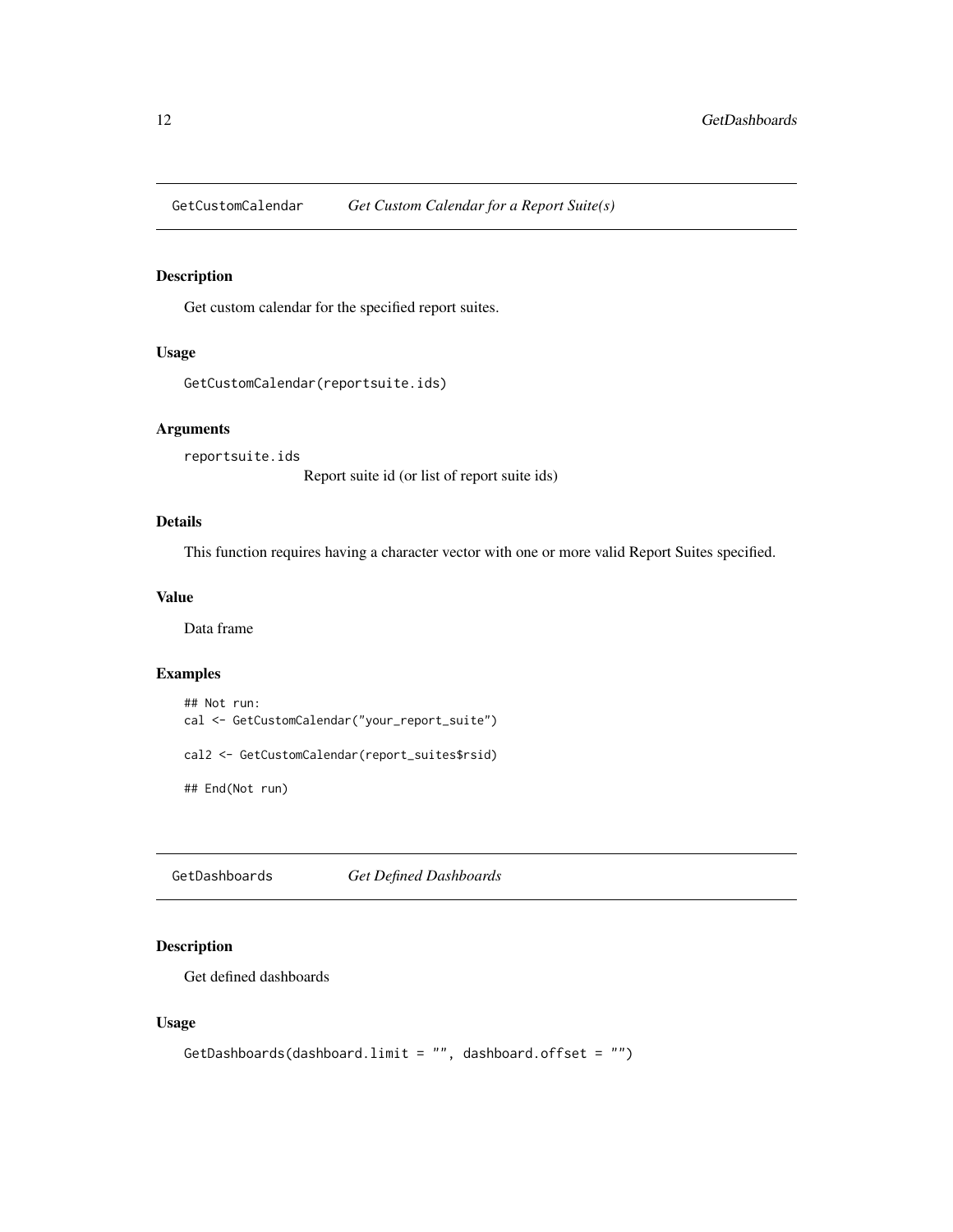## <span id="page-12-0"></span>Arguments

dashboard.limit Limit number of dashboards returned dashboard.offset Offset of dashboards (i.e. start with other than first dashboard)

# Details

This function's arguments are both optional

#### Value

List

## Examples

```
## Not run:
dash<- GetDashboards()
dash2 <- GetBookmarks('5', '1')
## End(Not run)
```
GetDataWarehouseDisplay

*Get Whether Data Warehouse is Enabled for a Report Suite(s)*

# Description

Get whether Data Warehouse is enabled for the specified report suites.

## Usage

GetDataWarehouseDisplay(reportsuite.ids)

#### Arguments

reportsuite.ids

Report suite id (or list of report suite ids)

## Details

This function requires having a character vector with one or more valid Report Suites specified.

# Value

Data frame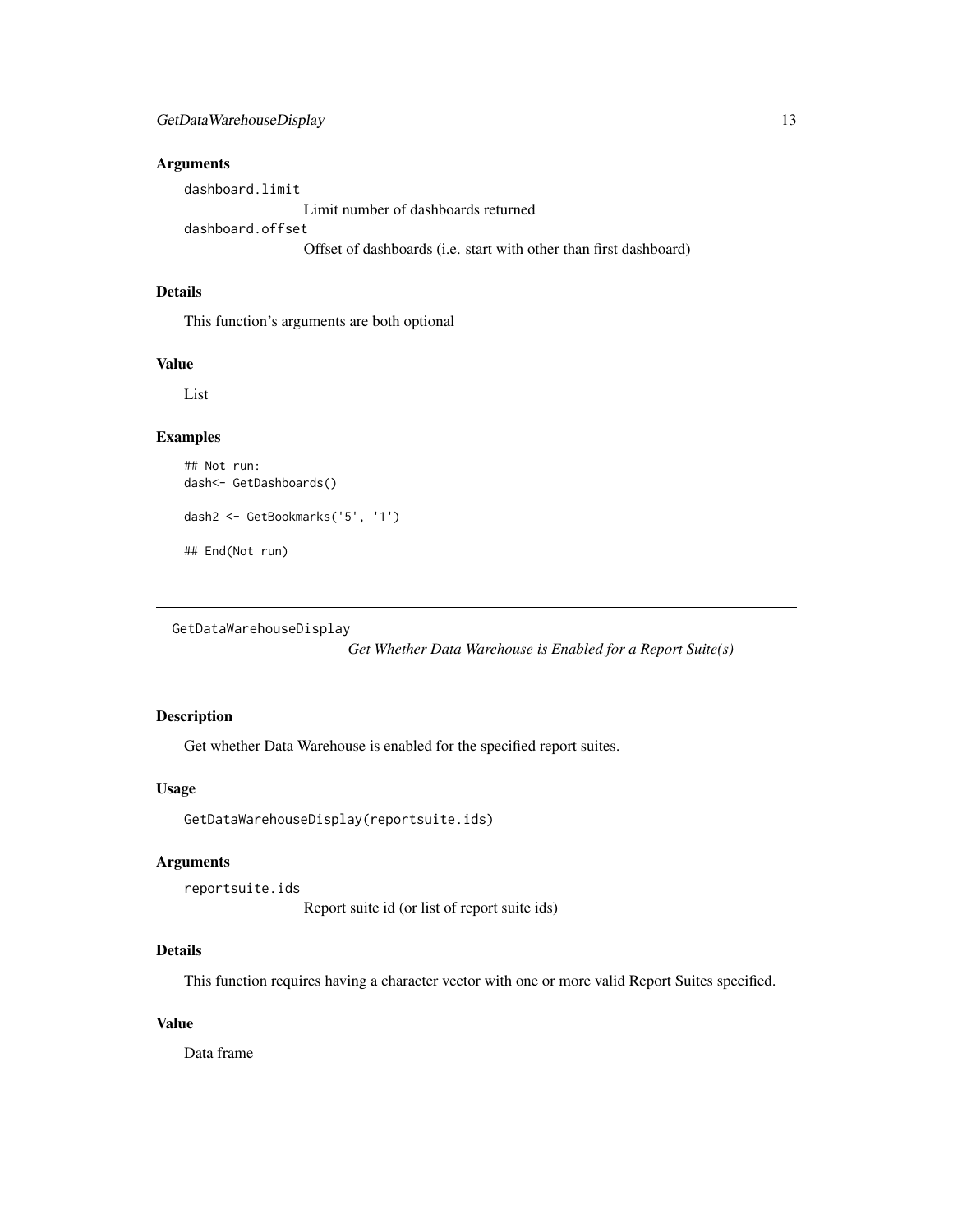## Examples

```
## Not run:
url <- GetDataWarehouseDisplay("your_report_suite")
url2 <- GetDataWarehouseDisplay(report_suites$rsid)
## End(Not run)
```
GetDefaultPage *Get Default Page for a Report Suite(s)*

## Description

Get default page for the specified report suites.

# Usage

GetDefaultPage(reportsuite.ids)

#### Arguments

reportsuite.ids Report suite id (or list of report suite ids)

## Details

This function requires having a character vector with one or more valid Report Suites specified.

## Value

Data frame

## Examples

```
## Not run:
defpage <- GetDefaultPage("your_report_suite")
defpage2 <- GetDefaultPage(report_suites$rsid)
## End(Not run)
```
<span id="page-13-0"></span>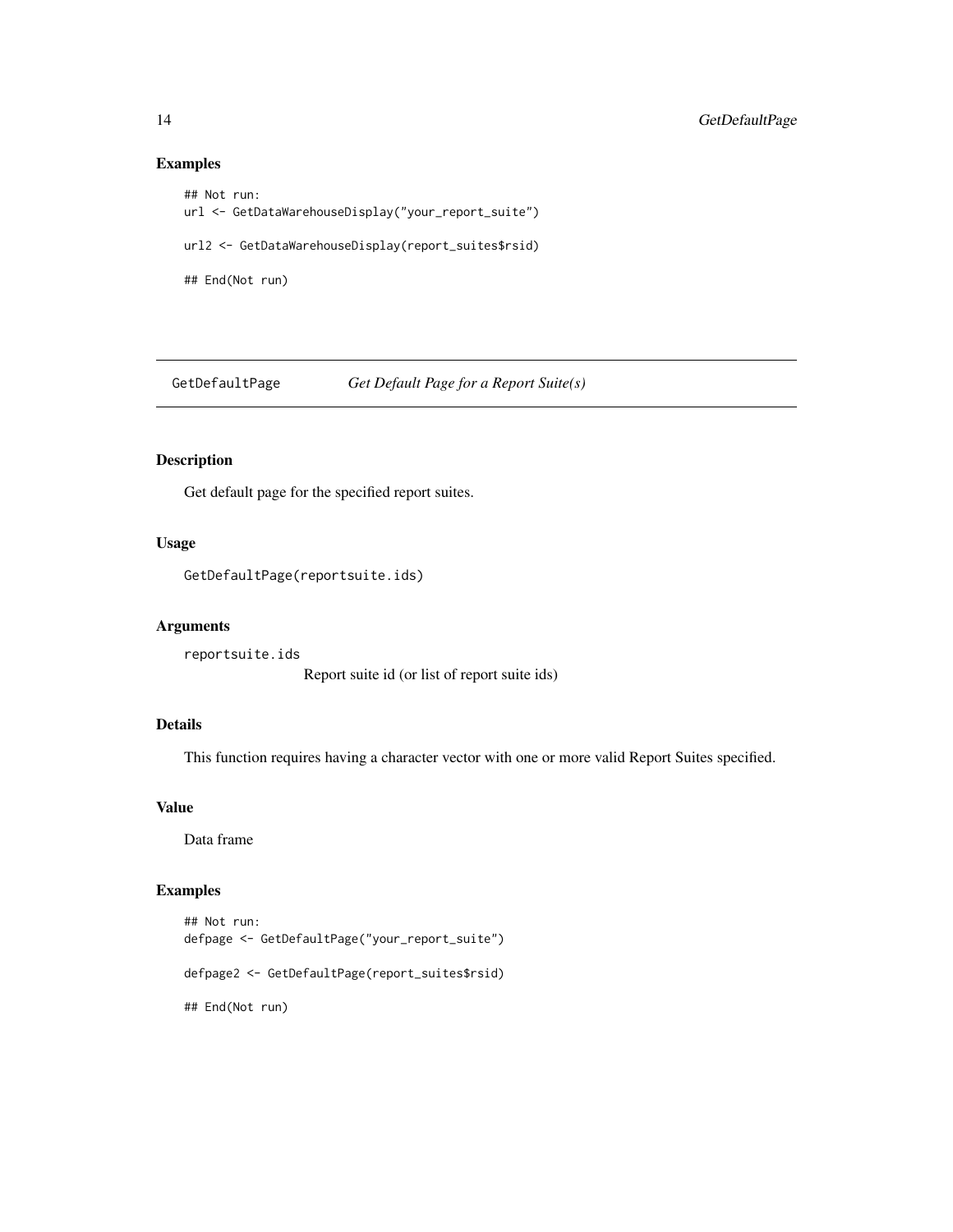<span id="page-14-0"></span>GetDiscoverEnabled *Get Whether Discover is Enabled for a Report Suite(s)*

#### Description

Get whether Discover is enabled for the specified report suites.

#### Usage

```
GetDiscoverEnabled(reportsuite.ids)
```
## Arguments

reportsuite.ids

Report suite id (or list of report suite ids)

## Details

This function requires having a character vector with one or more valid Report Suites specified.

#### Value

Data frame

## Examples

## Not run: discenable <- GetDiscoverEnabled("your\_report\_suite")

discenable2 <- GetDiscoverEnabled(report\_suites\$rsid)

## End(Not run)

GetEcommerce *Get the Commerce Level for a Report Suite(s)*

#### Description

Get the commerce level for each of the specified report suites.

#### Usage

```
GetEcommerce(reportsuite.ids)
```
#### Arguments

reportsuite.ids

Report suite id (or list of report suite ids)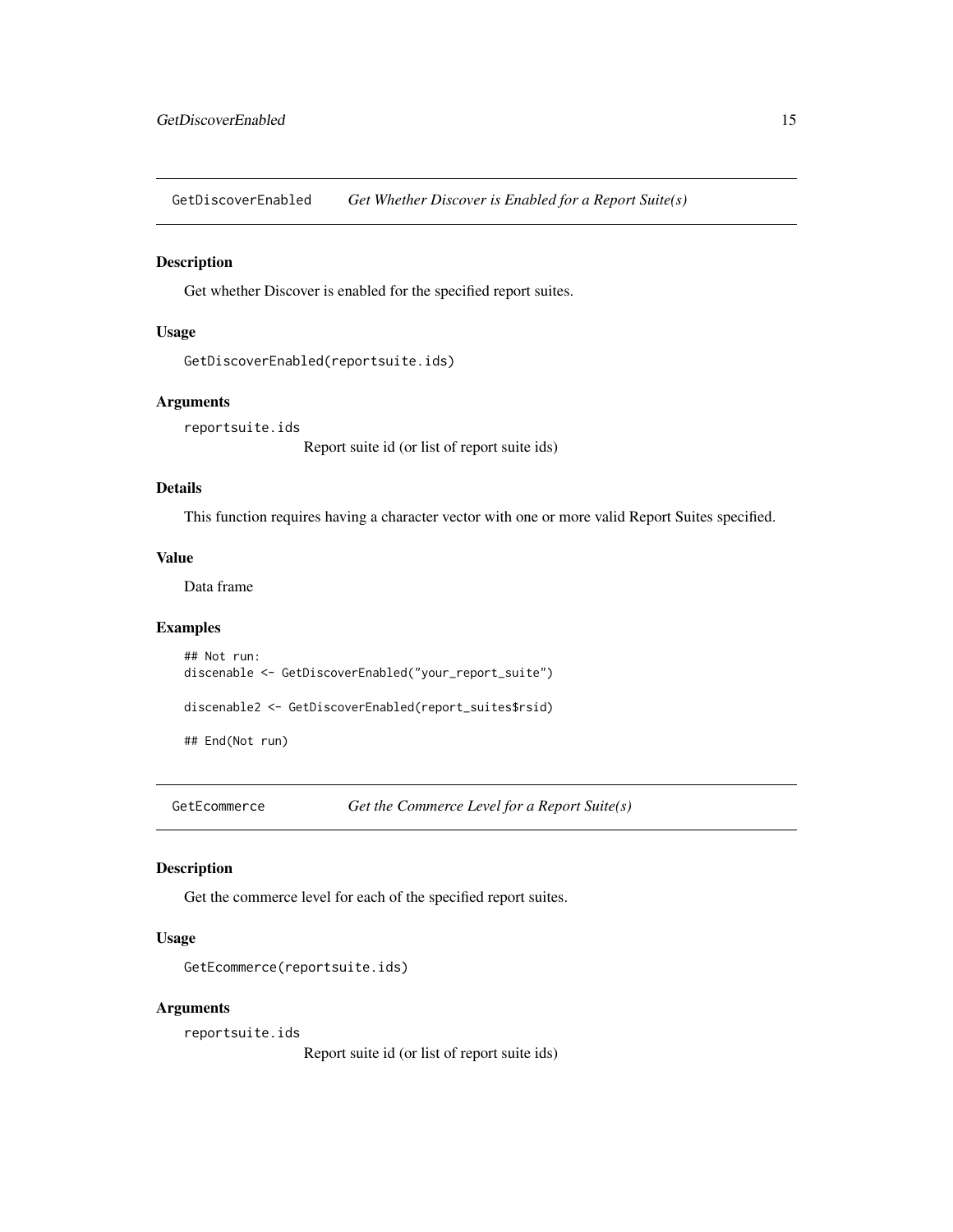## <span id="page-15-0"></span>Details

This function requires having a character vector with one or more valid Report Suites specified.

#### Value

Data frame

#### Examples

```
## Not run:
ecom <- GetEcommerce("your_report_suite")
ecom2 <- GetEcommerce(report_suites$rsid)
## End(Not run)
```
GetElements *Get Valid Elements for a Report Suite*

#### Description

Get valid elements for a report suite for the current user. This list is restricted by optionally specified existing elements, existing metrics and date granularity.

## Usage

```
GetElements(reportsuite.ids, metrics = c(), elements = c(),
  date.granularity = ", report.type = ")
```
## Arguments

| reportsuite.ids  |                                                                                                                                                     |  |
|------------------|-----------------------------------------------------------------------------------------------------------------------------------------------------|--|
|                  | Single report suite id, or character vector of report suite ids                                                                                     |  |
| metrics          | List of existing metrics you want to use in combination with an additional ele-<br>ment                                                             |  |
| elements         | List of existing elements you want to use in combination with an additional<br>element                                                              |  |
| date.granularity |                                                                                                                                                     |  |
|                  | Granularity that you want to combine with an additional metric                                                                                      |  |
| report.type      | If set to 'warehouse', the elements and metrics returned to use in combination<br>with an addional element are supported in data warehouse reports. |  |

#### Details

This function requires a character vector with one or more valid Report Suites specified.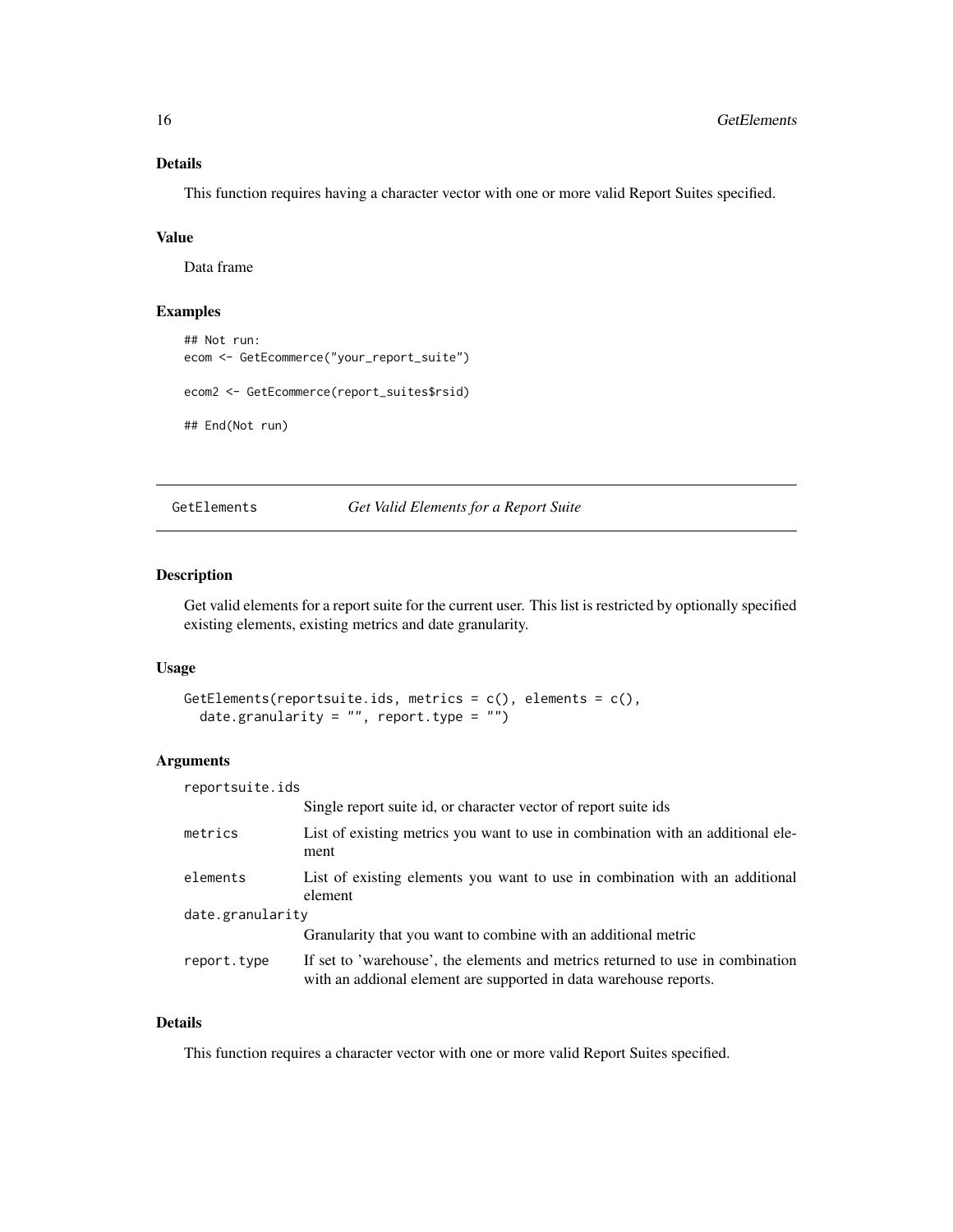#### <span id="page-16-0"></span>GetEvars 17

# Value

Data frame

## Examples

```
## Not run:
elements.valid <- GetElements("your_report_suite",
                              metrics=c('visitors','pageviews'),
                              elements=c('page','geoCountry'),
                              date.granularity='day',
                              report.type='')
```
elements <- GetElements(c("your\_prod\_report\_suite","your\_dev\_report\_suite"))

## End(Not run)

GetEvars *Get Commerce Variables (eVars) Associated with a Report Suite*

## Description

Get Commerce Variables (eVars) Associated with a Report Suite.

#### Usage

```
GetEvars(reportsuite.ids)
```
#### Arguments

reportsuite.ids

report suite id (or list of report suite ids)

## Details

This function requires having a character vector with one or more valid Report Suites specified.

#### Value

Data frame

## Examples

```
## Not run:
evars <- GetEvars("your_report_suite")
evars2 <- GetEvars(report_suites$rsid)
```
## End(Not run)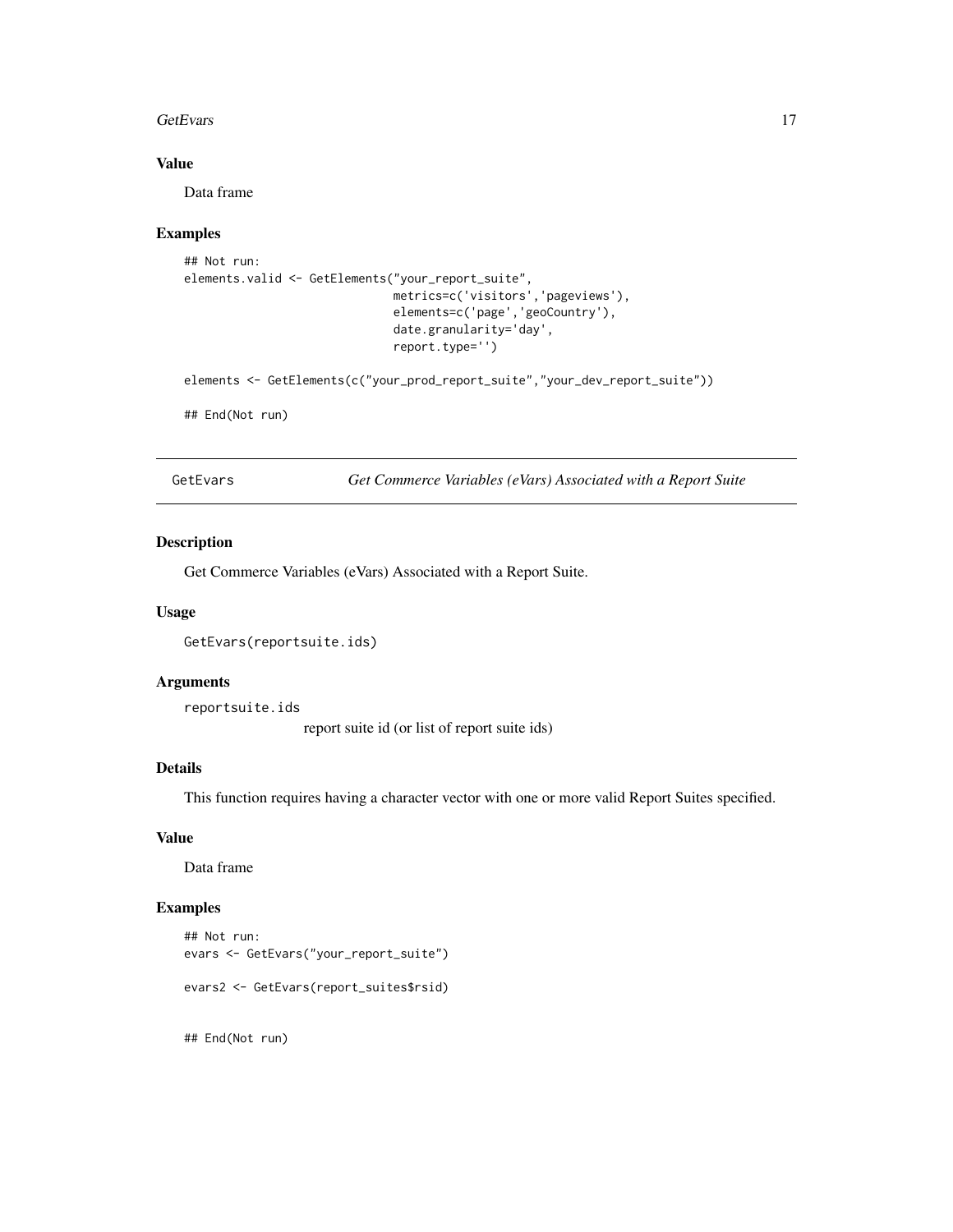<span id="page-17-0"></span>

#### Description

Returns structure of a data feed, including column header names

#### Usage

GetFeed(feed.id)

#### Arguments

feed.id Data Feed ID

# Details

This function requires a single data feed id (obtained from GetFeeds)

# Value

Data frame

## Examples

## Not run:

```
#Get info for feed #110980
feed <- GetFeed("110980")
```
## End(Not run)

GetFeeds *Get Data Feed Detail for a Report Suite(s)*

## Description

Returns a list of data feeds for the specified report suites, including delivery status. Note that the difference between start.time and end.time can be no more than 48 hours.

## Usage

```
GetFeeds(reportsuite.ids, start.time = "", end.time = "", status = c())
```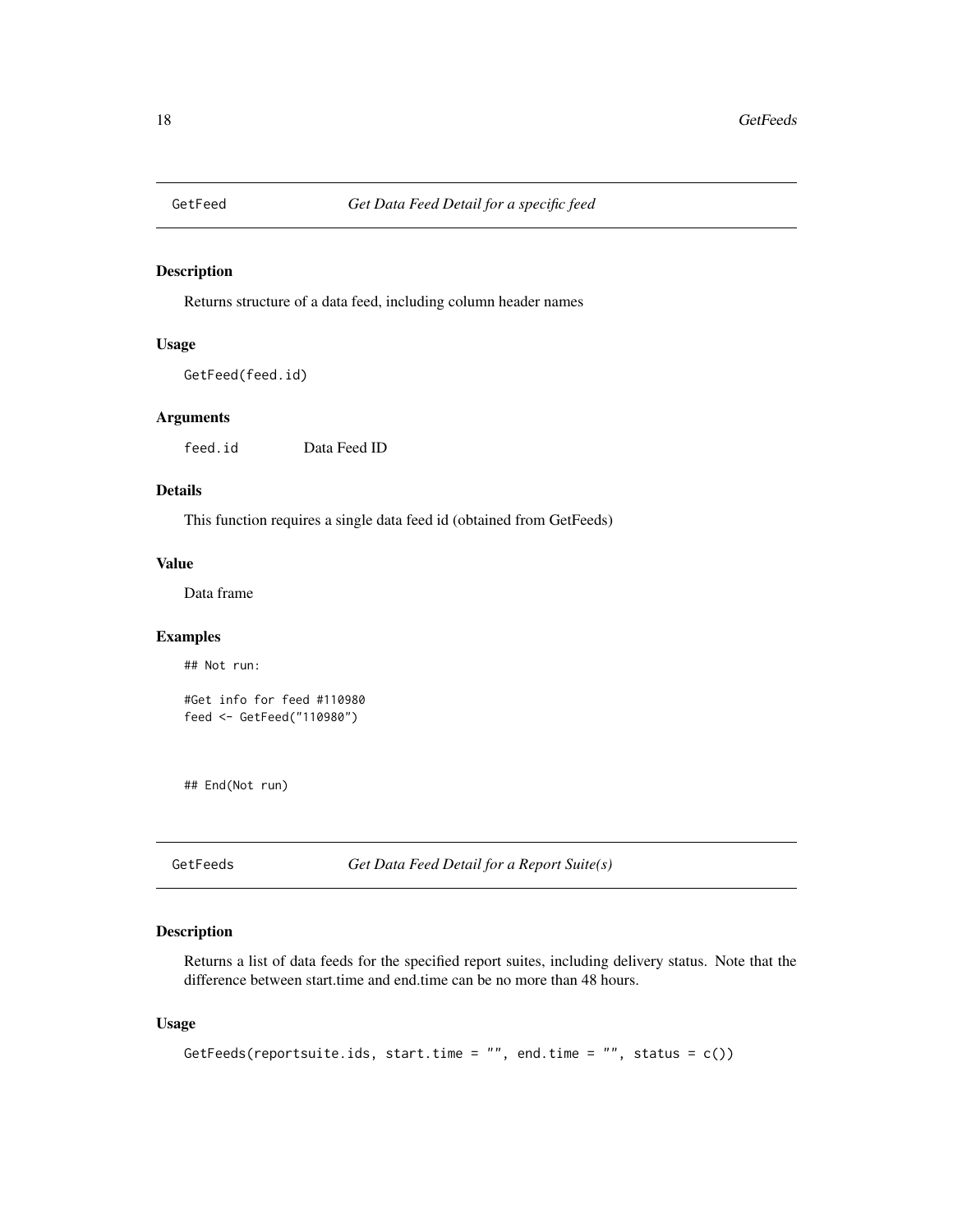#### <span id="page-18-0"></span>GetFunctions 19

## Arguments

| reportsuite.ids |                                                                                            |
|-----------------|--------------------------------------------------------------------------------------------|
|                 | Report suite id (or list of report suite ids)                                              |
| start.time      | Beginning of time period you want to check                                                 |
| end.time        | End of time period you want to check                                                       |
| status          | Character vector/list of statuses to filter by (processing/delivered/upload_error/no_data) |

# Details

This function requires having a character vector with one or more valid Report Suites specified. All other function arguments are optional.

## Value

Data frame

## Examples

## Not run:

```
#Get info for all feeds for a report suite in past day
feeds <- GetFeeds("zwitchdev")
```

```
#Get info for all feeds for a 48-hour period
feeds2 <- GetFeeds("zwitchdev", "2014-12-02 05:00:00", "2014-12-03 05:00:00")
```
## End(Not run)

GetFunctions *Get Functions Defined in Adobe Analytics*

#### Description

Requests the id and definitions of functions in Adobe Analytics.

#### Usage

```
GetFunctions()
```
## Details

Returns descriptions/formulas available within Adobe Analytics such as median, pi, regression, etc.

## Value

Data Frame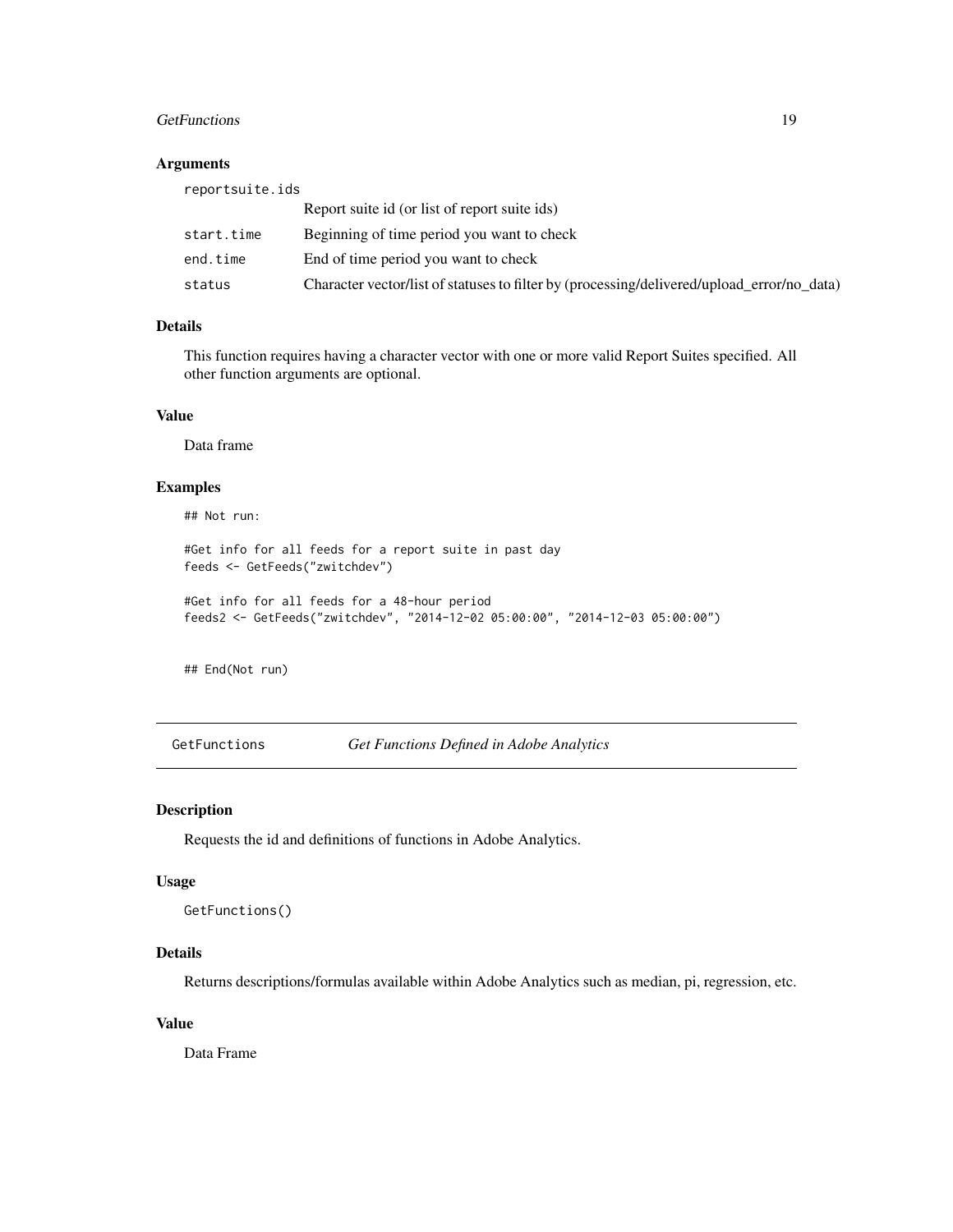## Examples

```
## Not run:
aa_functions <- GetFunctions()
## End(Not run)
```
GetGeoSegmentation *Get the Geography Segmentation for a Report Suite(s)*

# Description

Get the geography segmentation for the requested report suites.

## Usage

```
GetGeoSegmentation(reportsuite.ids)
```
#### Arguments

reportsuite.ids Report suite id (or list of report suite ids)

# Details

This function requires having a character vector with one or more valid Report Suites specified.

## Value

Data frame

## Examples

```
## Not run:
geoseg <- GetGeoSegmentation("your_report_suite")
geoseg2 <- GetGeoSegmentation(report_suites$rsid)
## End(Not run)
```
<span id="page-19-0"></span>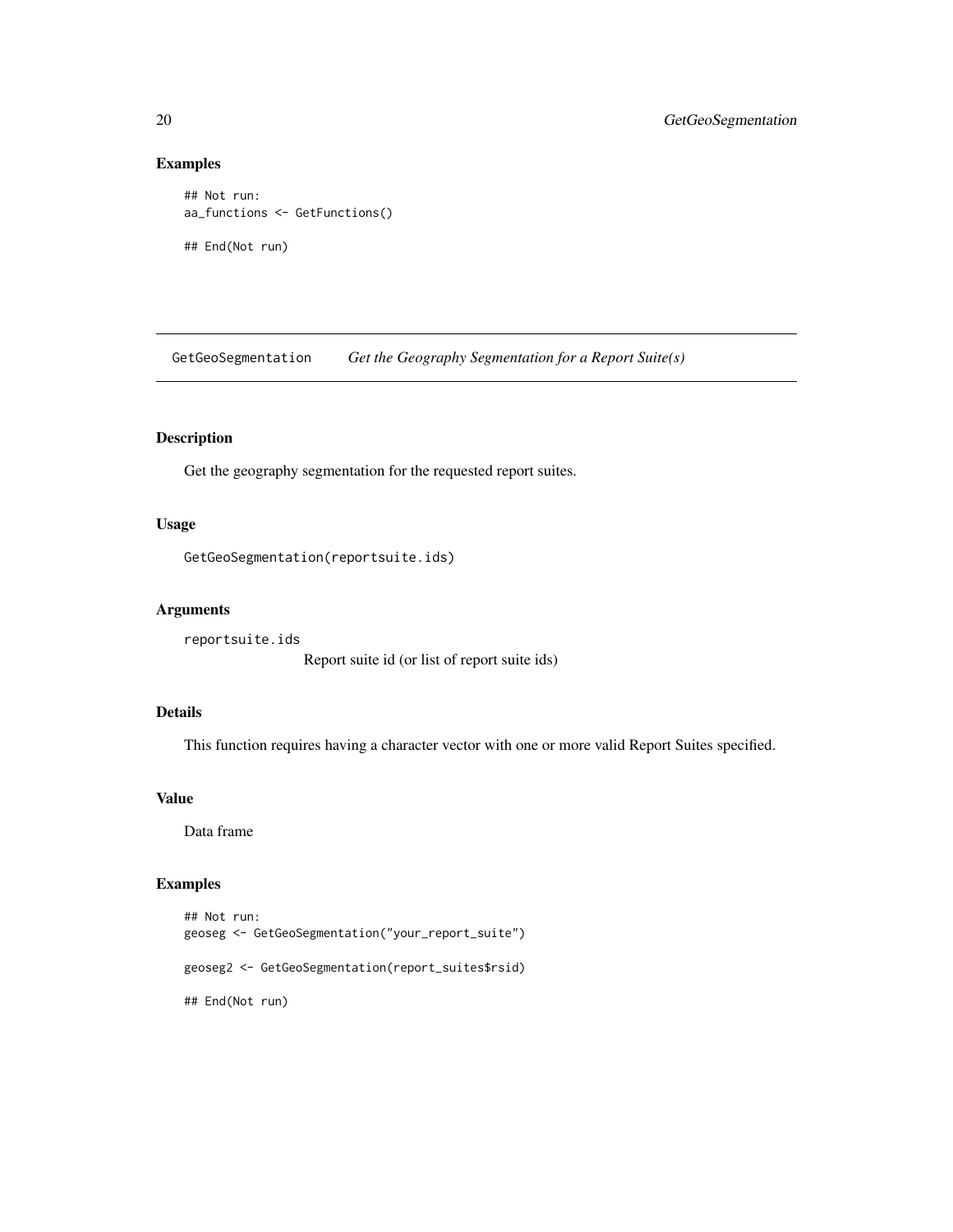<span id="page-20-0"></span>

# Description

Retrieves information about the specified permission group.

#### Usage

```
GetGroup(group_name)
```
# Arguments

group\_name The name of the group that you want to retrieve.

## Details

This function requires having a group name specified.

#### Value

Data frame

# Examples

```
## Not run:
group <- GetGroup("group_name")
```
## End(Not run)

GetGroups *Get Defined User Groups for a Company*

#### Description

Get defined user groups for a company.

#### Usage

```
GetGroups(group_search_field = "", group_search_value = "")
```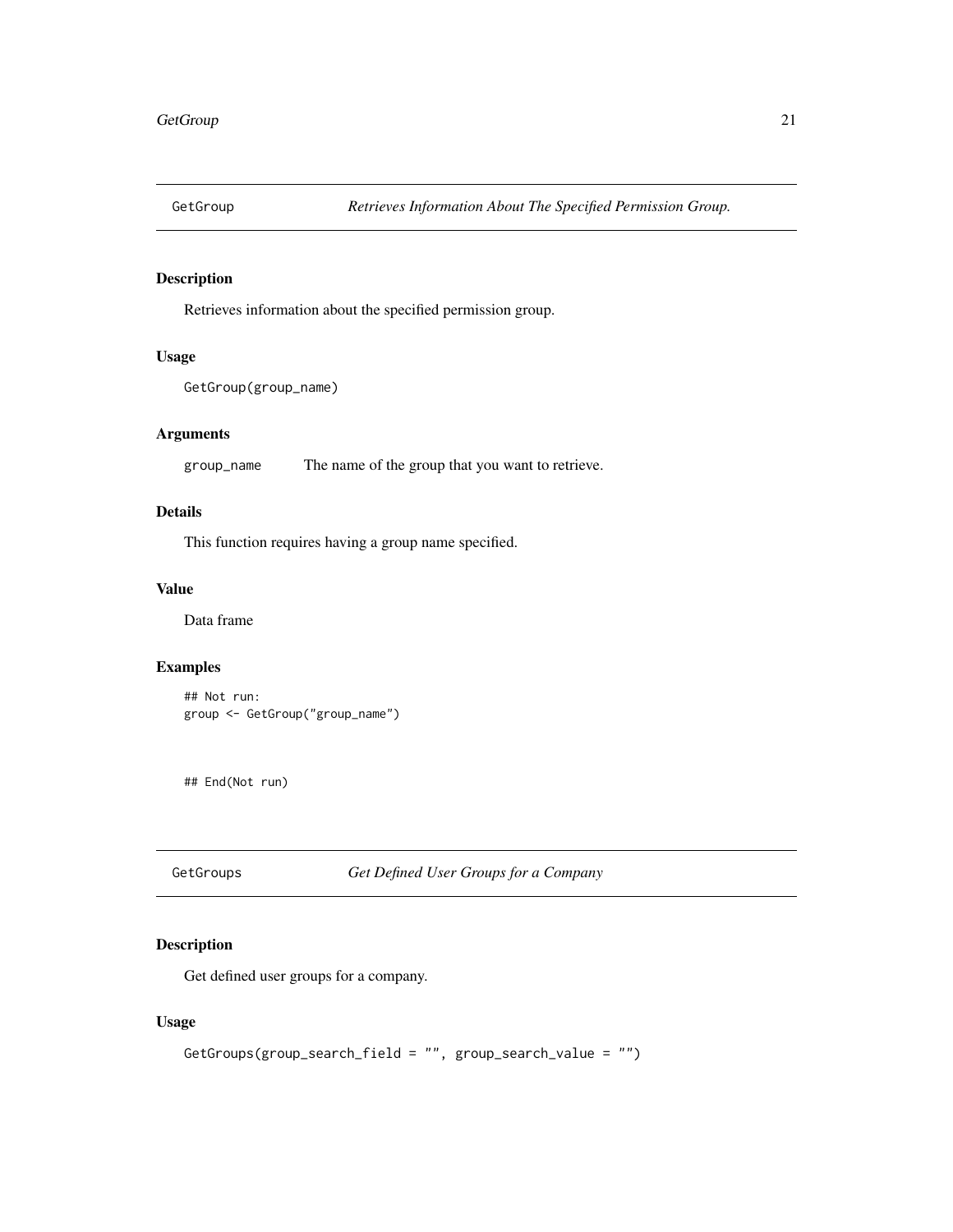#### <span id="page-21-0"></span>Arguments

group\_search\_field Optional. Field to search for a specific value group\_search\_value Optional. Use with group\_search\_field to search for a specific value

#### Details

This function requires having a character vector with one or more valid Report Suites specified.

#### Value

Data frame

## Examples

```
## Not run:
groups <- GetGroups()
```
## End(Not run)

GetInternalURLFilters *Get Internal URL Filters for a Report Suite(s)*

# Description

Get internal url fitlers for the specified report suites.

#### Usage

GetInternalURLFilters(reportsuite.ids)

#### Arguments

reportsuite.ids

Report suite id (or list of report suite ids)

#### Details

This function requires having a character vector with one or more valid Report Suites specified.

#### Value

Data frame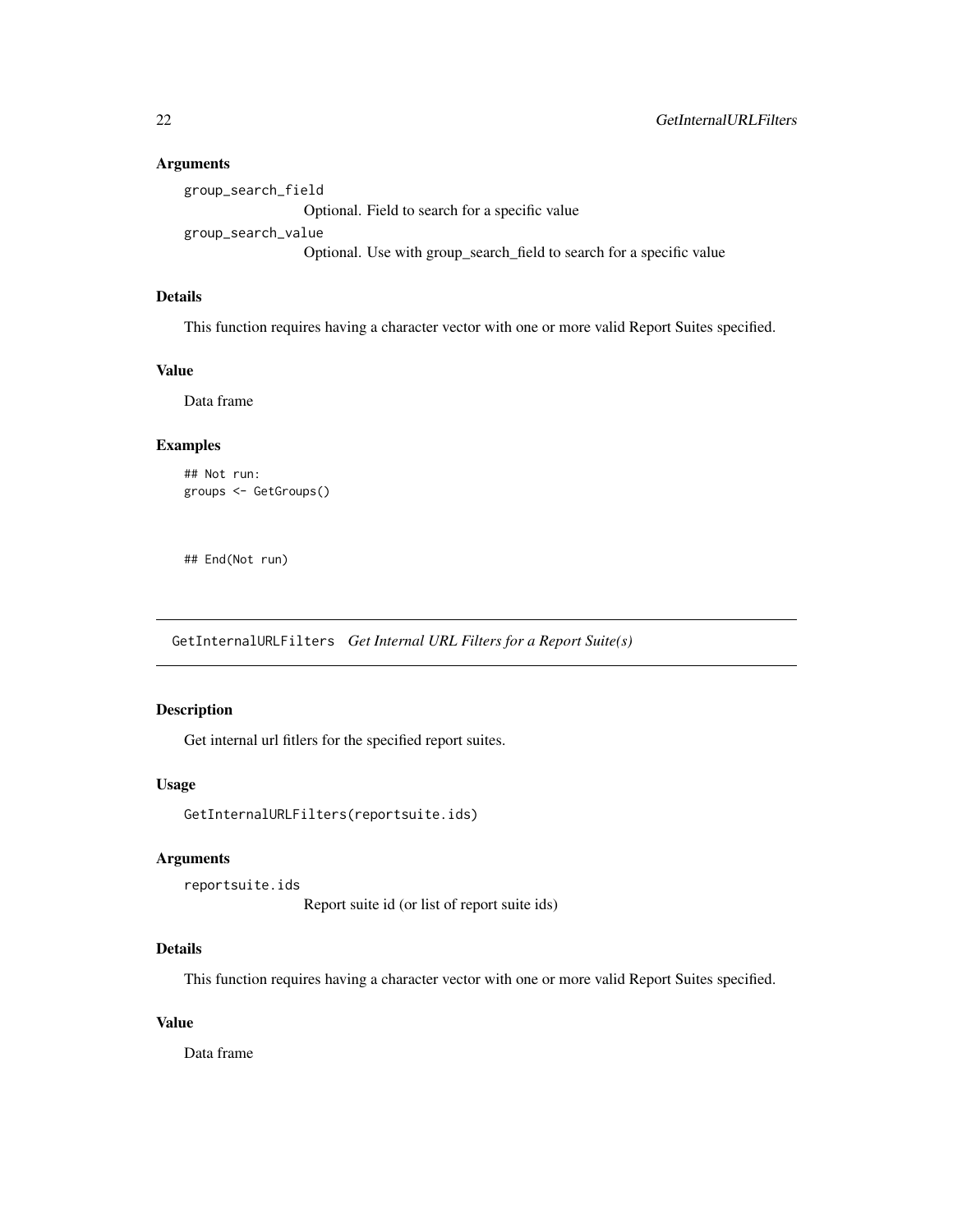#### <span id="page-22-0"></span>GetIPAddressExclusions 23

#### Examples

## Not run: calc<- GetInternalURLFilters("your\_report\_suite") calc2 <- GetInternalURLFilters(report\_suites\$rsid) ## End(Not run)

GetIPAddressExclusions

*Get the IP Address Exclusions for a Report Suite(s)*

## Description

Get the IP address exclusions for the requested report suites.

#### Usage

GetIPAddressExclusions(reportsuite.ids)

#### Arguments

reportsuite.ids Report suite id (or list of report suite ids)

# Details

This function requires having a character vector with one or more valid Report Suites specified.

#### Value

Data frame

#### Examples

```
## Not run:
ipexc <- GetIPAddressExclusions("your_report_suite")
ipexc2 <- GetIPAddressExclusions(report_suites$rsid)
## End(Not run)
```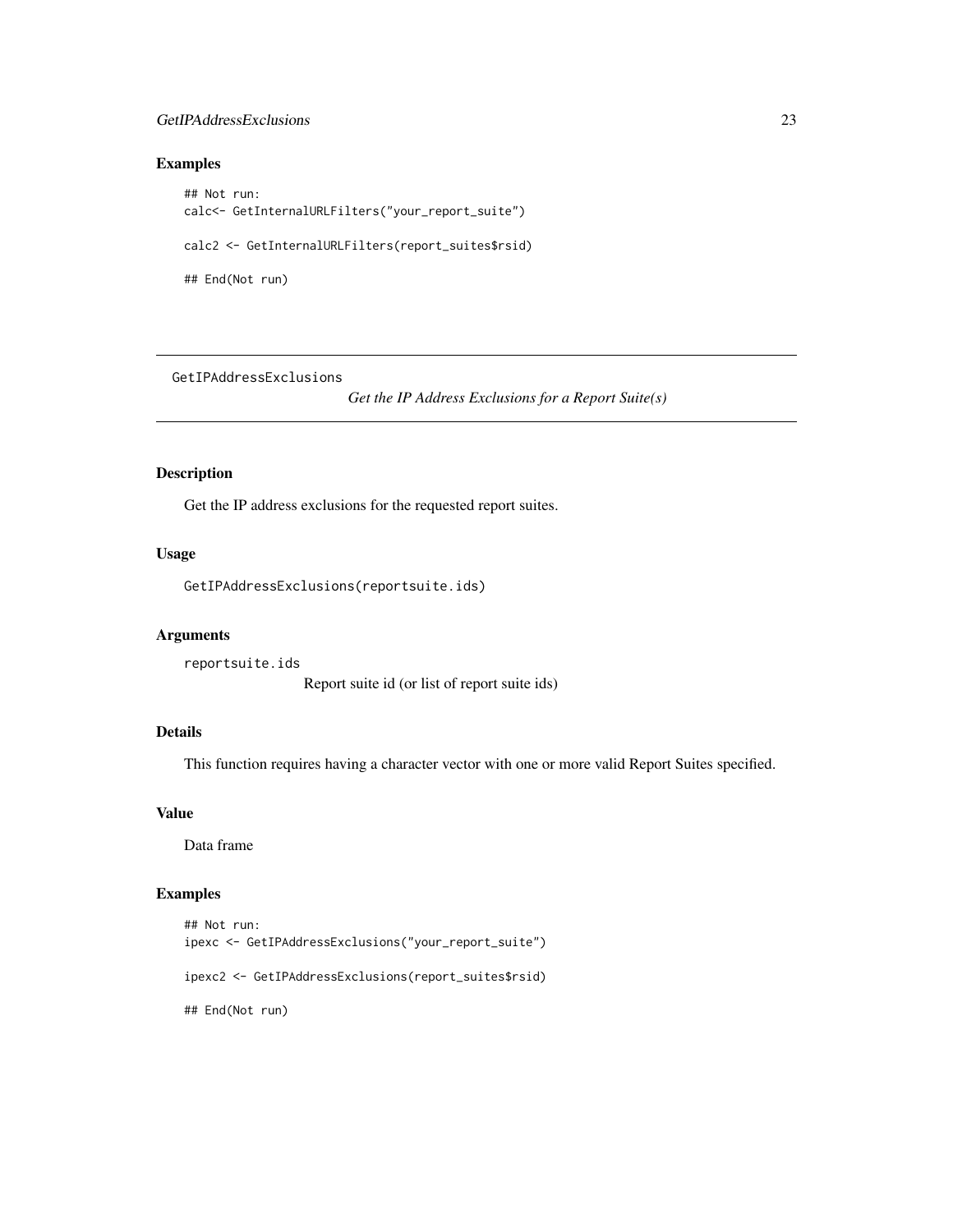<span id="page-23-0"></span>

#### Description

Get IP Obfuscation status for the requested report suites.

## Usage

```
GetIPObfuscation(reportsuite.ids)
```
## Arguments

reportsuite.ids

Report suite id (or list of report suite ids)

#### Details

This function requires having a character vector with one or more valid Report Suites specified.

#### Value

Data frame

## Examples

## Not run: ipobf <- GetIPObfuscation("your\_report\_suite")

ipobf2 <- GetIPObfuscation(report\_suites\$rsid)

## End(Not run)

GetKeyVisitors *Get Key Visitors for a Report Suite(s)*

#### Description

Get key visitors for the specified report suites.

#### Usage

```
GetKeyVisitors(reportsuite.ids)
```
#### Arguments

reportsuite.ids

Report suite id (or list of report suite ids)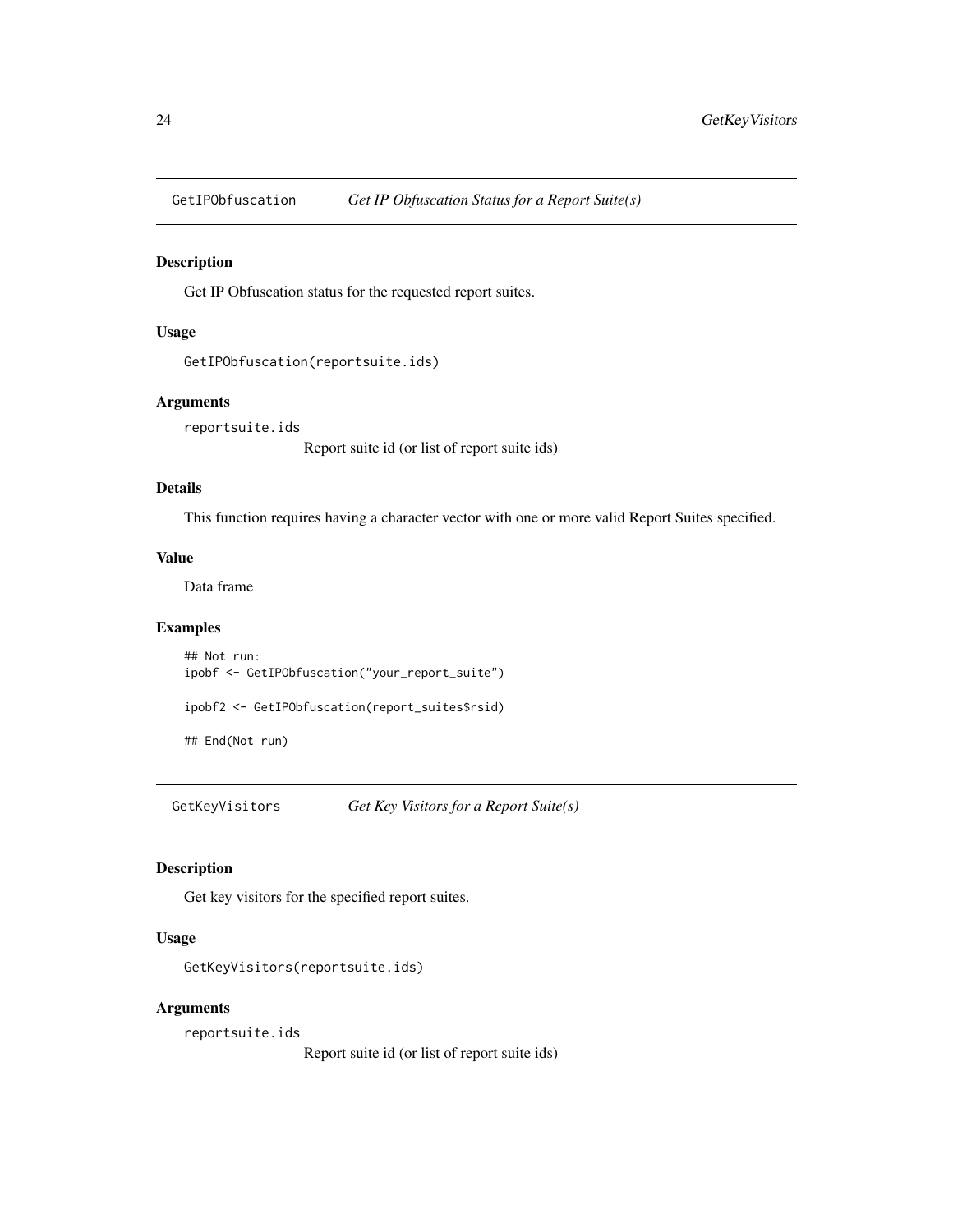#### <span id="page-24-0"></span>GetListVariables 25

# Details

This function requires having a character vector with one or more valid Report Suites specified.

#### Value

Data frame

# Examples

```
## Not run:
keyvisit<- GetKeyVisitors("your_report_suite")
```

```
keyvisit2 <- GetKeyVisitors(report_suites$rsid)
```
## End(Not run)

GetListVariables *Get List Variables for a Report Suite(s)*

#### Description

Get list variables for the specified report suites.

#### Usage

GetListVariables(reportsuite.ids)

#### Arguments

reportsuite.ids

Report suite id (or list of report suite ids)

## Details

This function requires having a character vector with one or more valid Report Suites specified.

# Value

Data frame

#### Examples

```
## Not run:
calc<- GetListVariables("your_report_suite")
```
calc2 <- GetListVariables(report\_suites\$rsid)

## End(Not run)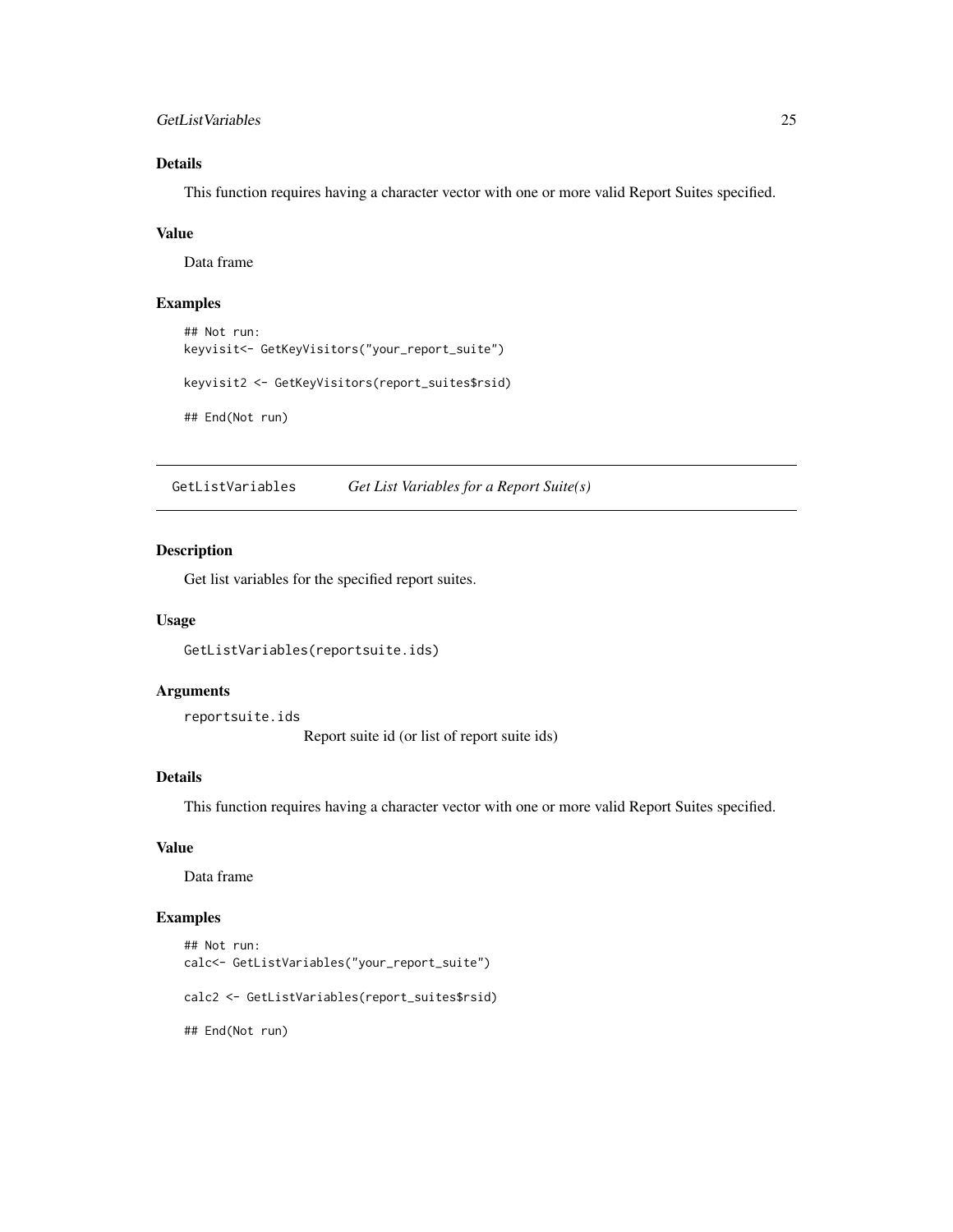<span id="page-25-0"></span>

## Description

Get localization for the specified report suites.

#### Usage

```
GetLocalization(reportsuite.ids)
```
## Arguments

reportsuite.ids

Report suite id (or list of report suite ids)

## Details

This function requires having a character vector with one or more valid Report Suites specified.

# Value

Data frame

# Examples

```
## Not run:
local <- GetLocalization("your_report_suite")
```
local2 <- GetLocalization(report\_suites\$rsid)

## End(Not run)

GetLogin *Get Login Information for a Single Login*

## Description

Get login information for a single login

#### Usage

```
GetLogin(login)
```
## Arguments

login Login to get information about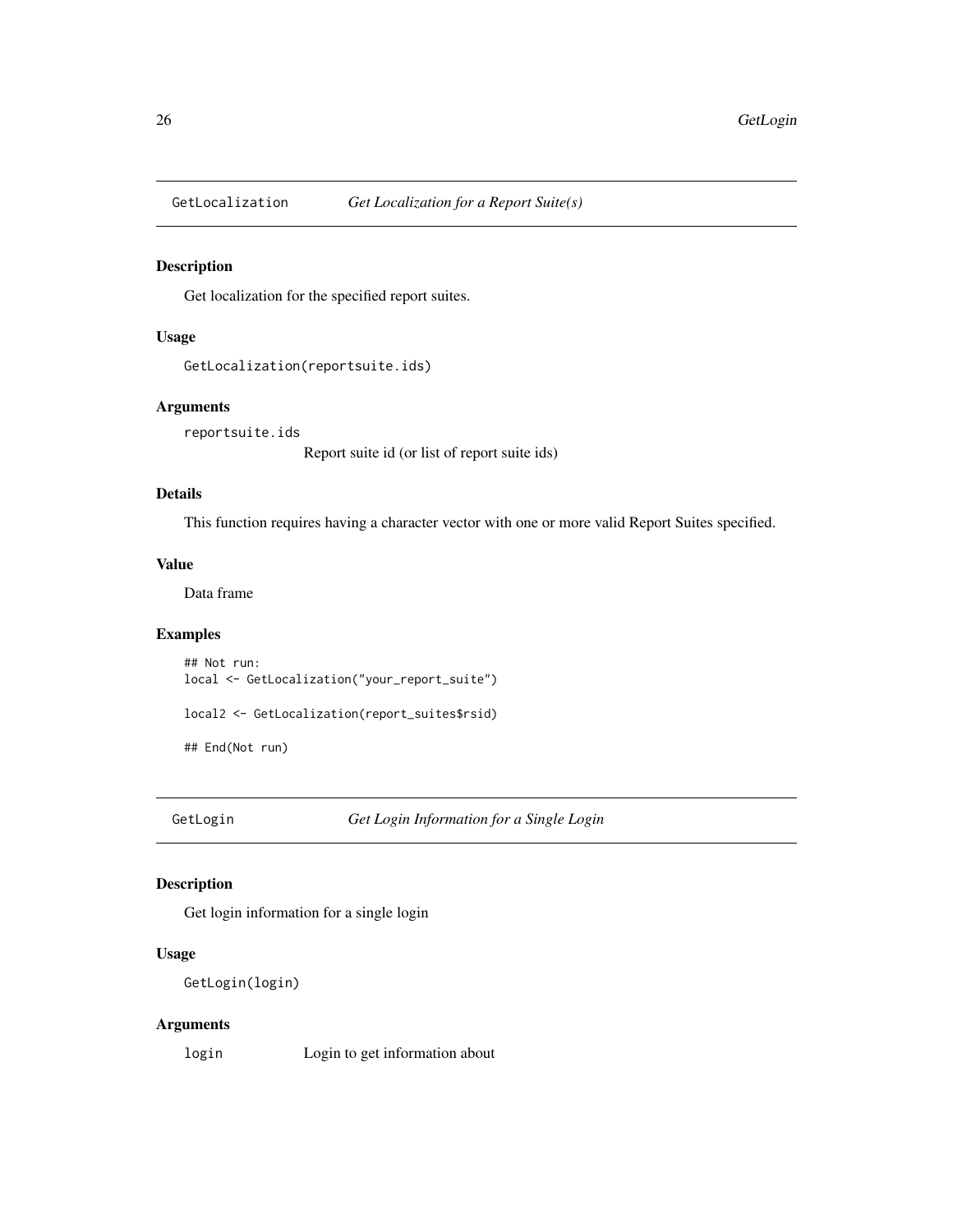## <span id="page-26-0"></span>GetLogins 27

# Details

This function requires a character string as the input

#### Value

List

# Examples

```
## Not run:
login_info<- GetLogin('login-name')
```
## End(Not run)

# GetLogins *Get Logins for a Company*

## Description

Get logins for a company

## Usage

```
GetLogins(login.search.field = "", login.search.value = "")
```
## Arguments

login.search.field Search login, first\_name, last\_name or title login.search.value Value to search for (case-insensitive)

# Details

This function's arguments are both optional

# Value

Data frame

## Examples

```
## Not run:
logins<- GetLogins()
logins2 <- GetLogins('last_name', 'zwitch')
## End(Not run)
```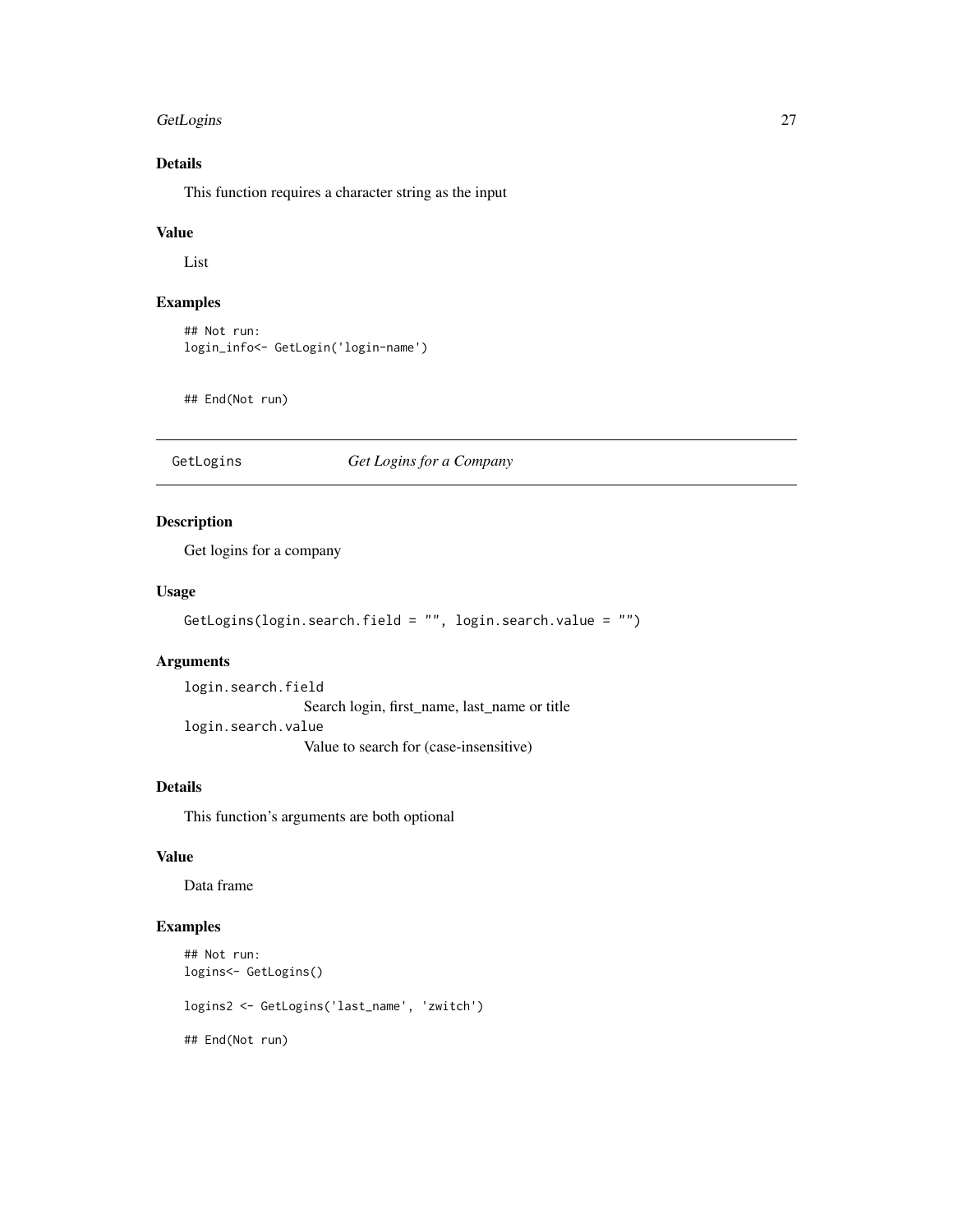<span id="page-27-0"></span>GetMarketingChannelExpiration

*Get Marketing Channel Expiration for a Report Suite(s)*

## Description

Get marketing channel expiration for the specified report suites.

#### Usage

GetMarketingChannelExpiration(reportsuite.ids)

## Arguments

reportsuite.ids Report suite id (or list of report suite ids)

#### Details

This function requires having a character vector with one or more valid Report Suites specified.

#### Value

Data frame

## Examples

```
## Not run:
expire <- GetMarketingChannelExpiration("your_report_suite")
expire2 <- GetMarketingChannelExpiration(report_suites$rsid)
## End(Not run)
```
GetMarketingChannelRules

*Get Marketing Channel Rules for a Report Suite(s)*

# Description

Get marketing channel rules for the specified report suites.

#### Usage

GetMarketingChannelRules(reportsuite.ids)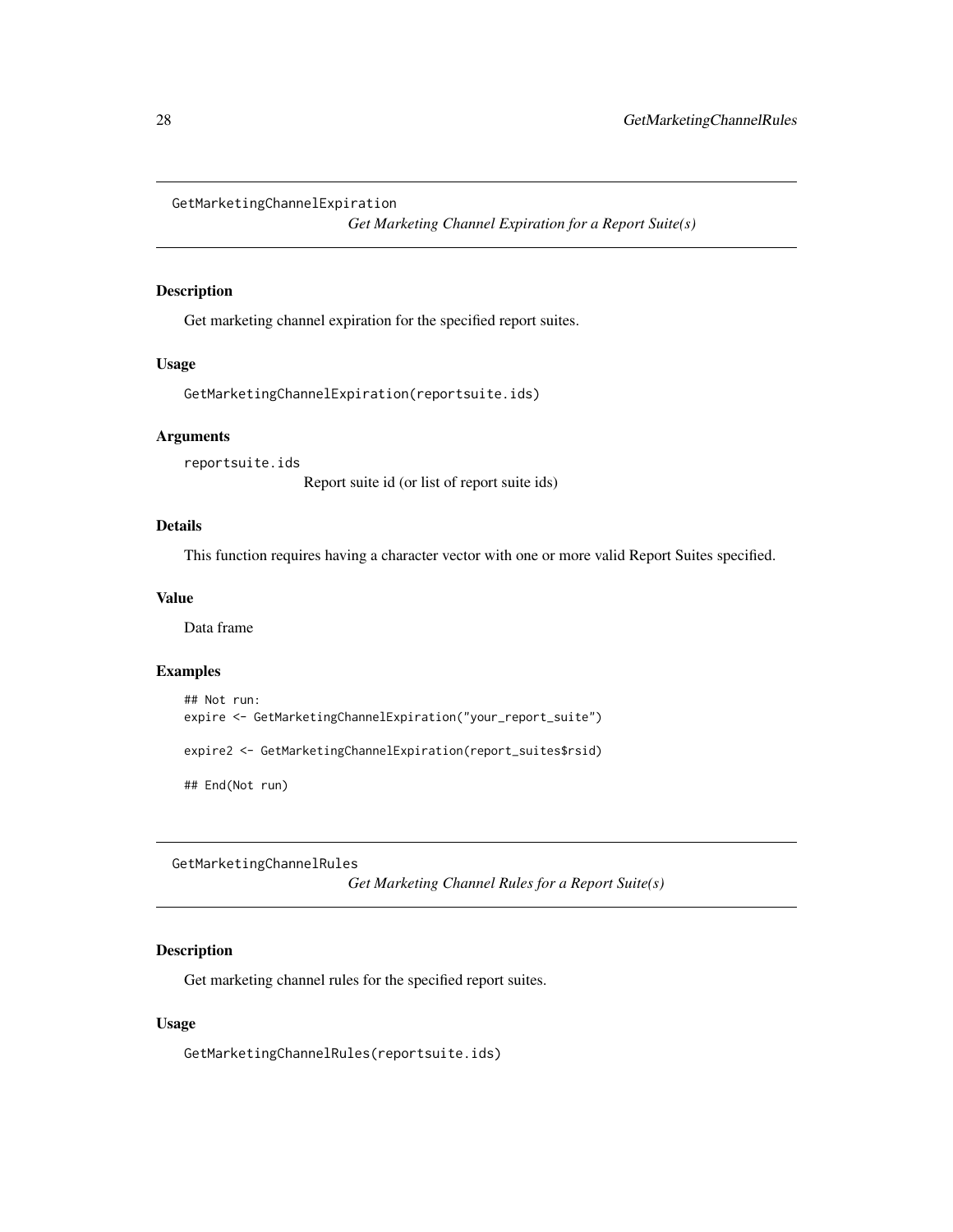## <span id="page-28-0"></span>Arguments

reportsuite.ids

Report suite id (or list of report suite ids)

# Details

This function requires having a character vector with one or more valid Report Suites specified.

#### Value

Data frame

#### Examples

```
## Not run:
expire <- GetMarketingChannelRules("your_report_suite")
expire2 <- GetMarketingChannelRules(report_suites$rsid)
## End(Not run)
```
GetMarketingChannels *Get Defined Marketing Channels for a Report Suite(s)*

# Description

Get defined marketing channels for each of the specified report suites.

#### Usage

```
GetMarketingChannels(reportsuite.ids)
```
## Arguments

```
reportsuite.ids
                   Report suite id (or list of report suite ids)
```
#### Details

This function requires having a character vector with one or more valid Report Suites specified.

## Value

Data frame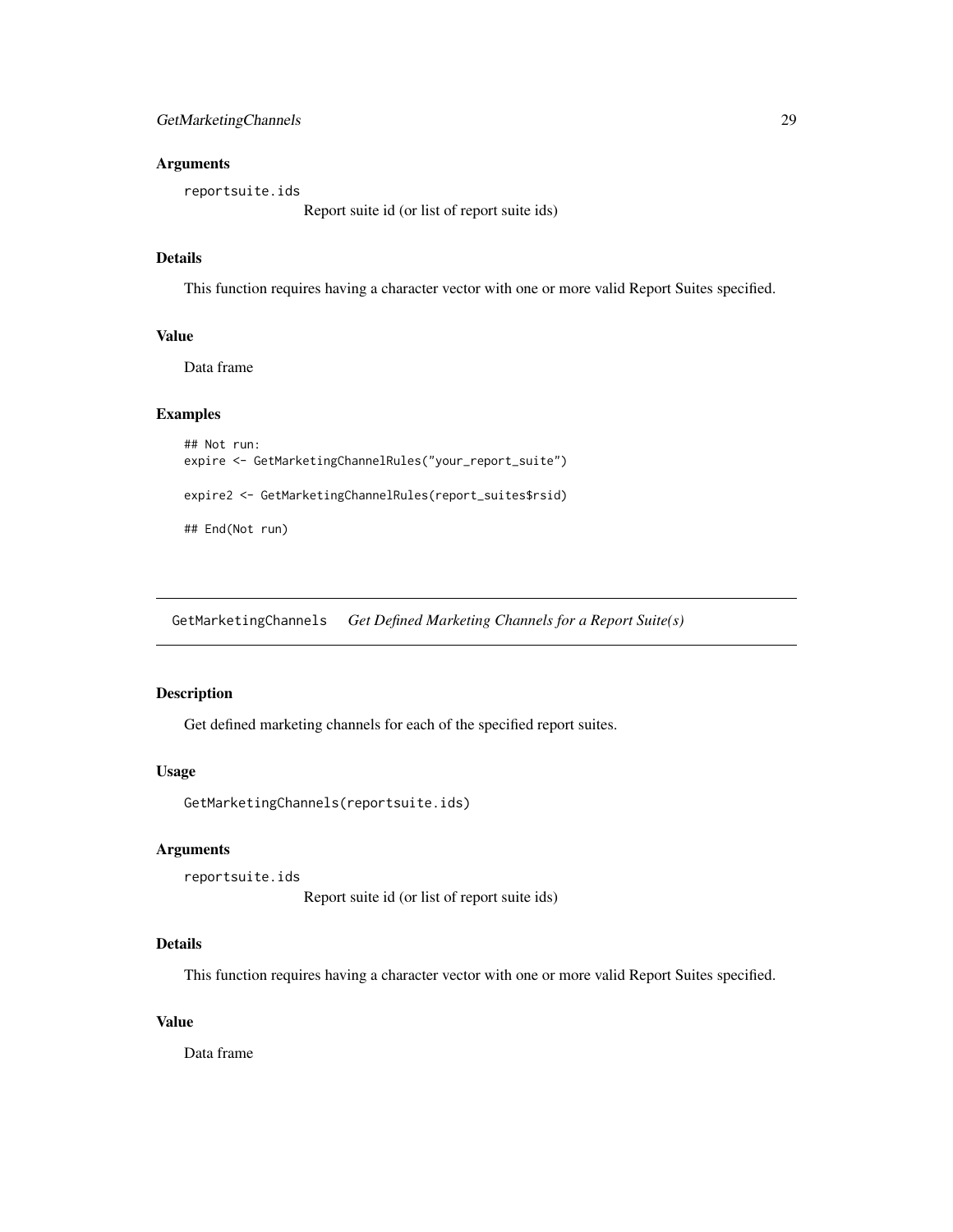## Examples

```
## Not run:
mchan <- GetMarketingChannels("your_report_suite")
mchan2 <- GetMarketingChannels(report_suites$rsid)
## End(Not run)
```
GetMetrics *Get Available Metrics within a Report Suite*

## Description

Gets valid metrics for current user, valid with optionally specified existing metrics, elements and date granularity

## Usage

```
GetMetrics(reportsuite.ids, metrics = c(), elements = c(),
  date.granularity = ", report.type = ")
```
## Arguments

reportsuite.ids

|                  | Single report suite id, or character vector of report suite ids                                                                                     |  |
|------------------|-----------------------------------------------------------------------------------------------------------------------------------------------------|--|
| metrics          | List of existing metrics you want to use in combination with an additional metric                                                                   |  |
| elements         | List of existing elements you want to use in combination with an additional<br>metric                                                               |  |
| date.granularity |                                                                                                                                                     |  |
|                  | Granularity that you want to combine with an additional metric                                                                                      |  |
| report.type      | If set to 'warehouse', the elements and metrics returned to use in combination<br>with an addional element are supported in data warehouse reports. |  |

## Details

This function requires having a character vector with one or more valid Report Suites specified.

# Value

Data frame

<span id="page-29-0"></span>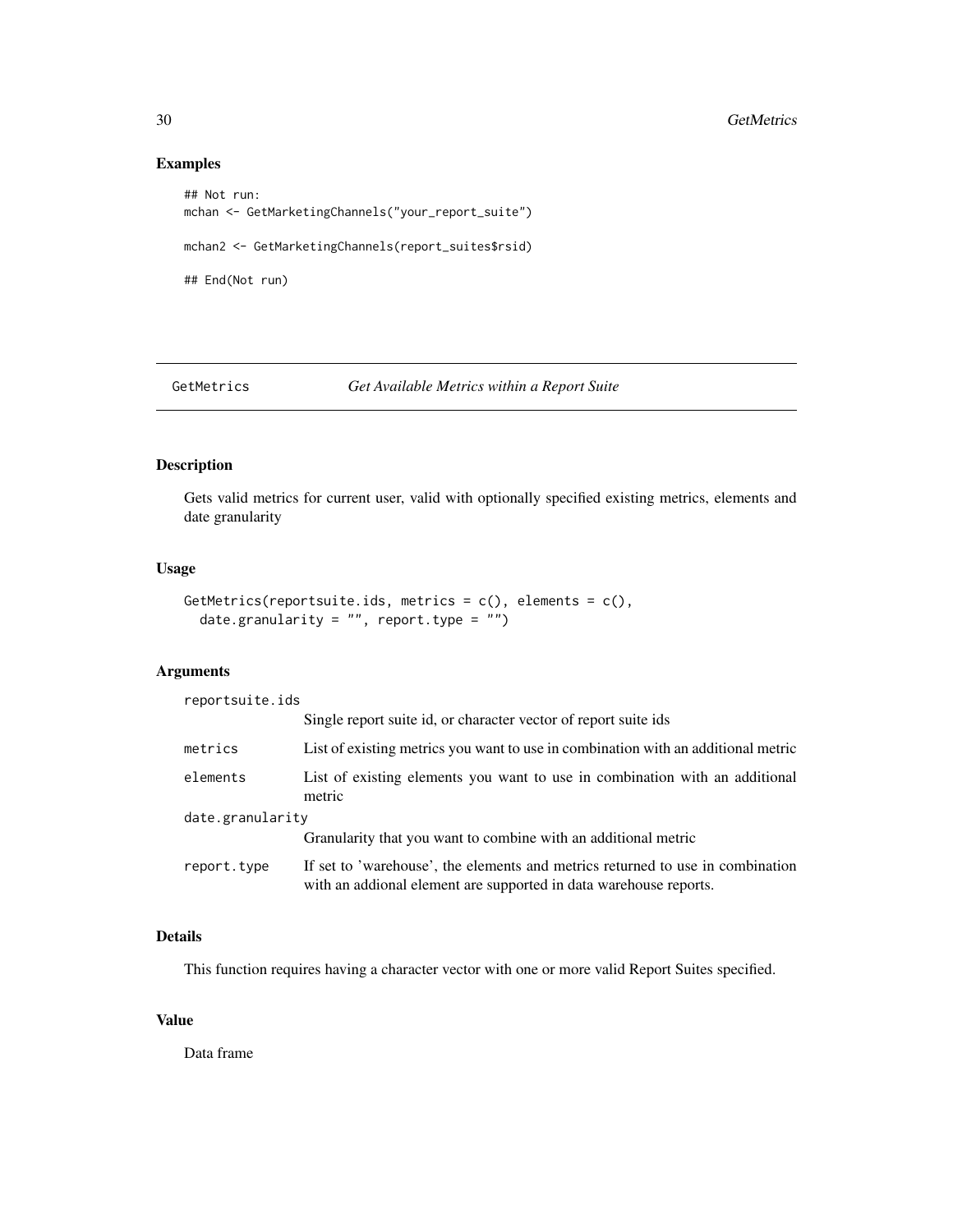## <span id="page-30-0"></span>GetMobileAppReporting 31

#### Examples

```
## Not run:
metrics.valid <- GetMetrics("your_report_suite",
                            metrics=c('visitors','pageviews'),
                            elements=c('page','geoCountry'),
                            date.granularity='day',
                            report.type=''))
metrics <- GetMetrics(report_suites$rsid)
## End(Not run)
```
GetMobileAppReporting *Get Mobile App Reporting Status for a Report Suite(s)*

## Description

Get mobile app reporting status for the specified report suites.

#### Usage

GetMobileAppReporting(reportsuite.ids)

## Arguments

reportsuite.ids

Report suite id (or list of report suite ids)

#### Details

This function requires having a character vector with one or more valid Report Suites specified.

#### Value

Data frame

#### Examples

```
## Not run:
mobile <- GetMobileAppReporting("your_report_suite")
mobile2 <- GetMobileAppReporting(report_suites$rsid)
## End(Not run)
```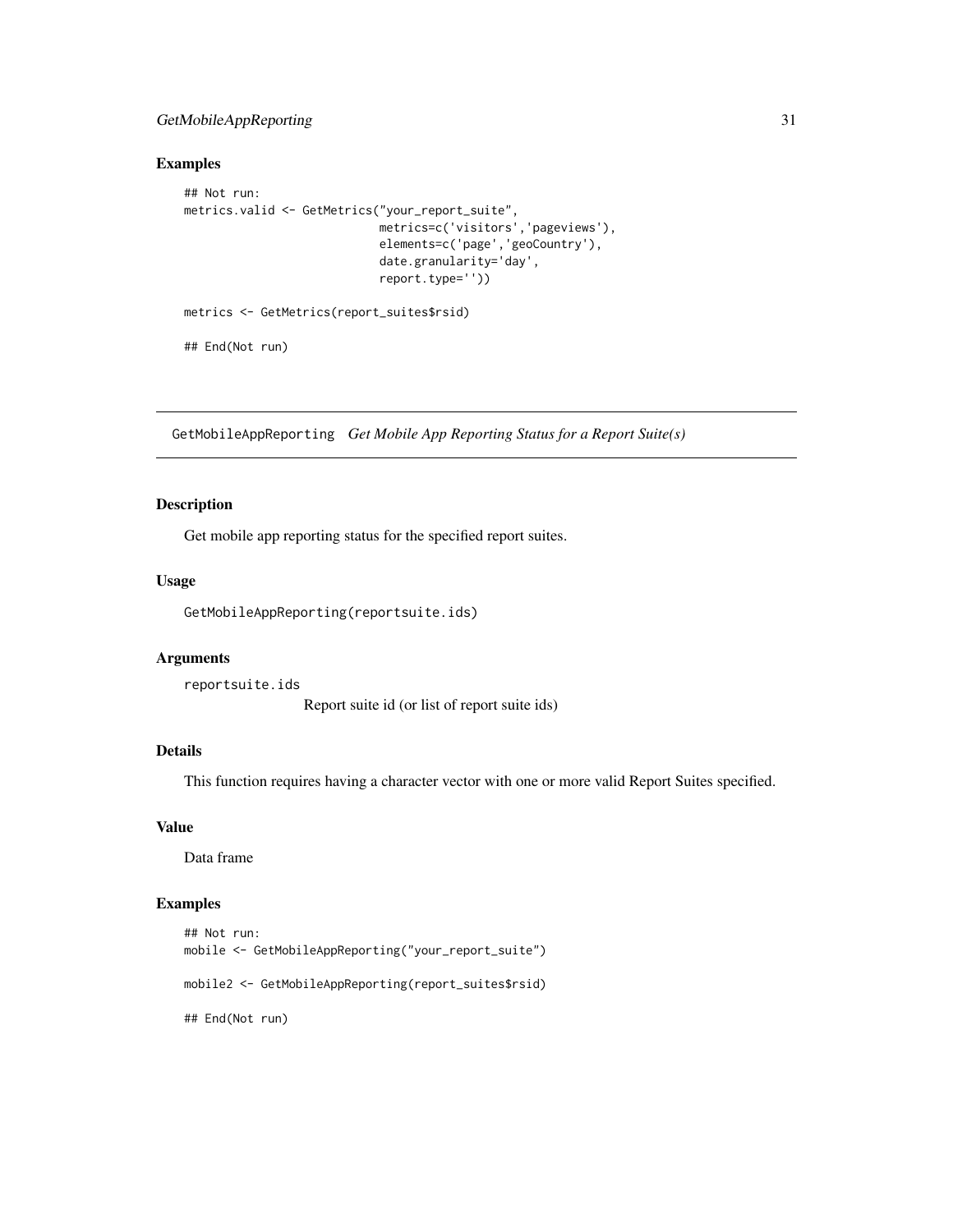```
GetPaidSearchDetection
```
*Get Paid Search Detection Parameters for a Report Suite(s)*

## Description

Get paid search detection parameters for the specified report suites.

## Usage

```
GetPaidSearchDetection(reportsuite.ids)
```
#### Arguments

reportsuite.ids

Report suite id (or list of report suite ids)

## Details

This function requires having a character vector with one or more valid Report Suites specified.

#### Value

Data frame

#### Examples

```
## Not run:
paidsearch <- GetPaidSearchDetection("your_report_suite")
paidsearch2 <- GetPaidSearchDetection(report_suites$rsid)
## End(Not run)
```
GetPermanentTraffic *Get Permanent Traffic Setting for a Report Suite(s)*

#### Description

Get permanent traffic setting for the specified report suites.

#### Usage

GetPermanentTraffic(reportsuite.ids)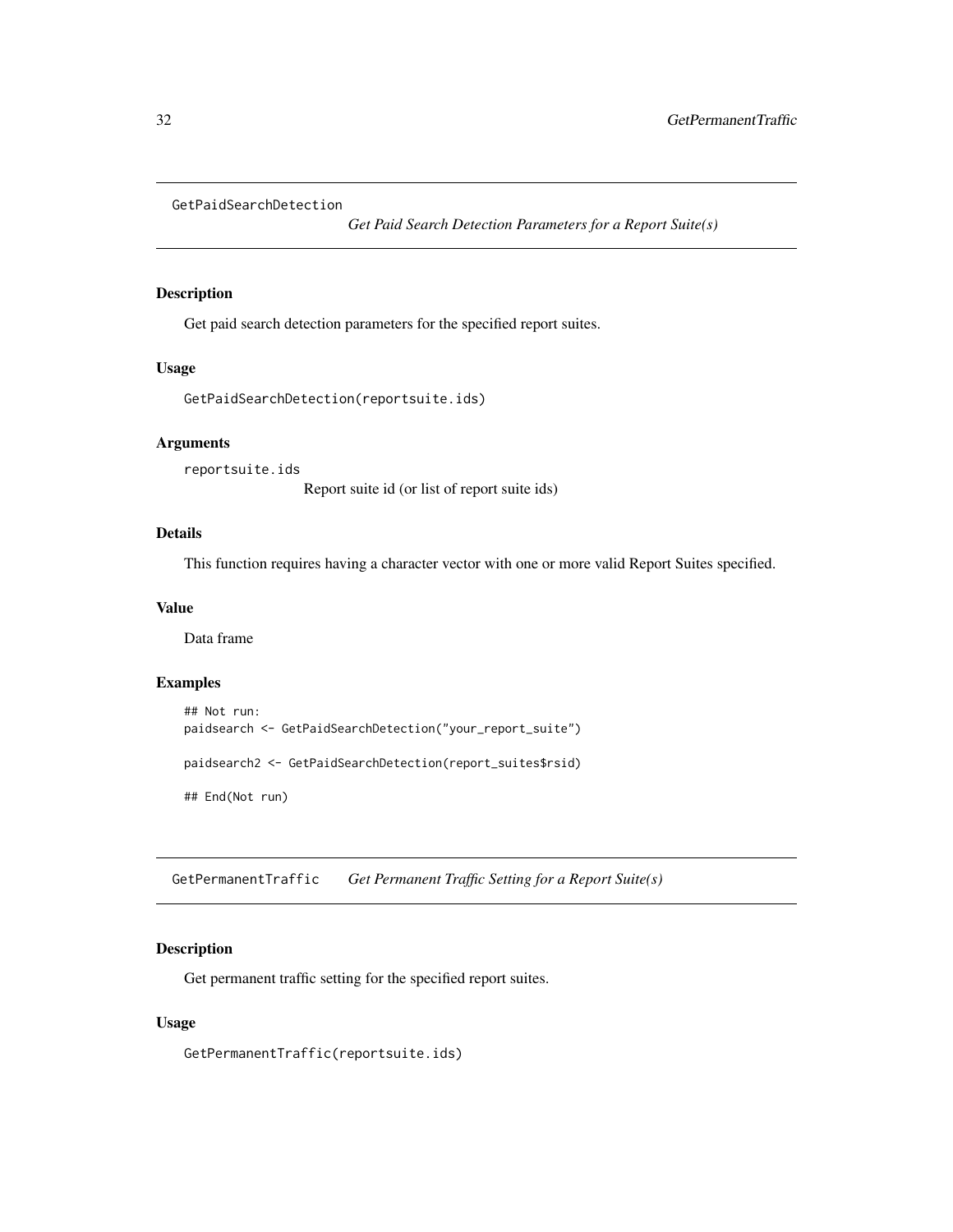## <span id="page-32-0"></span>Arguments

reportsuite.ids

Report suite id (or list of report suite ids)

# Details

This function requires having a character vector with one or more valid Report Suites specified.

## Value

Data frame

# Examples

```
## Not run:
permtraf <- GetPermanentTraffic("your_report_suite")
```
permtraf2 <- GetPermanentTraffic(report\_suites\$rsid)

## End(Not run)

GetPreviousServerCalls

*Get Previous Server Calls for a Report Suite(s)*

## Description

Get previous server calls for the specified report suites.

## Usage

```
GetPreviousServerCalls(reportsuite.ids)
```
#### Arguments

```
reportsuite.ids
```
Report suite id (or list of report suite ids)

## Details

This function requires having a character vector with one or more valid Report Suites specified.

# Value

Data frame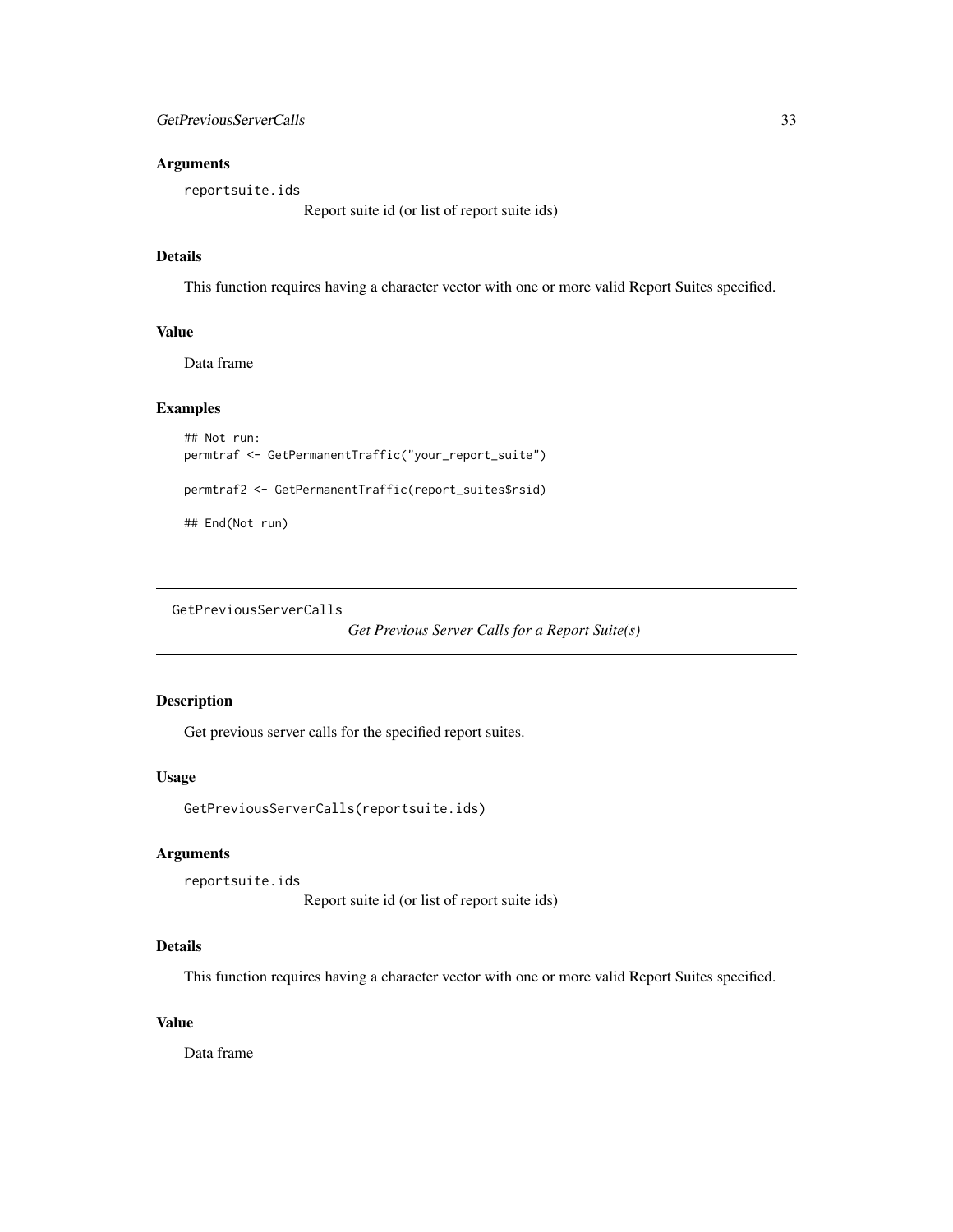## Examples

```
## Not run:
gpsc <- GetPreviousServerCalls("your_report_suite")
gpsc2 <- GetPreviousServerCalls(report_suites$rsid)
## End(Not run)
```
GetPrivacySettings *Get Privacy Settings for a Report Suite(s)*

# Description

Get privacy settings for the specified report suites.

#### Usage

```
GetPrivacySettings(reportsuite.ids)
```
#### Arguments

reportsuite.ids

Report suite id (or list of report suite ids)

# Details

This function requires having a character vector with one or more valid Report Suites specified.

#### Value

Data frame

## Examples

```
## Not run:
```

```
privacy <- GetPrivacySettings("your_report_suite")
```

```
privacy2 <- GetPrivacySettings(c("your_dev_suite", "your_prod_suite"))
```
## End(Not run)

<span id="page-33-0"></span>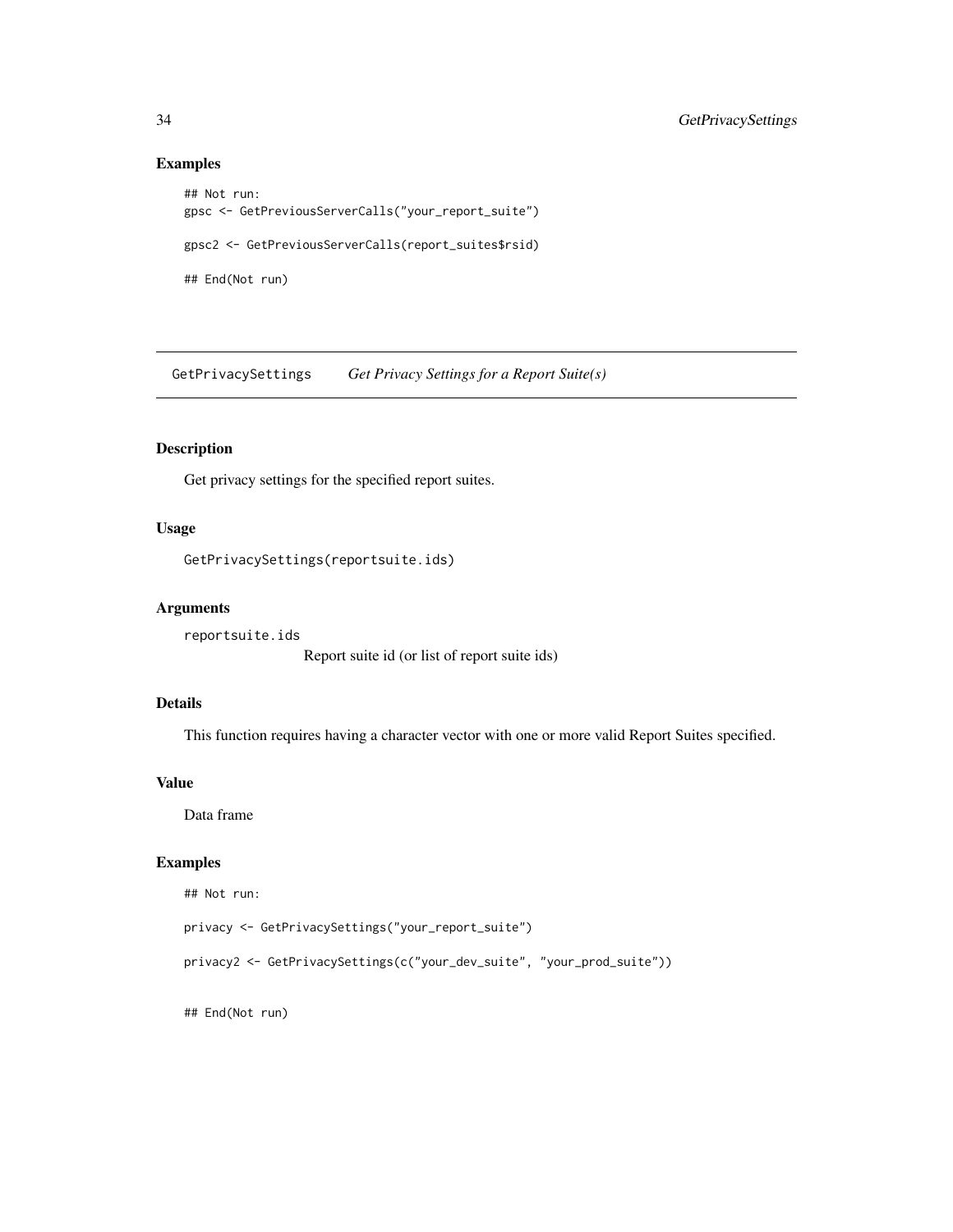<span id="page-34-0"></span>

#### Description

Get Traffic Variables (props) Associated with a Report Suite(s).

## Usage

```
GetProps(reportsuite.ids)
```
## Arguments

reportsuite.ids

report suite id (or list of report suite ids)

# Details

This function requires having a character vector with one or more valid Report Suites specified.

# Value

Data frame

#### Examples

## Not run: props <- GetProps("your\_report\_suite") props2 <- GetProps(report\_suites\$rsid)

## End(Not run)

GetQueue *Get Number/ID of Reports in Queue*

#### Description

Requests the number of reports in the Report Queue, as well as the Report ID.

#### Usage

```
GetQueue()
```
#### Details

Returns either a message to the console that no reports are in the Queue or a list with the Report ID's.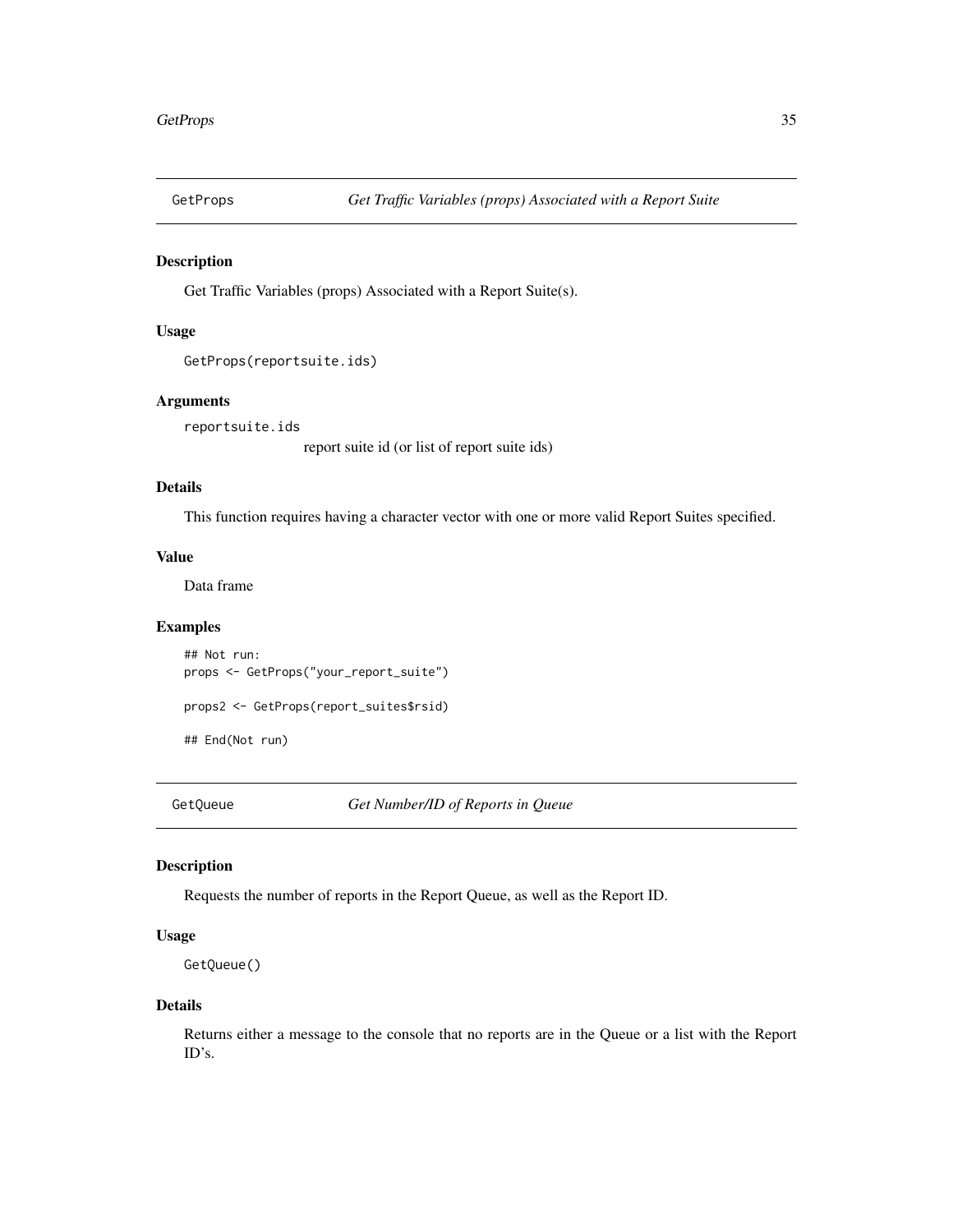# Value

Console message and/or list

## Examples

```
## Not run:
queue <- GetQueue()
```
## End(Not run)

GetRealTimeReport *Get Real-Time report*

## Description

Function to access the Adobe Analytics Real-Time API v1.4. This API provides the ability for reporting up to the most recent minute. This API is best used at 15-30 second intervals (or longer).

## Usage

```
GetRealTimeReport(reportsuite.ids, metrics, elements = c(),
  date.granularity = 5, date.from = "1 hour ago", date.to = "now",sort.algorithm = "mostpopular", floor.sensitivity = 0.25,
  first.rank.period = 0, algorithm.argument = "linear",
 everything.else = TRUE, selected = c()
```
# Arguments

| reportsuite.ids    |                                                                      |  |
|--------------------|----------------------------------------------------------------------|--|
|                    | Report Suite                                                         |  |
| metrics            | Report metric                                                        |  |
| elements           | Report breakdowns                                                    |  |
| date.granularity   |                                                                      |  |
|                    | Report Granularity. Defaults to 5 minutes                            |  |
| date.from          | Report starting time. Defaults to "1 hour ago"                       |  |
| date.to            | Report end time. Defaults to "now"                                   |  |
|                    | sort.algorithm Sorting algorithm. Defaults to "mostpopular"          |  |
| floor.sensitivity  |                                                                      |  |
|                    | Eloor sensitivity. Defaults to .25                                   |  |
| first.rank.period  |                                                                      |  |
|                    | First Ranking Period. Defaults to 0                                  |  |
| algorithm.argument |                                                                      |  |
|                    | Ranking algorithm. Defaults to "linear"                              |  |
| everything.else    |                                                                      |  |
|                    | Provide counts for elements not returned as 'top'                    |  |
| selected           | Selected items for a given element (only works for a single element) |  |

<span id="page-35-0"></span>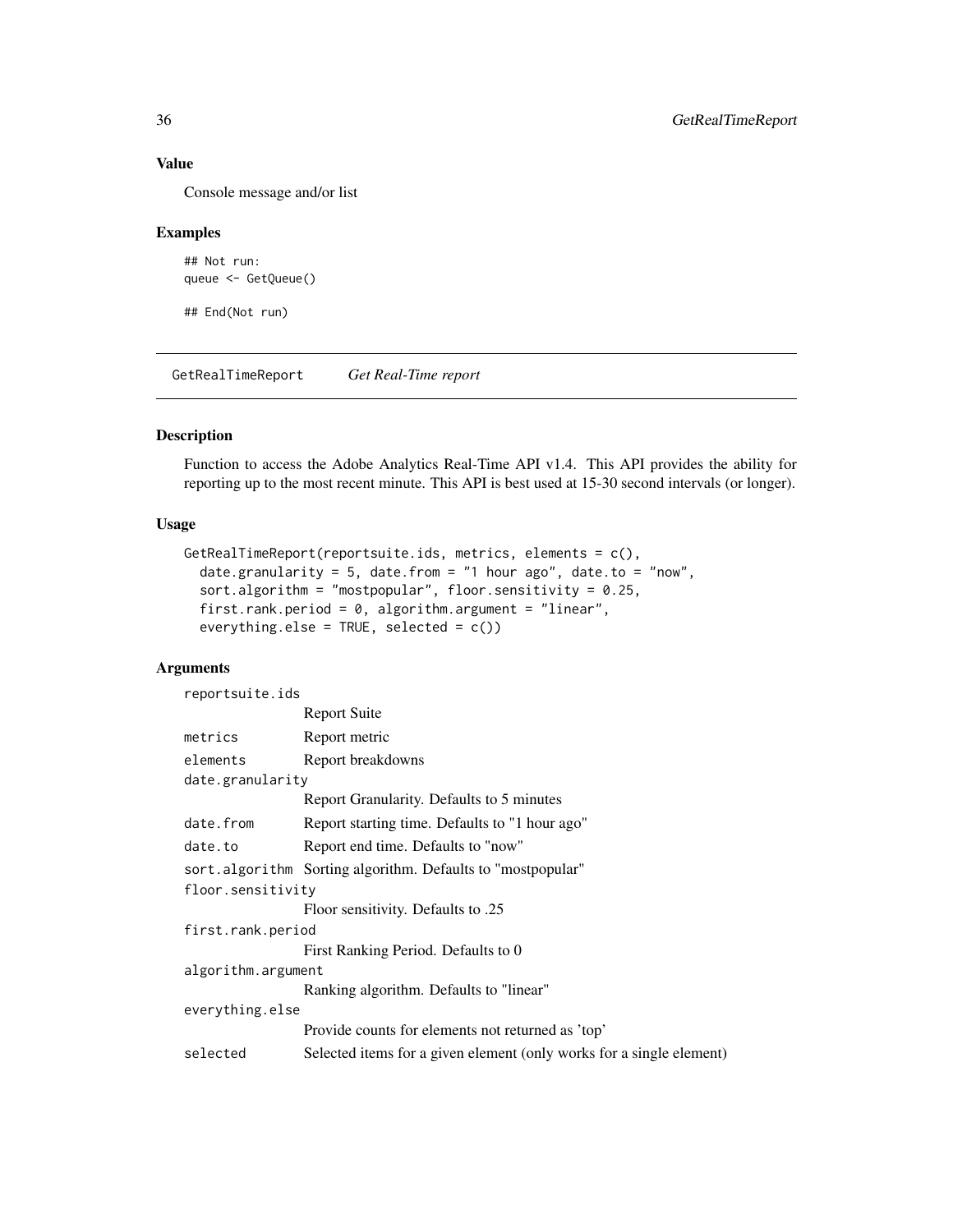## <span id="page-36-0"></span>GetRealTimeSettings 37

# Details

The Real-Time API uses a concept of "relative dates". To get a feeling for what's possible for submitting to date.from and date.to parameters, see link at:

http://php.net/manual/en/datetime.formats.relative.php

# Value

Data frame

## Examples

## Not run:

custom\_report <- GetRealTimeReport('')

## End(Not run)

<span id="page-36-1"></span>GetRealTimeSettings *Get Current Settings for Real-Time Reports*

#### Description

Get Current Settings for Real-Time Reports

#### Usage

GetRealTimeSettings(reportsuite.ids)

# Arguments

reportsuite.ids

Report Suite ID

#### Details

GetRealTimeSettings returns a Data Frame with the current set up of real-time reports within the Adobe Analytics Real-Time API.

To change configuration settings, use SaveRealTimeConfiguration function.

#### Value

Data Frame

#### See Also

[SaveRealTimeSettings](#page-63-1)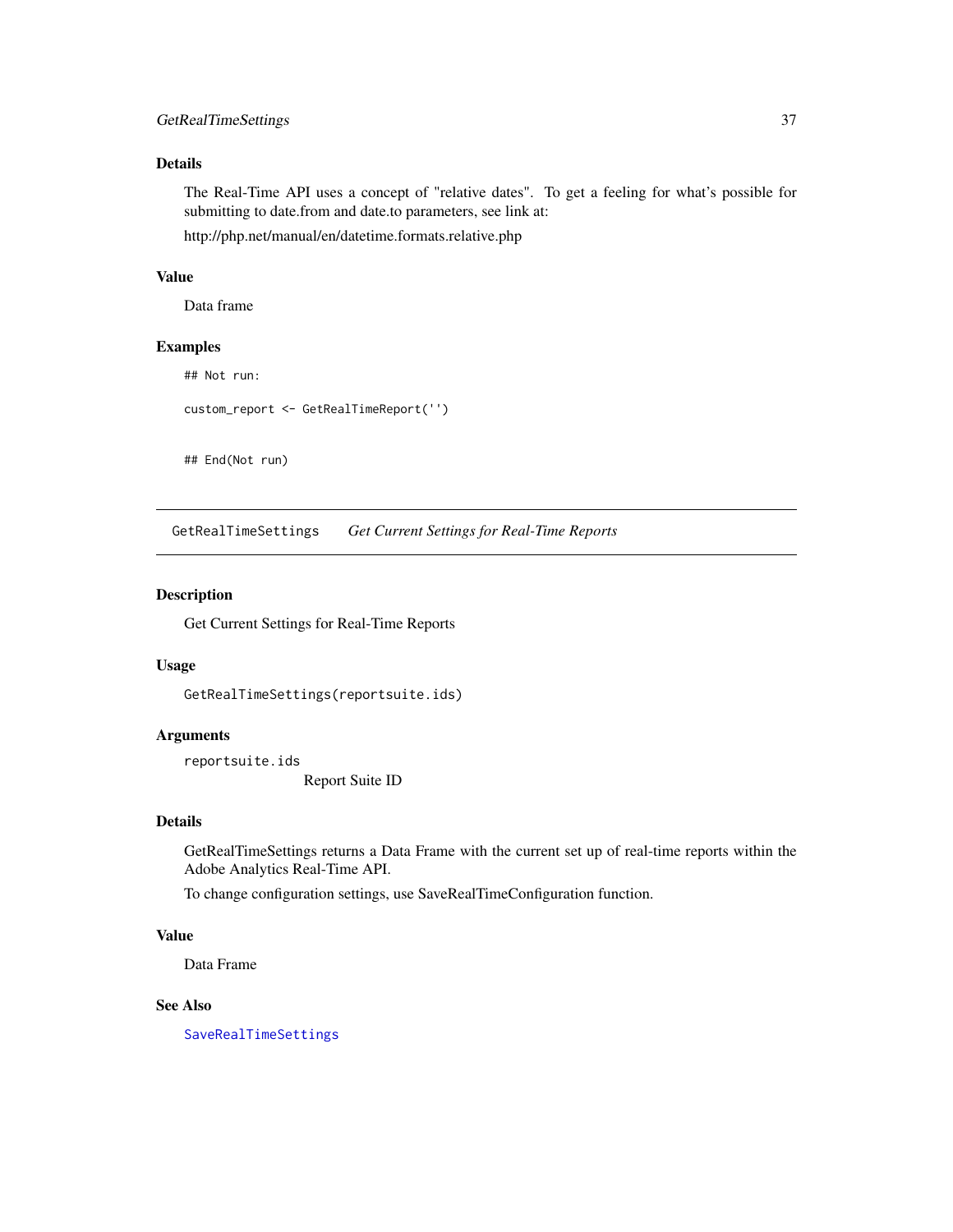# <span id="page-37-0"></span>Examples

```
## Not run:
```

```
GetRealTimeSettings("your_report_suite")
```
## End(Not run)

# GetReport *Get EnQueued Report by report ID*

# Description

Get a single report by report id, this allow asynchronous way of getting reports.

## Usage

```
GetReport(report.id, interval.seconds = 10, max.attempts = 3,
  print.attempts = TRUE, format = "json", page = \theta)
```
# Arguments

| report.id        | report id that's returned by QueueTrended and other functions while used with<br>enqueueOnly parameter set to TRUE |
|------------------|--------------------------------------------------------------------------------------------------------------------|
| interval.seconds |                                                                                                                    |
|                  | How long to wait between attempts                                                                                  |
| max.attempts     | Number of API attempts before stopping                                                                             |
|                  | print.attempts Print each attempt for fetching data                                                                |
| format           | "csv" or "json"                                                                                                    |
| page             | Page Number of Resuts (QueueDataWarehouse only)                                                                    |

# Details

This is a function for advanced users, after you've enqueued multiple reports and want to get one of them when it's ready.

# Value

Data frame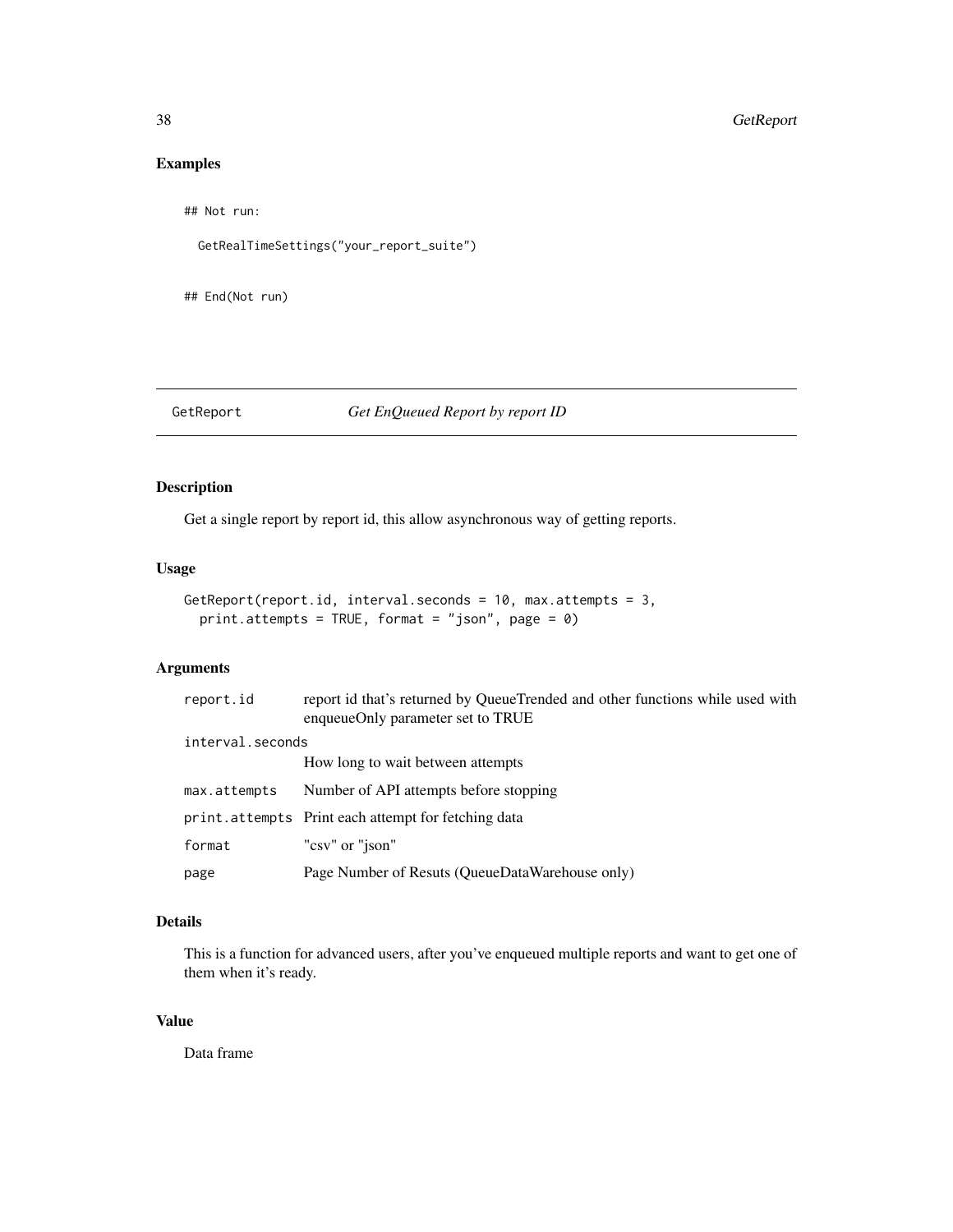## <span id="page-38-0"></span>GetReportDescription 39

# Examples

## Not run:

custom\_report <- GetReport(12345678)

## End(Not run)

GetReportDescription *Get Report Description for a Specific bookmark\_id*

# Description

Get report description for a specific bookmark\_id

## Usage

GetReportDescription(bookmark.id)

# Arguments

bookmark.id Bookmark ID

# Details

Requires a single bookmark\_id value, obtained from GetBookmarks()

#### Value

List

## Examples

```
## Not run:
reportdesc <- GetReportDescription("28473595")
```
## End(Not run)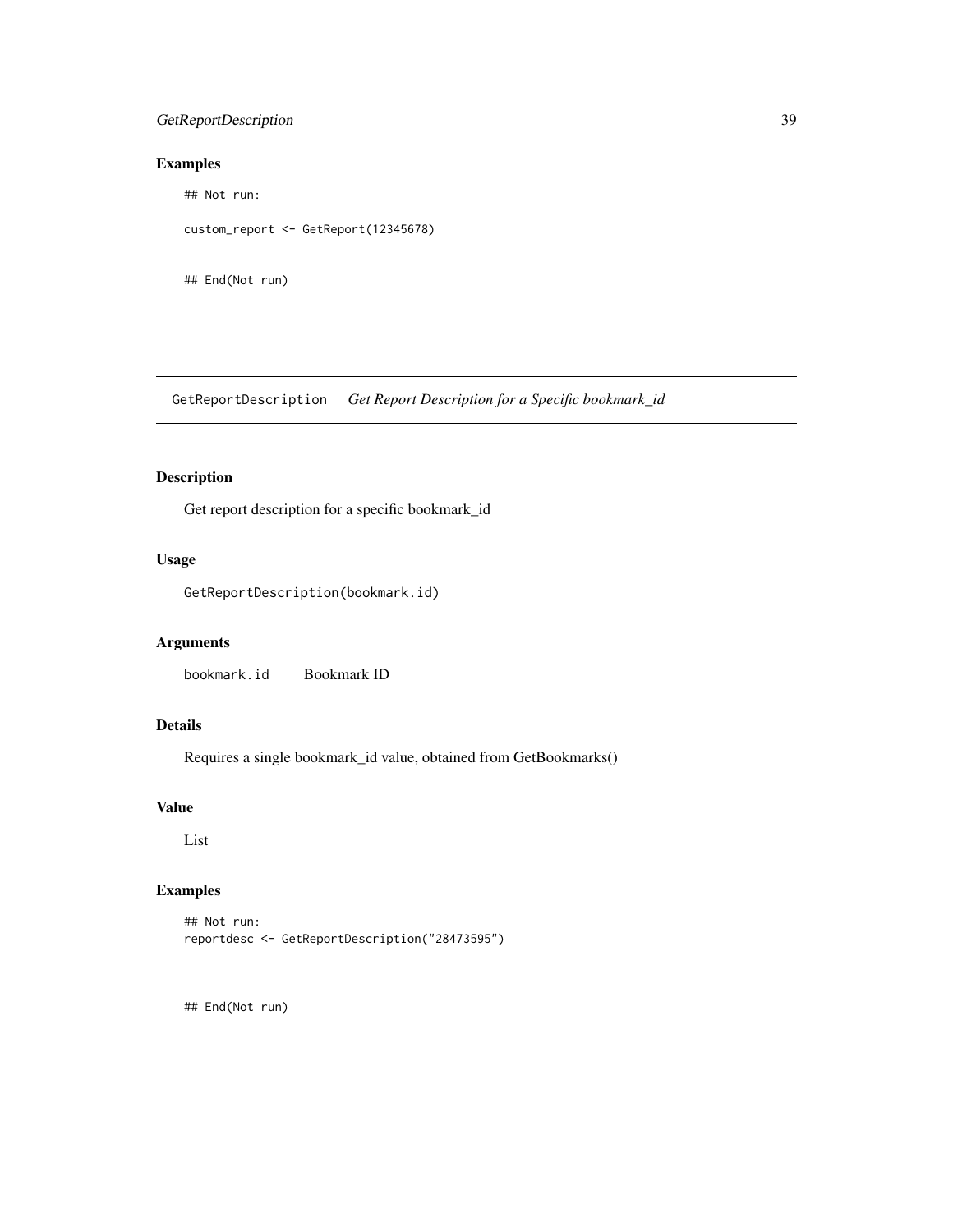<span id="page-39-0"></span>

#### Description

Get reports for report ids provided as a list. These reports are previously enqueued.

## Usage

```
GetReportsByIds(report.ids, interval.seconds = 10, max.attempts = 300,
 print.attempts = TRUE)
```
## Arguments

| report.ids       | list of report ids that you've enqueued and want to retrieve the data for |
|------------------|---------------------------------------------------------------------------|
| interval.seconds |                                                                           |
|                  | How long to wait between attempts                                         |
| max.attempts     | Number of API attempts before stopping                                    |
|                  | print. attempts Print each attempt to check if report is ready            |

# Details

This is a function for advanced users, after you've enqueued multiple reports and want to get all of them when they're ready.

#### Value

list of (report id and Data frame pairs)

## Examples

```
## Not run:
```
reports <- GetReportsByIds(list(12345678,87654321),print.attempts=FALSE)

## End(Not run)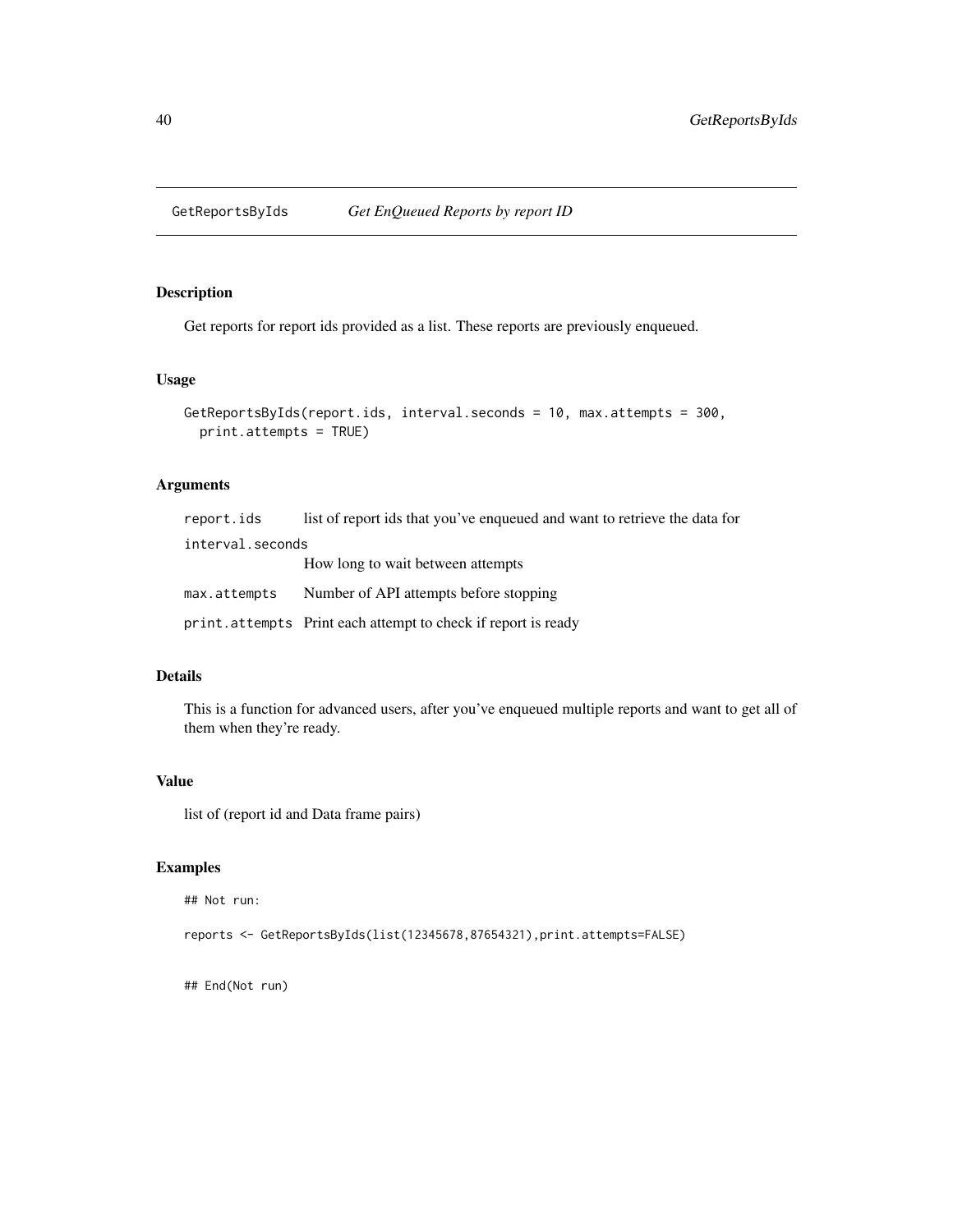<span id="page-40-0"></span>GetReportSuiteGroups *Get Report Suite Groups for a specific report suite*

## Description

Retrieves a list of permission groups assigned to the specified report suite

# Usage

```
GetReportSuiteGroups(reportsuite.id)
```
# Arguments

reportsuite.id Report Suite ID

## Details

Requires a single report suite id

## Value

Data frame

#### Examples

## Not run: rsg <- GetReportSuiteGroups("your-report-suite")

## End(Not run)

GetReportSuites *Get Report Suites Associated with a Specific User/Company*

# Description

Get Report Suites Associated with a Specific User/Company

#### Usage

```
GetReportSuites()
```
## Details

Returns a data frame containing the Report Suite ID and Site Title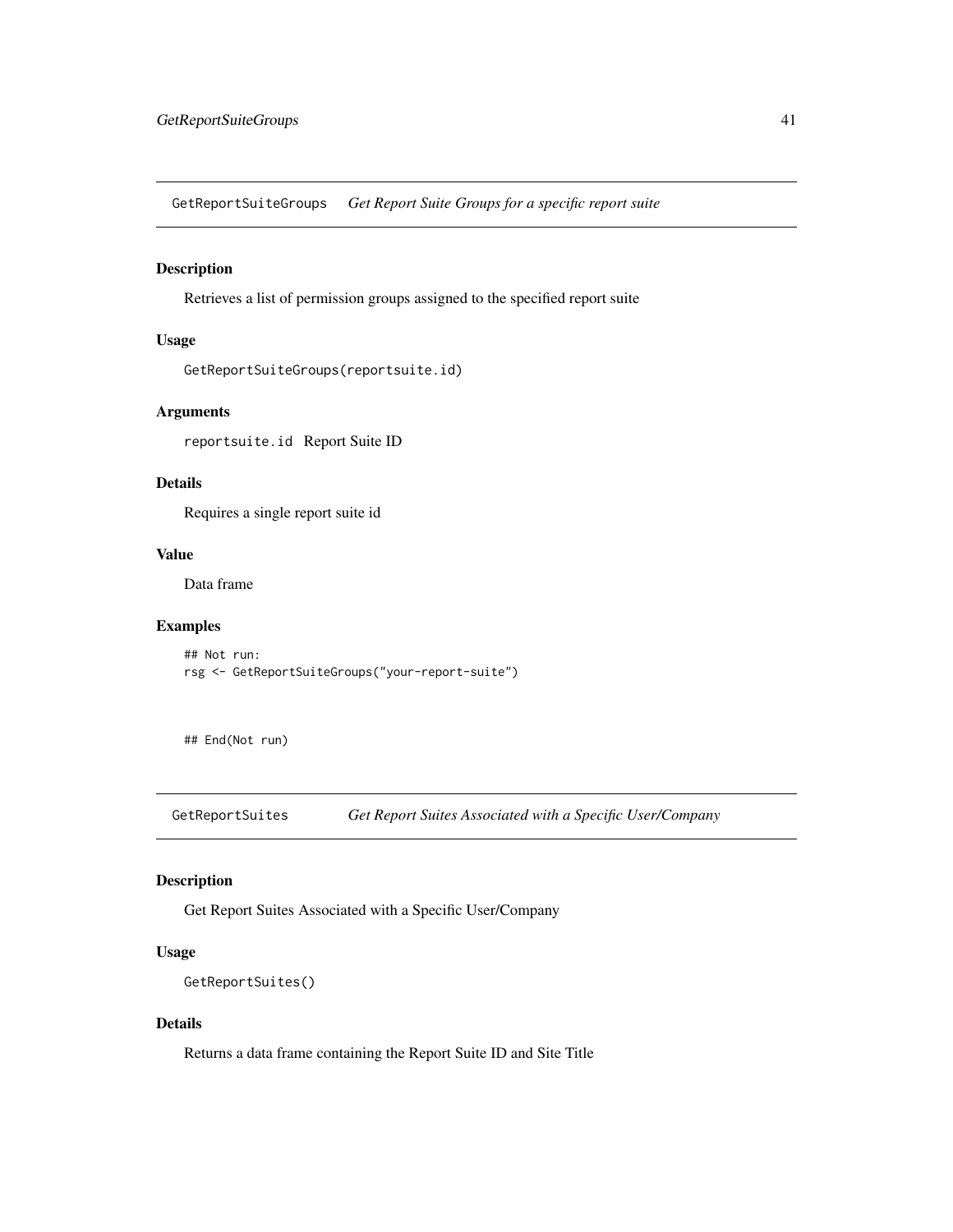## Value

Data frame

## Examples

```
## Not run:
report_suites <- GetReportSuites()
```
## End(Not run)

GetScheduledSpike *Get Scheduled Traffic Spike Setting for a Report Suite(s)*

## Description

Get scheduled traffic spikes for the specified report suites.

## Usage

```
GetScheduledSpike(reportsuite.ids)
```
#### Arguments

```
reportsuite.ids
                   Report suite id (or list of report suite ids)
```
## Details

This function requires having a character vector with one or more valid Report Suites specified.

#### Value

Data frame

## Examples

```
## Not run:
spike <- GetScheduledSpike("your_report_suite")
spike2 <- GetScheduledSpike(report_suites$rsid)
## End(Not run)
```
<span id="page-41-0"></span>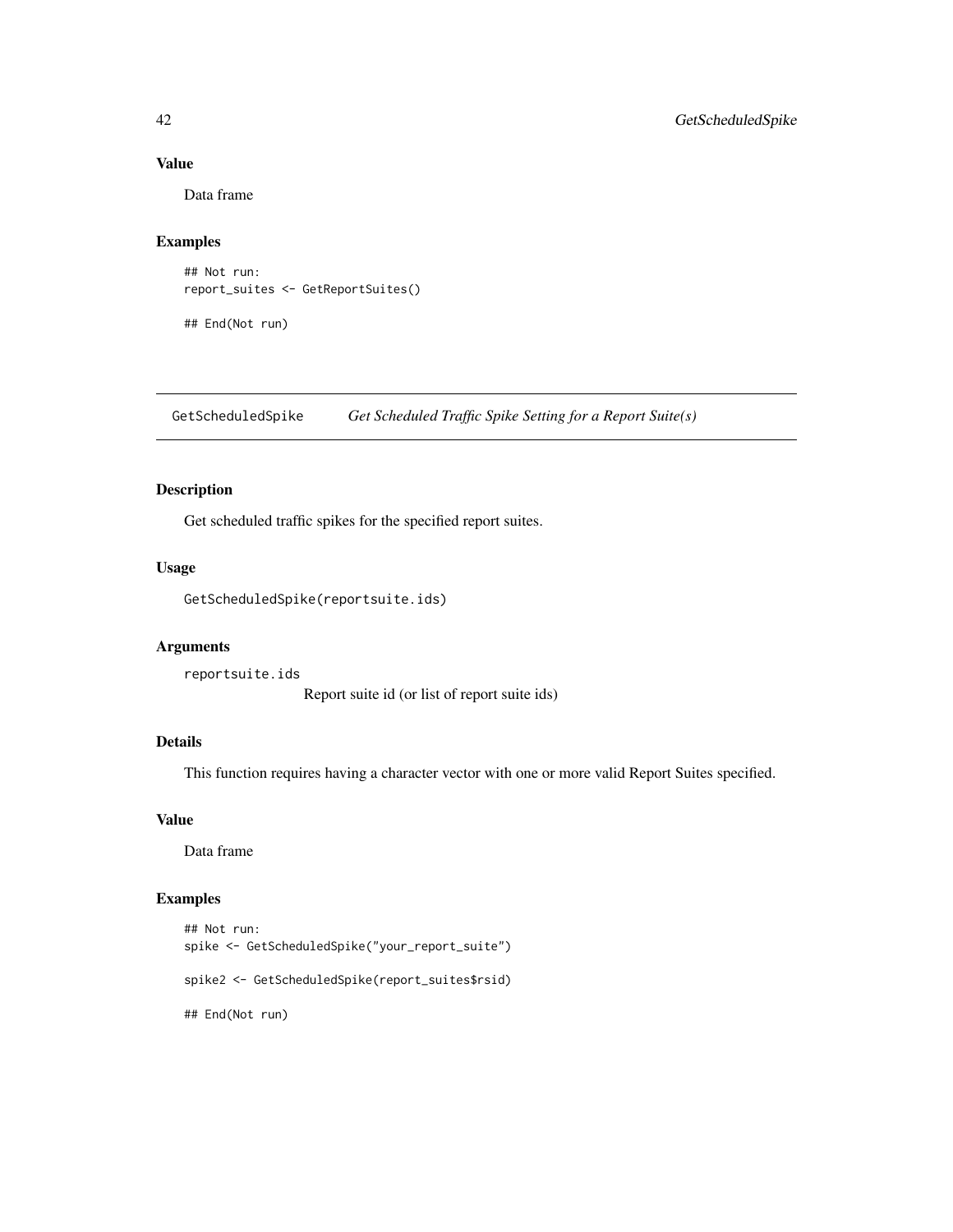<span id="page-42-0"></span>

## Description

Get a data frame of segments for the specified report suites. Useful to find segment IDs for use in reporting helper functions or JSON report definitions.

## Usage

```
GetSegments(reportsuite.ids)
```
## Arguments

reportsuite.ids

Report suite id (or list of report suite ids)

# Details

This function requires having a character vector with one or more valid Report Suites specified.

#### Value

Data frame

#### Examples

```
## Not run:
segments <- GetSegments("your_report_suite")
segments2 <- GetSegments(report_suites$rsid)
## End(Not run)
```
GetSiteTitle *Get Site Title for a Report Suite(s)*

#### Description

Get site title for the specified report suites.

#### Usage

GetSiteTitle(reportsuite.ids)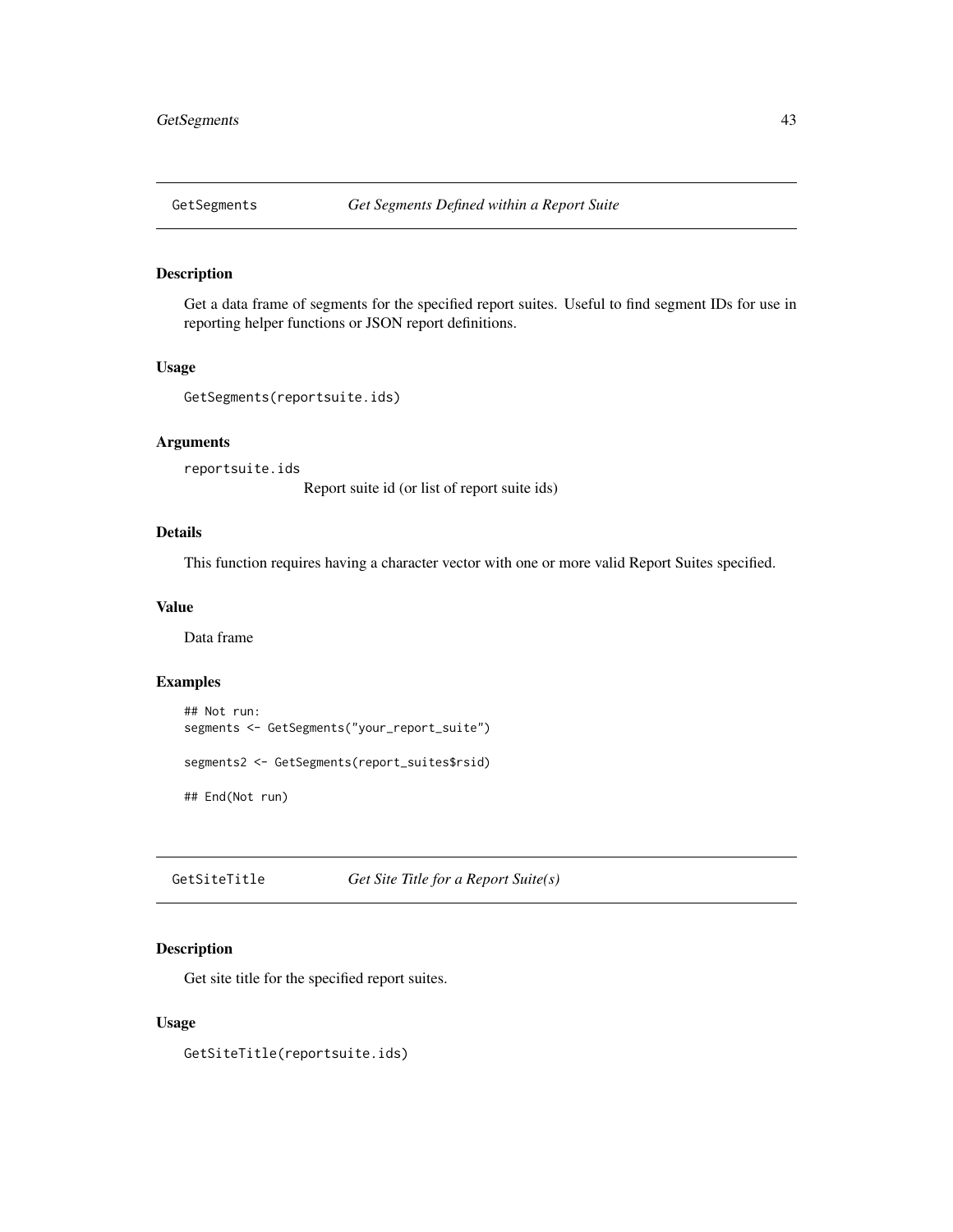#### <span id="page-43-0"></span>Arguments

reportsuite.ids

Report suite id (or list of report suite ids)

# Details

This function requires having a character vector with one or more valid Report Suites specified.

#### Value

Data frame

## Examples

```
## Not run:
sitetitle <- GetSiteTitle("your_report_suite")
```

```
sitetitle2 <- GetSiteTitle(report_suites$rsid)
```

```
## End(Not run)
```
GetSuccessEvents *Get Success Events Associated with a Report Suite*

#### Description

Gets success event definitions for the specified report suite(s). Useful to audit or document a report suite or company in Adobe Analytics.

#### Usage

```
GetSuccessEvents(reportsuite.ids)
```
#### Arguments

```
reportsuite.ids
```
report suite id (or list of report suite ids)

#### Details

This function requires having a character vector with one or more valid Report Suites specified.

#### Value

Data frame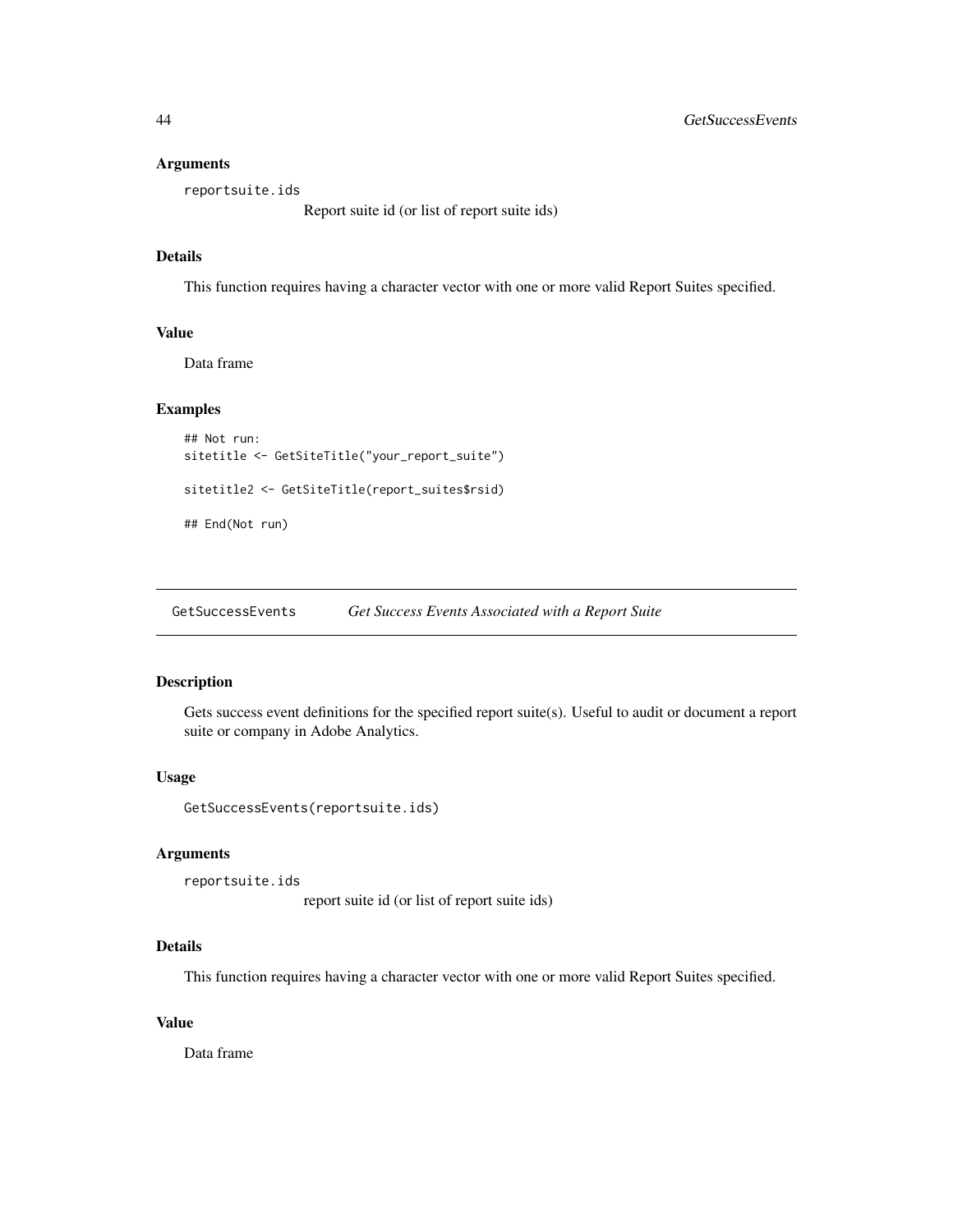## <span id="page-44-0"></span>GetTemplate 45

## Examples

```
## Not run:
events <- GetSuccessEvents("your_report_suite")
events2 <- GetSuccessEvents(report_suites$rsid)
## End(Not run)
```
GetTemplate *Get Template a Report Suite is Based On*

# Description

Get template a report suite is based on for the specified report suites.

#### Usage

```
GetTemplate(reportsuite.ids)
```
## Arguments

reportsuite.ids

Report suite id (or list of report suite ids)

# Details

This function requires having a character vector with one or more valid Report Suites specified.

#### Value

Data frame

## Examples

```
## Not run:
```

```
privacy <- GetPrivacySettings("your_report_suite")
```

```
privacy2 <- GetPrivacySettings(c("your_dev_suite", "your_prod_suite"))
```
## End(Not run)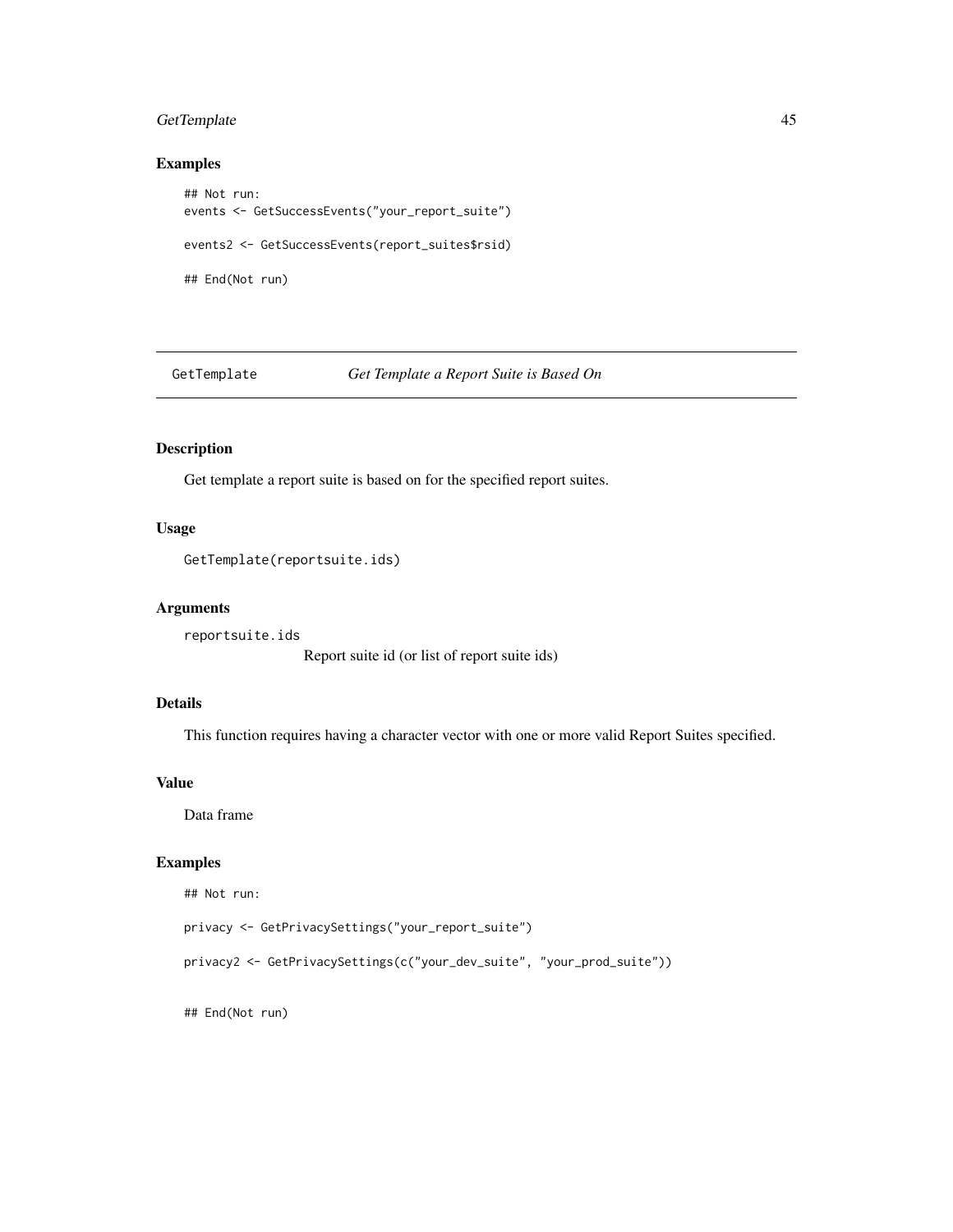<span id="page-45-0"></span>GetTimeStampEnabled *Get Time Stamp Enabled for a Report Suite(s)*

#### Description

Get whether Time Stamp functionality enabled for the specified report suites.

## Usage

```
GetTimeStampEnabled(reportsuite.ids)
```
## Arguments

reportsuite.ids

Report suite id (or list of report suite ids)

#### Details

This function requires having a character vector with one or more valid Report Suites specified.

#### Value

Data frame

#### Examples

## Not run: tse <- GetTimeStampEnabled("your\_report\_suite")

tse2 <- GetTimeStampEnabled(report\_suites\$rsid)

## End(Not run)

GetTimeZone *Get Time Zone for a Report Suite(s)*

#### Description

Get Time Zone for the specified report suites.

#### Usage

```
GetTimeZone(reportsuite.ids)
```
#### Arguments

reportsuite.ids

Report suite id (or list of report suite ids)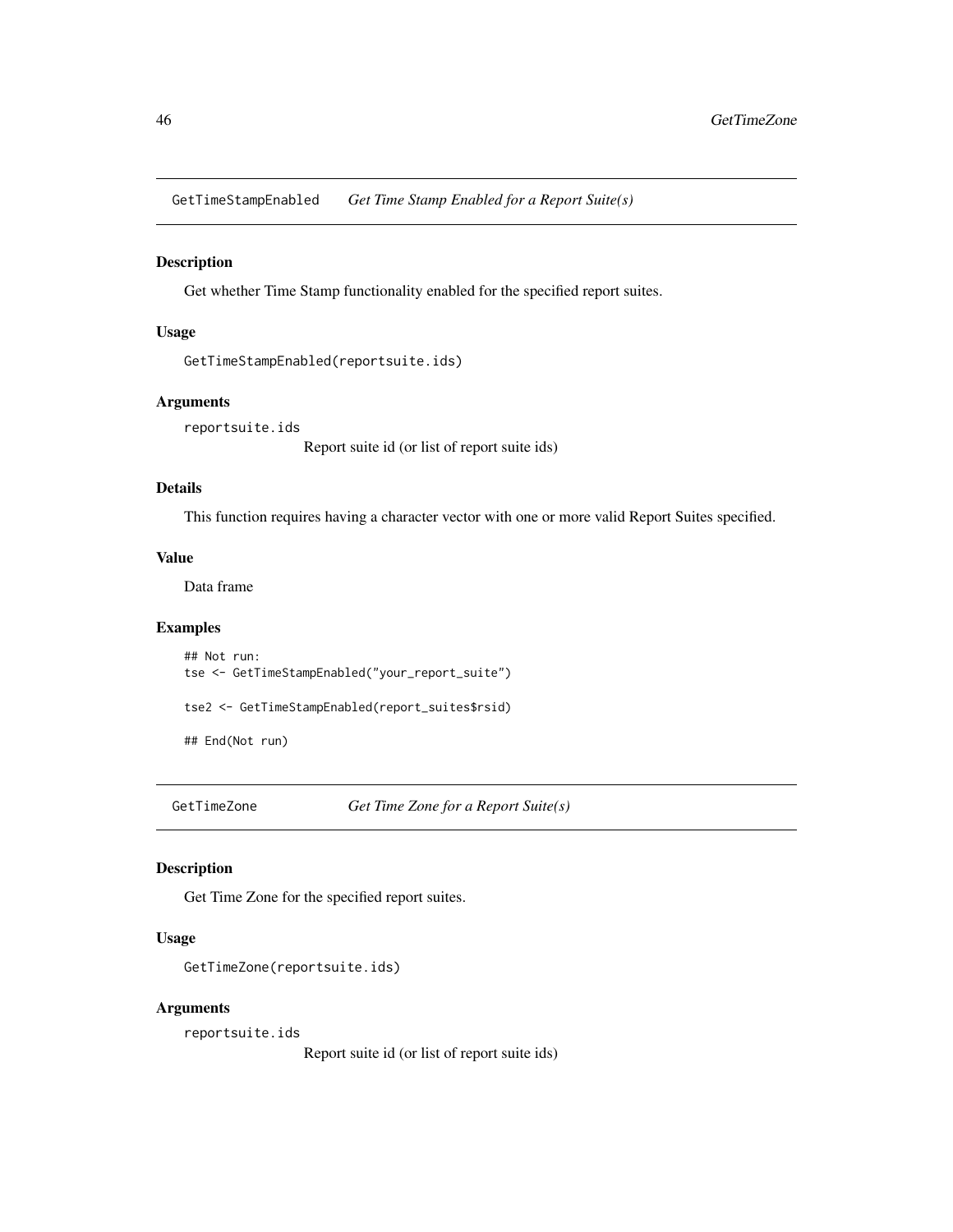## <span id="page-46-0"></span>GetTrackingServer 47

# Details

This function requires having a character vector with one or more valid Report Suites specified.

#### Value

Data frame

# Examples

```
## Not run:
timezone <- GetTimeZone("your_report_suite")
timezone2 <- GetTimeZone(report_suites$rsid)
```
## End(Not run)

GetTrackingServer *Get Tracking Server Associated with a Namespace (Company)*

#### Description

Get tracking server associated with a namespace (company).

#### Usage

```
GetTrackingServer(reportsuite.id)
```
# Arguments

reportsuite.id report suite id

#### Details

This function requires having a character string with a valid Report Suite specified. You can specify any report suite you want, as all report suites have same tracking server.

## Value

Data frame

# Examples

```
## Not run:
ts <- GetTrackingServer("your_report_suite")
```
## End(Not run)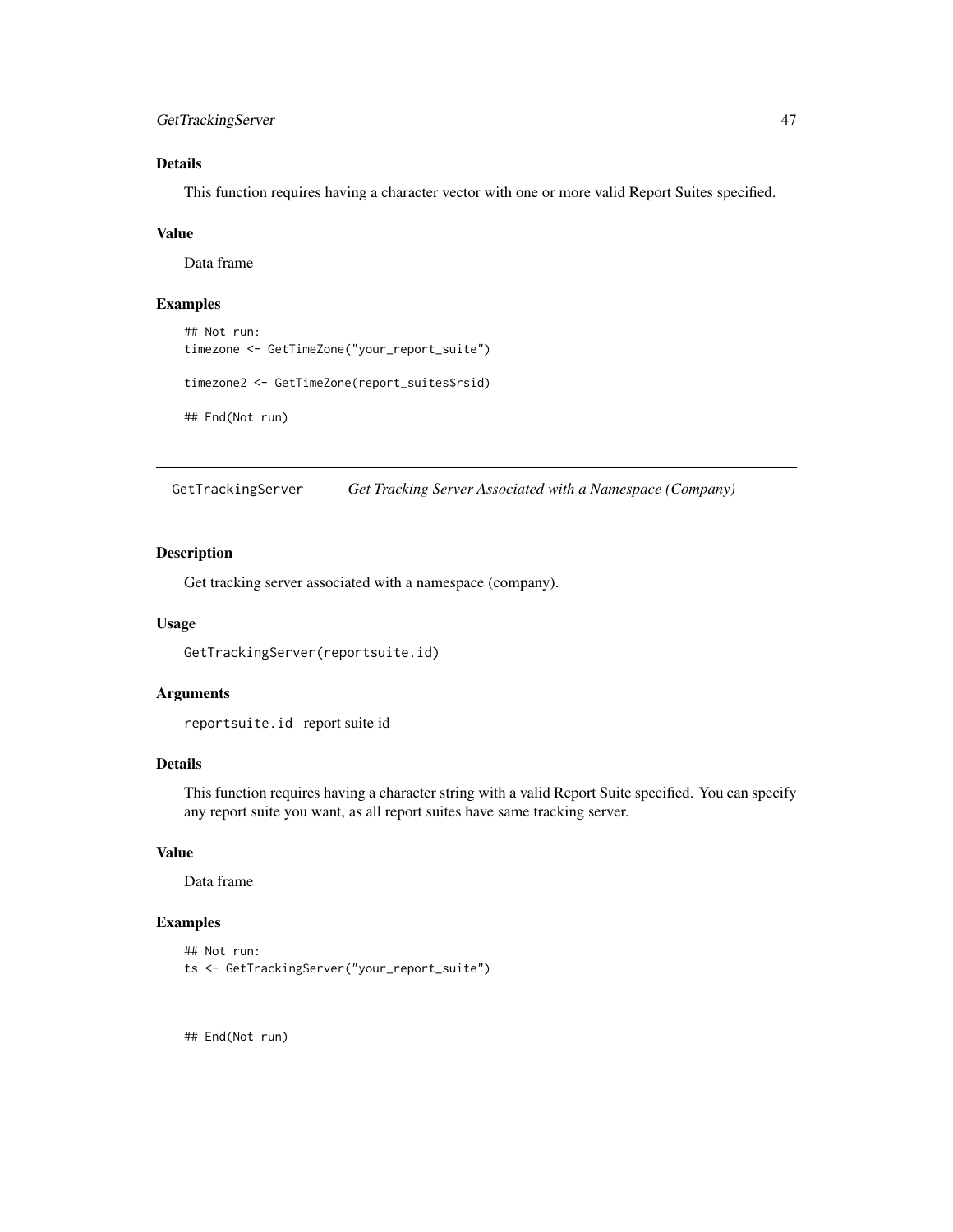<span id="page-47-0"></span>GetTransactionEnabled *Get Whether Transaction Storage for a Report Suite(s)*

## Description

Get whether transaction storage is enabled for the specified report suites.

#### Usage

```
GetTransactionEnabled(reportsuite.ids)
```
#### Arguments

reportsuite.ids

Report suite id (or list of report suite ids)

## Details

This function requires having a character vector with one or more valid Report Suites specified.

#### Value

Data frame

## Examples

## Not run: trans <- GetTransactionEnabled("your\_report\_suite")

trans2 <- GetTransactionEnabled(report\_suites\$rsid)

## End(Not run)

GetUniqueVisitorVariable

*Get Whether Unique Visitor Variable Enabled for a Report Suite(s)*

## Description

Get whether unique visitor variable is enabled for the specified report suites.

#### Usage

GetUniqueVisitorVariable(reportsuite.ids)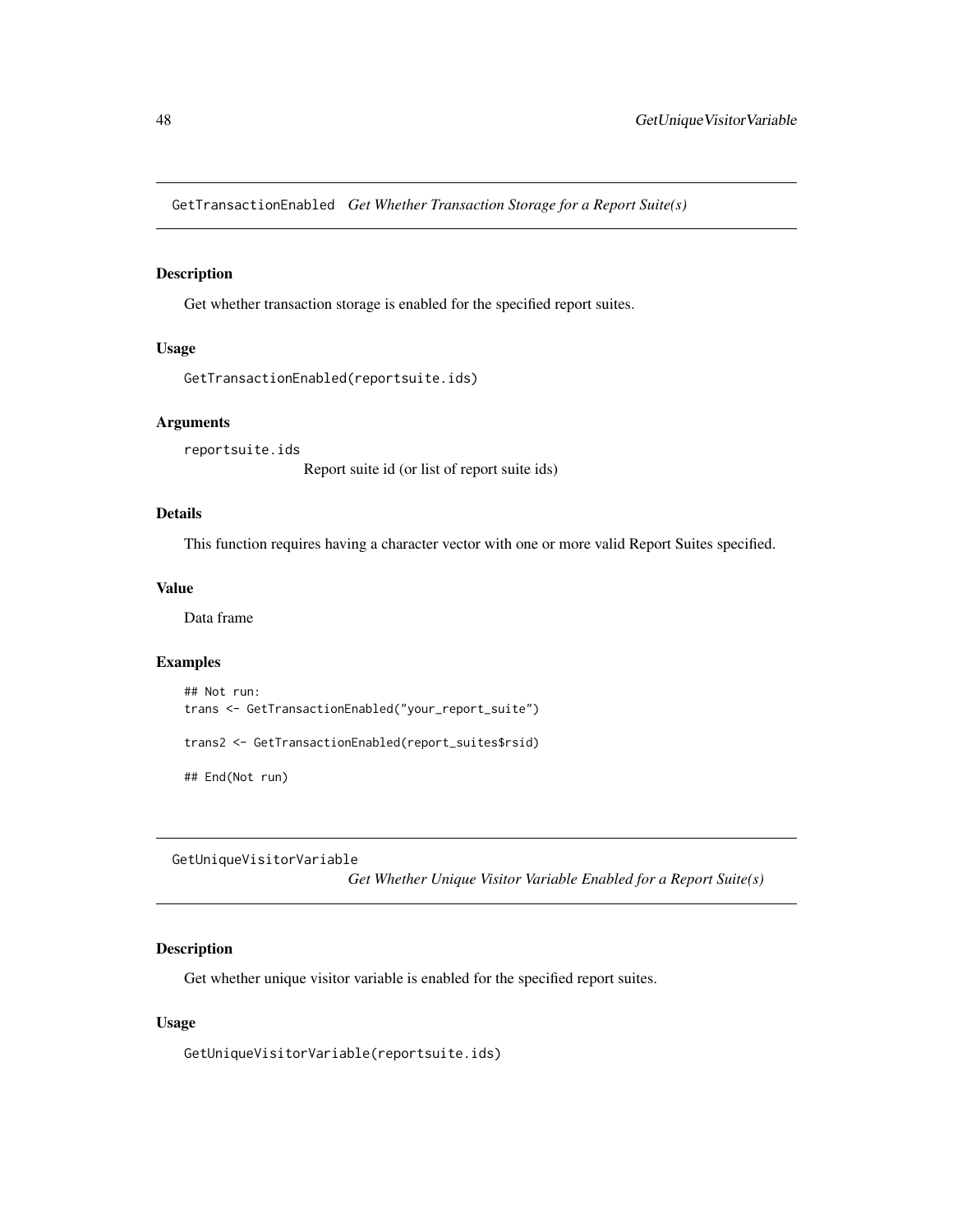<span id="page-48-0"></span>GetVersionAccess 49

## Arguments

reportsuite.ids

Report suite id (or list of report suite ids)

## Details

This function requires having a character vector with one or more valid Report Suites specified.

## Value

Data frame

## Examples

```
## Not run:
uniq <- GetUniqueVisitorVariable("your_report_suite")
```
uniq2 <- GetUniqueVisitorVariable(report\_suites\$rsid)

## End(Not run)

GetVersionAccess *Get Products/Versions associated with a specific company*

# Description

Get Products/Versions associated with a specific company

# Usage

```
GetVersionAccess()
```
## Details

Returns a Data Frame of Adobe Analytics products

## Value

DataFrame

## Examples

```
## Not run:
versions <- GetVersionAccess()
```
## End(Not run)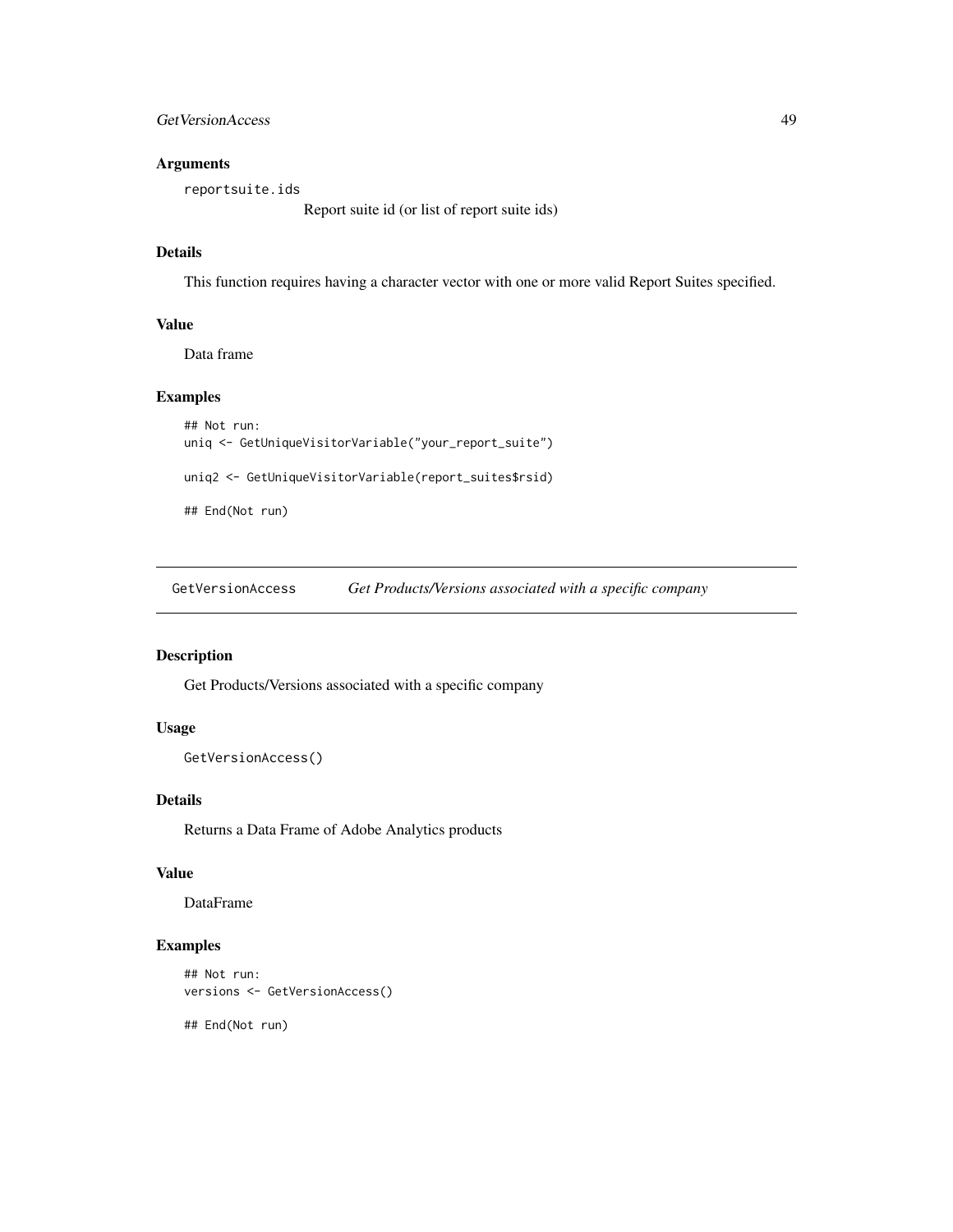<span id="page-49-0"></span>GetVideoSettings *Get Video Settings for a Report Suite(s)*

# Description

Get video settings for the specified report suites.

#### Usage

```
GetVideoSettings(reportsuite.ids)
```
#### Arguments

reportsuite.ids

Report suite id (or list of report suite ids)

## Details

This function requires having a character vector with one or more valid Report Suites specified.

## Value

Data frame

## Examples

```
## Not run:
vidsettings<- GetVideoSettings("your_report_suite")
vidsettings2 <- GetVideoSettings(report_suites$rsid)
```
## End(Not run)

GetVirtualReportSuiteSettings *Get Virtual Report Suite Settings*

## Description

Get Virtual Report Suite defintions.

#### Usage

GetVirtualReportSuiteSettings(reportsuite.ids)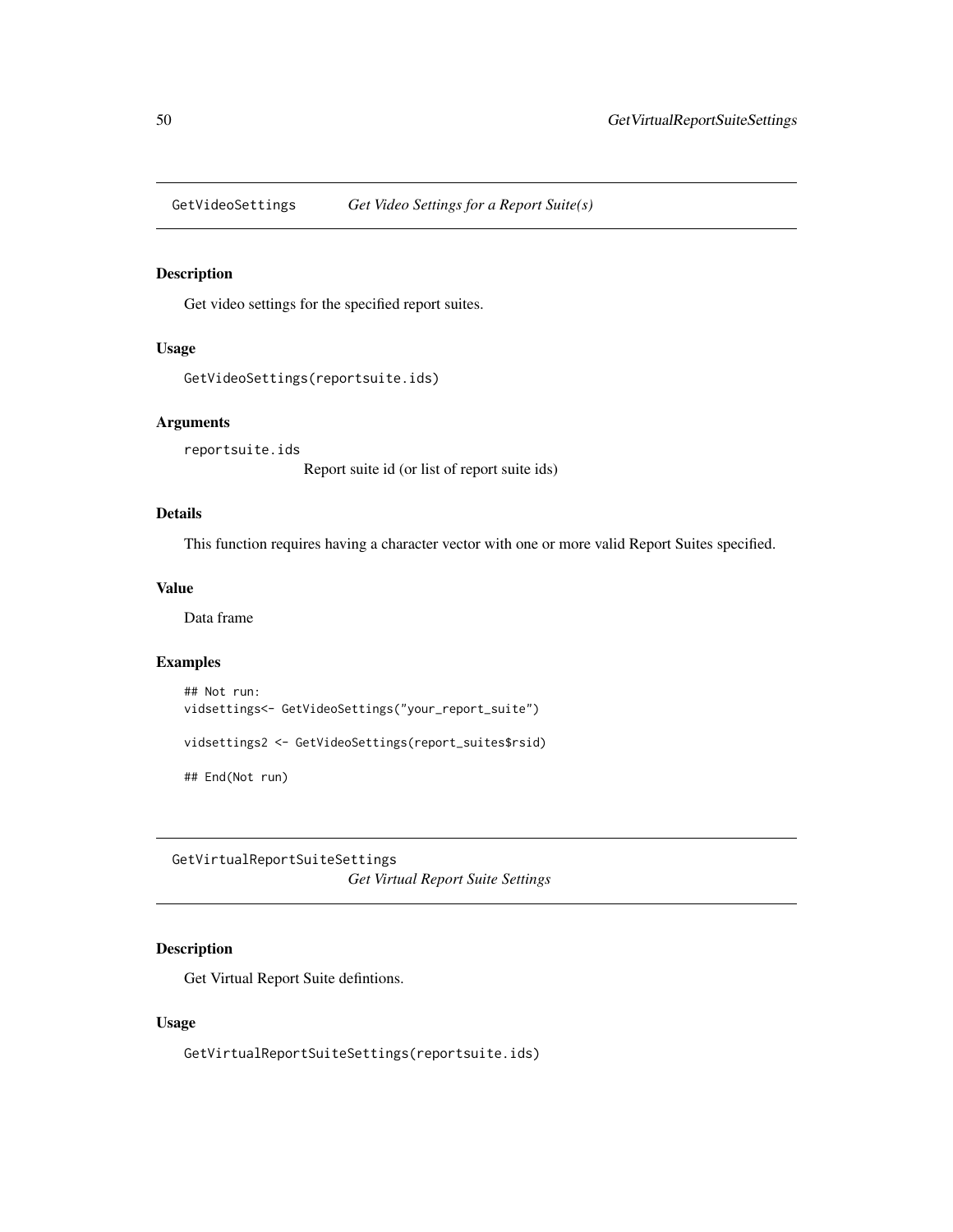<span id="page-50-0"></span>QueueDataWarehouse 51

#### Arguments

reportsuite.ids

report suite id (or list of report suite ids)

#### Details

This function requires having a character vector with one or more valid Report Suites specified.

#### Value

Data frame

## Examples

```
## Not run:
virtualsettings <- GetVirtualReportSuiteSettings("your_report_suite")
virtualsettings2 <- GetVirtualReportSuiteSettings(report_suites$rsid)
```
## End(Not run)

QueueDataWarehouse *Queue a DataWarehouse Report*

#### Description

A QueueDataWarehouse report is a report where metrics are retrieved, broken down by an unlimited number of elements such as page, eVar, prop, etc, and with or without temporal aggregation.

#### Usage

```
QueueDataWarehouse(reportsuite.id, date.from, date.to, metrics, elements,
  date.granularity = "day", segment.id = "", data.current = TRUE,
 expedite = FALSE, interval.seconds = 5, max.attempts = 120,
 validate = TRUE, enqueueOnly = TRUE, ftp = "",classification = c())
```
#### Arguments

| reportsuite.id Report suite id |                                           |
|--------------------------------|-------------------------------------------|
| date.from                      | Start date for the report (YYYY-MM-DD)    |
| date.to                        | End date for the report (YYYY-MM-DD)      |
| metrics                        | List of metrics to include in the report  |
| elements                       | List of elements to include in the report |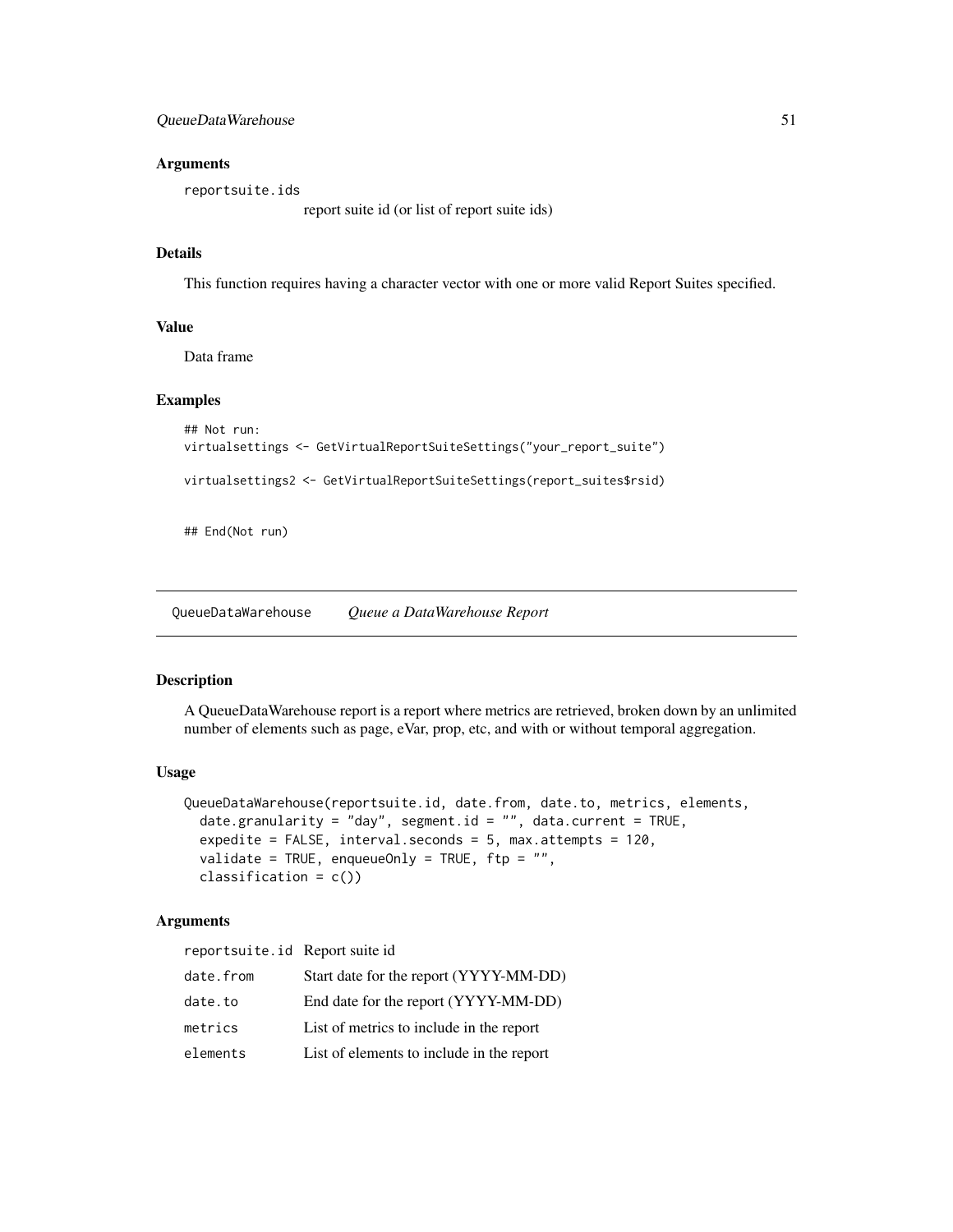| date.granularity |                                                                                                                                        |  |
|------------------|----------------------------------------------------------------------------------------------------------------------------------------|--|
|                  | Time granularity of the report (year/month/week/day/hour), default to 'day'.<br>Pass NULL if you do not want any time granularity.     |  |
| segment.id       | Id of Adobe Analytics segment to retrieve the report for                                                                               |  |
| data.current     | TRUE or FALSE - whether to include current data for reports that include to-<br>day's date                                             |  |
| expedite         | Set to TRUE to expedite the processing of this report                                                                                  |  |
| interval.seconds |                                                                                                                                        |  |
|                  | How long to wait between attempts                                                                                                      |  |
| max.attempts     | Number of API attempts before stopping                                                                                                 |  |
| validate         | whether to submit report definition for validation before requesting the data.                                                         |  |
| enqueueOnly      | only enqueue the report, don't get the data. returns report id, which you can later<br>use to get the data                             |  |
| ftp              | FTP client parameters, only used if enqueueOnly=TRUE. Double check ftp pa-<br>rameters before requesting a long report.                |  |
|                  | classification List of SAINT classifications for each element. If supplied, must be a character<br>vector of length equal to elements. |  |

#### Details

The QueueDataWarehouse function allows to access to Data WareHouse data and returns either json or sends a csv to a ftp server.

Because of the Reporting API structure, this function requests the report, then, if enqueueOnly=FALSE, checks the reporting queue to see if the report is completed, and when the report returns as "done" pulls the report from the API (if ftp is not defined). This checking process will occur up to the specified number of times (default 120), with a delay between status checks (default 5 seconds). If the report does not return as "done" or a "delivery\_complete" after the number of tries have completed, the function will return an error message. When enqueueOnly=TRUE and no ftp server is set, the report can be retrieved with Report.Get using the reportId returned by the QueueDataWarehouse function.

Data Warehouse documentation: https://docs.adobe.com/content/help/en/analytics/export/data-warehouse/datawarehouse.html

Data Warehouse (1.4) API documentation: https://github.com/AdobeDocs/analytics-1.4-apis/blob/master/docs/reportingapi/data\_warehouse.md

Multiple segments are supported as long as they are compatible with Data Warehouse.

Classifications are supported, and if supplied, must be equal in length to elements. Pad out classifications with either a blank string or NA if and as necessary.

The following element properties are not supported in Data Warehouse reports: - selected - search - top - startingWith - sortBy

Calculated metrics are not supported.

Results for data warehouse reports can be accessed in two ways: directly through the API and through FTP delivery. Email delivery is not supported.

All data warehouse results are paged in chunks of 20 MB. Add "page": to Report.Get to determine the page returned. If no page is specified then the first page is returned.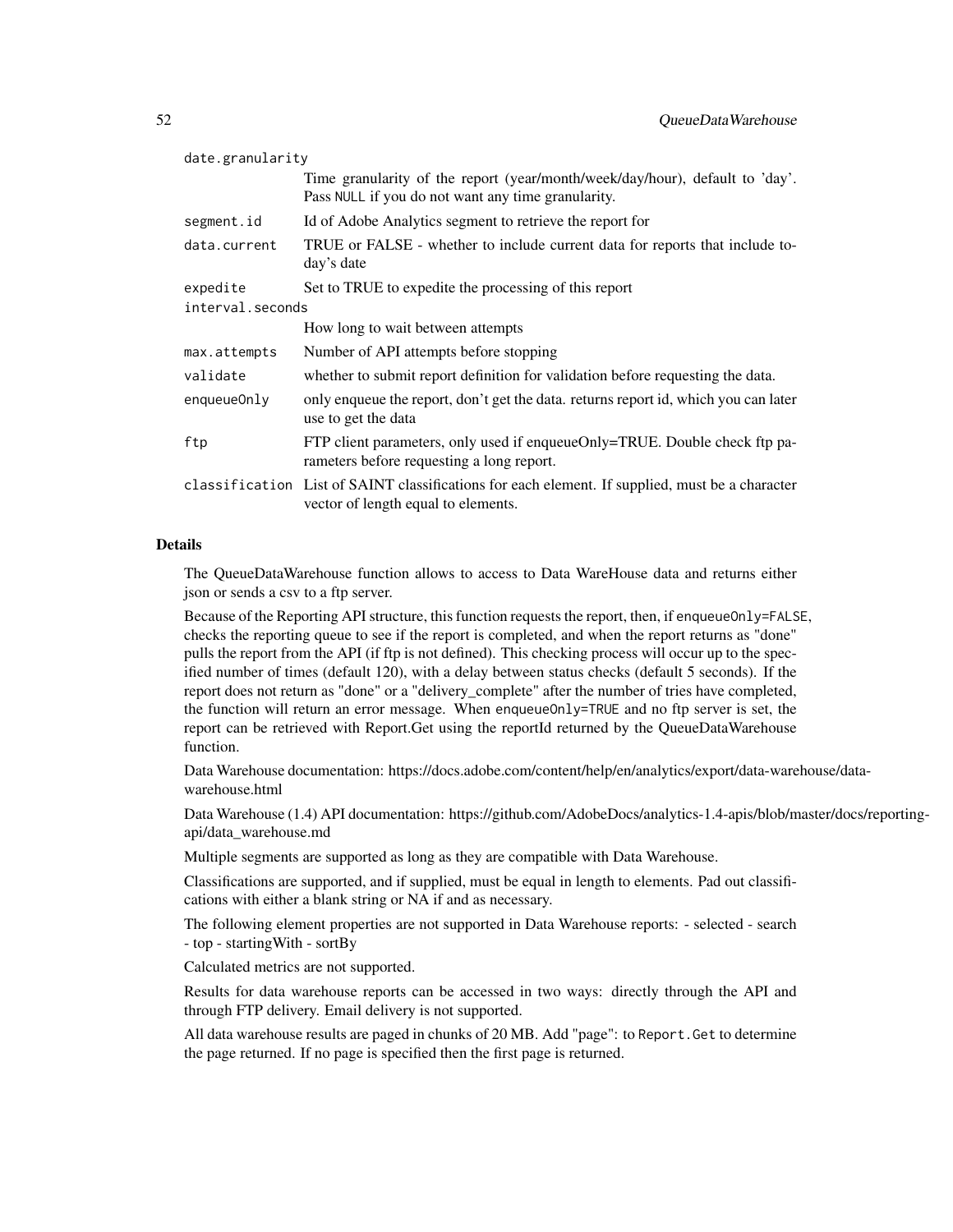## <span id="page-52-0"></span>QueueFallout 53

# Value

Data frame or report id, if enqueueOnly is TRUE

#### Examples

```
## Not run:
report.data <- QueueDataWarehouse("your_report_suite",
                            "2014-01-01",
                            "2014-01-07",
                            c("visits", "pageviews","event10"),
                            c("page","geoCountry","geoCity"),
                            enqueueOnly=TRUE,
                            ftp = list(host = "myftpserver.com",
                                       port = "21",directory = "/fromDW/",
                                       username = "memyselfandirene",
                                       password = "valkilmer",
                                       filename = "myreport.csv")
                            )
```
## End(Not run)

QueueFallout *Run a Fallout Report*

#### Description

A QueueFallout Report is a report that shows how visitors drop out as part of a specified path.

#### Usage

```
QueueFallout(reportsuite.id, date.from, date.to, metrics, element, checkpoints,
  segment.id = "", expedite = FALSE, interval.seconds = 5,
 max.attempts = 120, validate = TRUE, enqueueOnly = FALSE)
```
#### Arguments

reportsuite.id Report suite id

| date.from   | Start date for the report (YYYY-MM-DD)                                                       |
|-------------|----------------------------------------------------------------------------------------------|
| date.to     | End date for the report (YYYY-MM-DD)                                                         |
| metrics     | List of metrics to include in the report                                                     |
| element     | Single pathed element (usually 'page')                                                       |
| checkpoints | Character vector of checkpoints in the fallout path (e.g. c("Home","Contact","Thank<br>You") |
| segment.id  | $Id(s)$ of Adobe Analytics segment to retrieve the report for                                |
| expedite    | Set to TRUE to expedite the processing of this report                                        |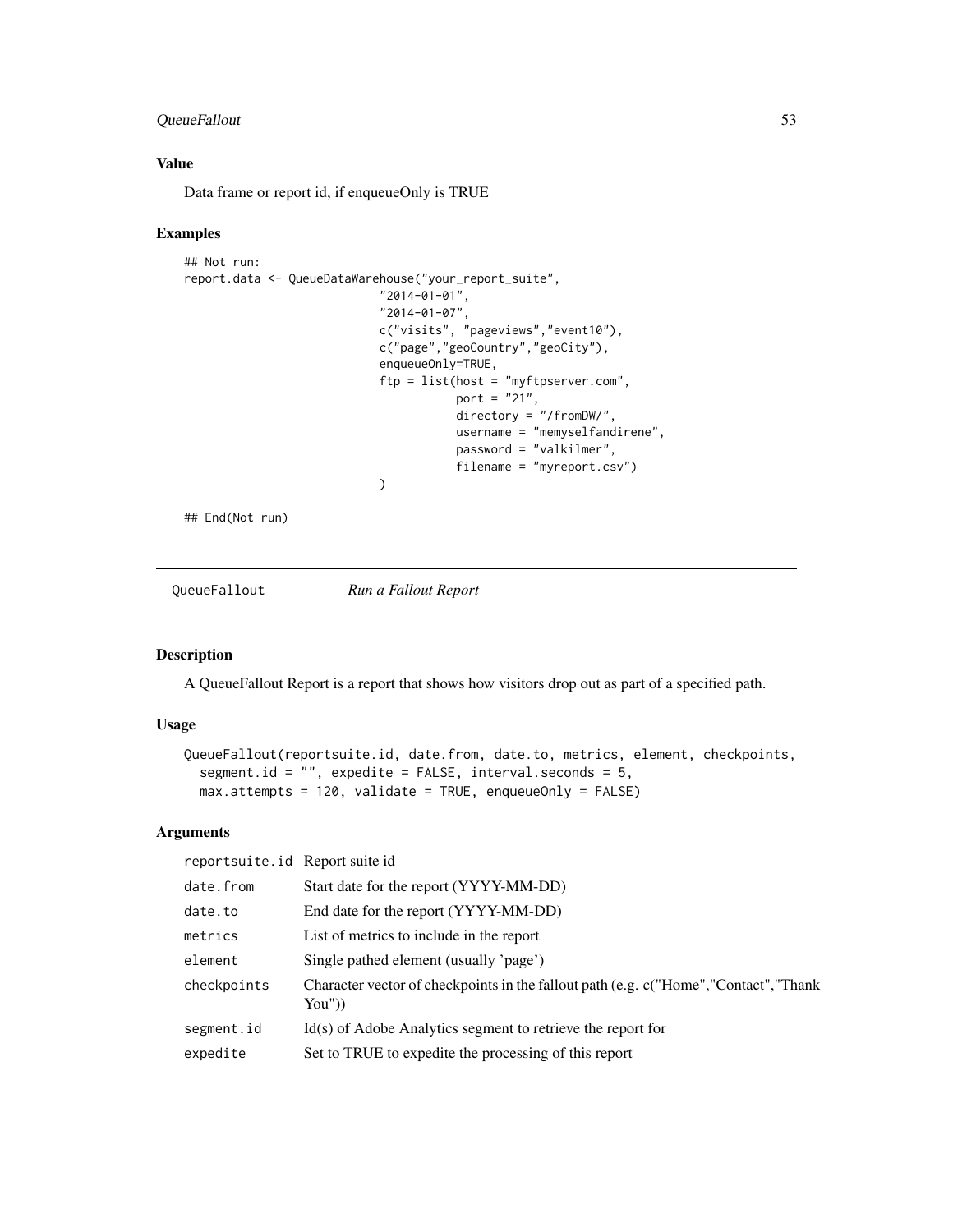<span id="page-53-0"></span>

| interval.seconds |                                                                                                            |
|------------------|------------------------------------------------------------------------------------------------------------|
|                  | How long to wait between attempts                                                                          |
| max.attempts     | Number of API attempts before stopping                                                                     |
| validate         | whether to submit report definition for validation before requesting the data.                             |
| enqueue0nly      | only enqueue the report, don't get the data. returns report id, which you can later<br>use to get the data |

## Details

Because of the Reporting API structure, this function first requests the report, then checks the reporting queue to see if the report is completed, and when the report returns as "done" pulls the report from the API. This checking process will occur up to the specified number of times (default 120), with a delay between status checks (default 5 seconds). If the report does not return as "done" after the number of tries have completed, the function will return an error message.

#### Value

Data frame or report id, if enqueueOnly is TRUE

## Examples

## Not run:

```
falloutpattern <- c("Home Page","Contact Page","Login Page")
queue_fallout_pages <- QueueFallout("your_report_suite",
                                     "2014-04-01",
                                     "2014-04-20",
                                     metric="pageviews",
                                     element="page",
                                     falloutpattern
                                     )
queued_report_id <- QueueFallout("your_report_suite",
                                     "2014-04-01",
                                     "2014-04-20",
                                    metric="pageviews",
                                     element="page",
                                     falloutpattern,
                                     enqueueOnly=TRUE
                                     )
```
## End(Not run)

QueueOvertime *Run an Overtime Report*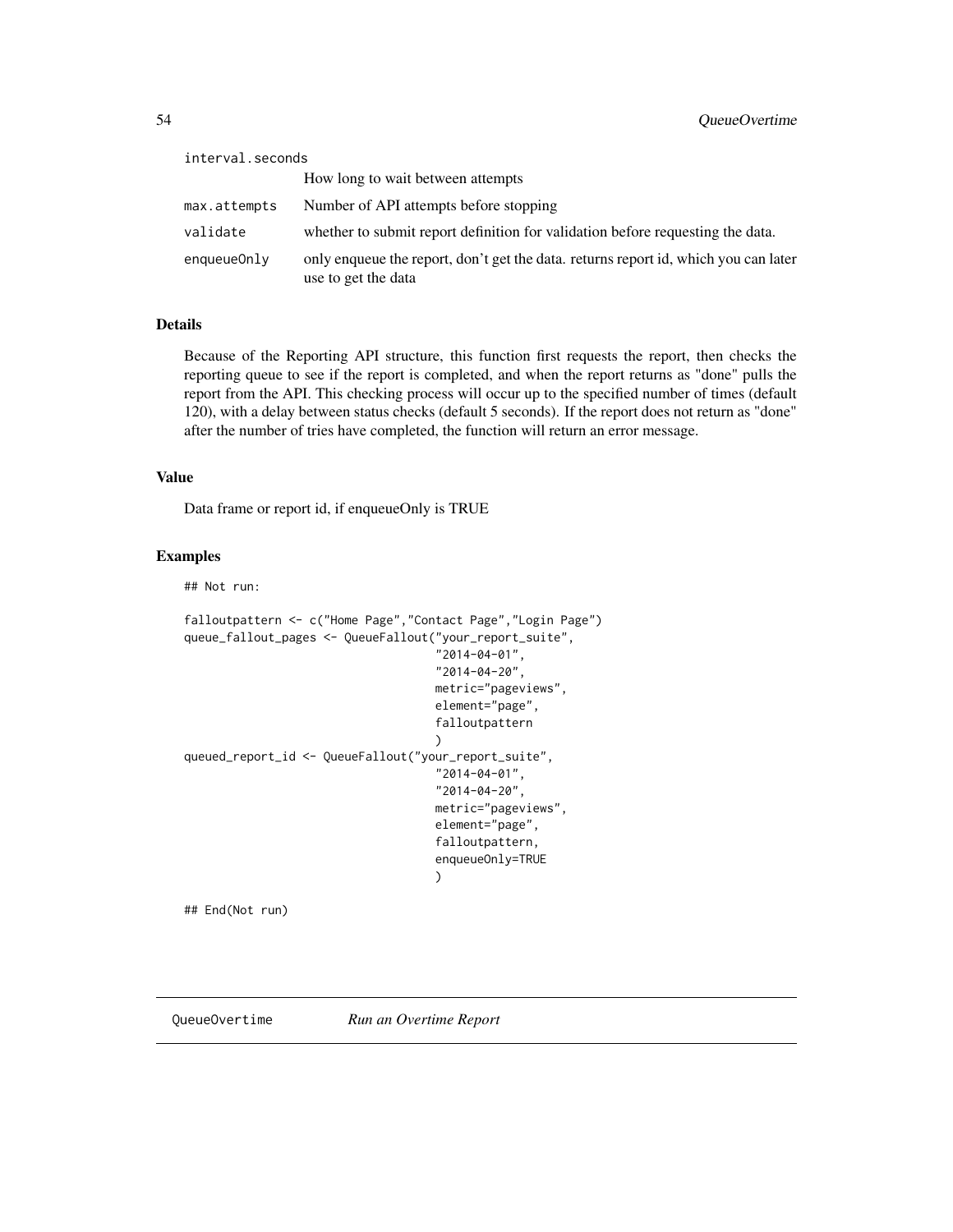## QueueOvertime 55

#### Description

A QueueOvertime report is a report where the only granularity allowed is time. This report allows for a single report suite, time granularity, multiple metrics, and a single segment. It is similar to the "Key Metrics" report or a Custom Event report within the Adobe Reports & Analytics interface. To get a summary report with no time granularity (i.e. a single row), pass an empty string to the date.granularity function parameter.

#### Usage

```
QueueOvertime(reportsuite.id, date.from, date.to, metrics,
  date.granularity = "day", segment.id = "", segment.inline = "",
  anomaly.detection = FALSE, data.current = FALSE, expedite = FALSE,
  interval.seconds = 5, max.attempts = 120, validate = TRUE,
  enqueueOnly = FALSE)
```
# Arguments

| reportsuite.id Report suite id |                                                                                                            |
|--------------------------------|------------------------------------------------------------------------------------------------------------|
| date.from                      | Start date for the report (YYYY-MM-DD)                                                                     |
| date.to                        | End date for the report (YYYY-MM-DD)                                                                       |
| metrics                        | List of metrics to include in the report                                                                   |
| date.granularity               |                                                                                                            |
|                                | Time granularity of the report (year/month/week/day/hour/"), default to 'day'                              |
| segment.id                     | $Id(s)$ of Adobe Analytics segment to retrieve the report for                                              |
|                                | segment.inline Inline segment definition                                                                   |
| anomaly.detection              |                                                                                                            |
|                                | Set to TRUE to include forecast data (only valid for day granularity with small<br>date ranges)            |
| data.current                   | TRUE or FALSE - Whether to include current data for reports that include to-<br>day's date                 |
| expedite                       | Set to TRUE to expedite the processing of this report                                                      |
| interval.seconds               |                                                                                                            |
|                                | How long to wait between attempts                                                                          |
| max.attempts                   | Number of API attempts before stopping                                                                     |
| validate                       | whether to submit report definition for validation before requesting the data.                             |
| enqueueOnly                    | only enqueue the report, don't get the data. returns report id, which you can later<br>use to get the data |

## Details

Because of the Reporting API structure, this function first requests the report, then checks the reporting queue to see if the report is completed, and when the report returns as "done" pulls the report from the API. This checking process will occur up to the specified number of times (default 120), with a delay between status checks (default 5 seconds). If the report does not return as "done" after the number of tries have completed, the function will return an error message.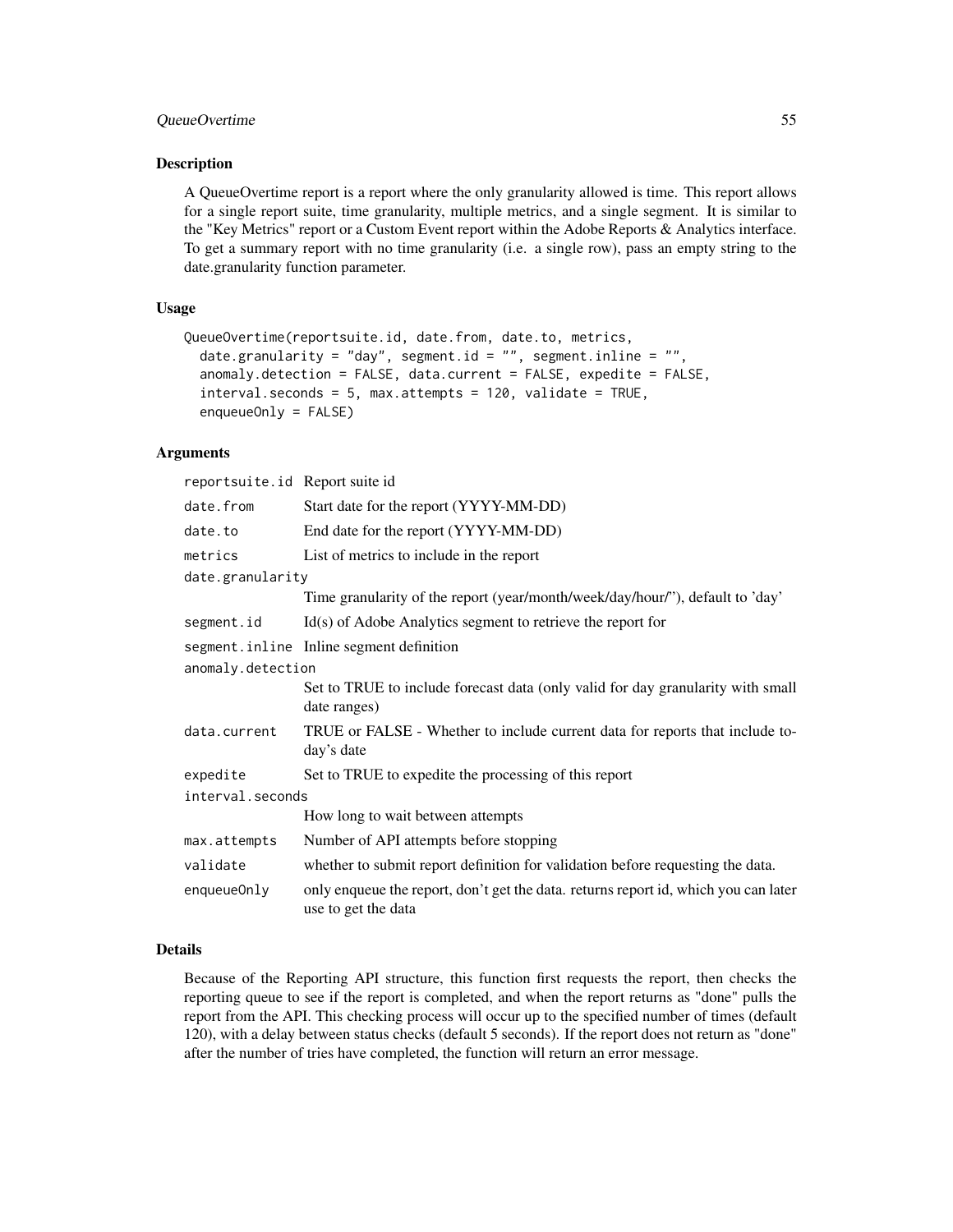#### <span id="page-55-0"></span>Value

Data frame

## Examples

## Not run:

```
overtime1 <- QueueOvertime("your_report_suite",
                           date.from = "2014-04-01",
                           date.to = "2014-04-20",
                           metrics = c("pageviews", "visits", "bounces"),
                           date.granularity = "day")
overtime2 <- QueueOvertime("your_report_suite",
                           date.from = "2014-04-01",
                           date.to = "2014-04-20",
                           metrics = c("pageviews", "visits", "bounces"),
                           date.granularity = "day",
                           segment.id = "5433e4e6e4b02df70be4ac63",
                           anomaly.detection = TRUE,
                           interval.seconds = 10,
                           max.attempts = 20)
overtime3 <- QueueOvertime("your_report_suite",
                           date.from = "2014-04-01",
                           date.to = "2014-04-20",
                           metrics = c("pageviews", "visits", "bounces"),
                           date.granularity = "")
enqueued.report.id <- QueueOvertime("your_report_suite",
                           date.from = "2014-04-01",
                           date.to = "2014-04-20",
                           metrics = c("pageviews", "visits", "bounces"),
                           date.granularity = "",
                           enqueueOnly=TRUE)
```
## End(Not run)

QueuePathing *Run a Pathing report*

#### Description

A QueuePathing Report is a report that shows how often visitors go from Page A to Page B to Page C on site.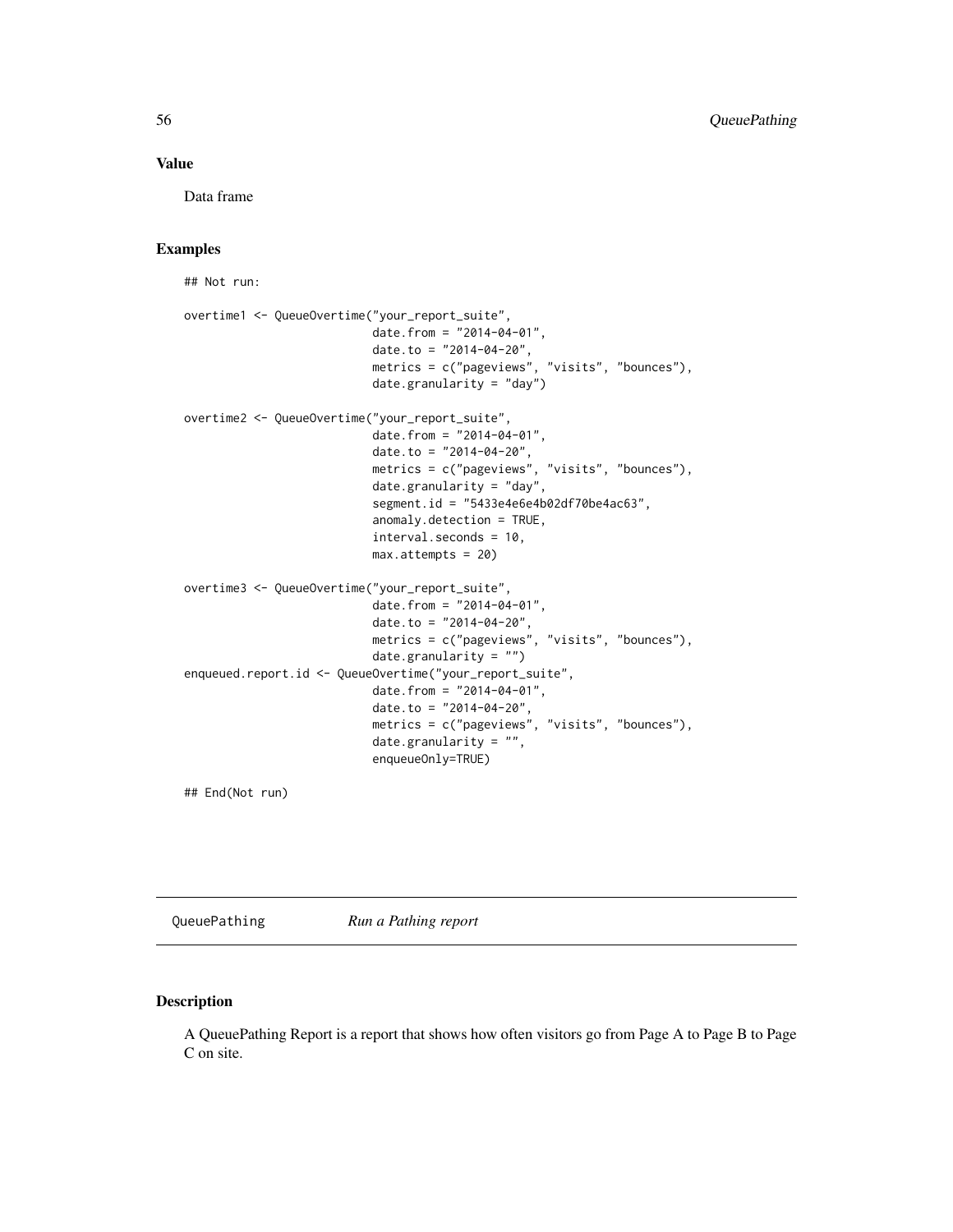# QueuePathing 57

## Usage

```
QueuePathing(reportsuite.id, date.from, date.to, metric, element, pattern,
  top = 1000, start = 1, segment.id = "", expedite = FALSE,
  interval.seconds = 5, max.attempts = 120, validate = TRUE,
  enqueueOnly = FALSE)
```
## Arguments

| reportsuite.id Report suite id |                                                                                                                                                                                                                                                                                                                                                                                                                     |
|--------------------------------|---------------------------------------------------------------------------------------------------------------------------------------------------------------------------------------------------------------------------------------------------------------------------------------------------------------------------------------------------------------------------------------------------------------------|
| date.from                      | Start date for the report (YYYY-MM-DD)                                                                                                                                                                                                                                                                                                                                                                              |
| date.to                        | End date for the report (YYYY-MM-DD)                                                                                                                                                                                                                                                                                                                                                                                |
| metric                         | Single metric to include in the report (usually 'pageviews')                                                                                                                                                                                                                                                                                                                                                        |
| element                        | Single pathed element (usually 'page')                                                                                                                                                                                                                                                                                                                                                                              |
| pattern                        | Character vector of items in the path (up to 3) use "::anything::" as a wildcard.<br>For example c("Home","::anything::","::anything::") will return all paths that<br>start with the home page, c("::anything::","Home","::anything::") will return the<br>previous and next pages from the home page, and c("::anything::","::anything::","Home")<br>will return the two previous pages leading to the home page. |
| top                            | Number of rows to return (defaults to 1000)                                                                                                                                                                                                                                                                                                                                                                         |
| start                          | Start row if you do not want to start at #1                                                                                                                                                                                                                                                                                                                                                                         |
| segment.id                     | $Id(s)$ of Adobe Analytics segment to retrieve the report for                                                                                                                                                                                                                                                                                                                                                       |
| expedite                       | Set to TRUE to expedite the processing of this report                                                                                                                                                                                                                                                                                                                                                               |
| interval.seconds               |                                                                                                                                                                                                                                                                                                                                                                                                                     |
|                                | How long to wait between attempts                                                                                                                                                                                                                                                                                                                                                                                   |
| max.attempts                   | Number of API attempts before stopping                                                                                                                                                                                                                                                                                                                                                                              |
| validate                       | whether to submit report definition for validation before requesting the data.                                                                                                                                                                                                                                                                                                                                      |
| enqueueOnly                    | only enqueue the report, don't get the data. returns report id, which you can later<br>use to get the data                                                                                                                                                                                                                                                                                                          |

## Details

Because of the Reporting API structure, this function first requests the report, then checks the reporting queue to see if the report is completed, and when the report returns as "done" pulls the report from the API. This checking process will occur up to the specified number of times (default 120), with a delay between status checks (default 5 seconds). If the report does not return as "done" after the number of tries have completed, the function will return an error message.

# Value

Data frame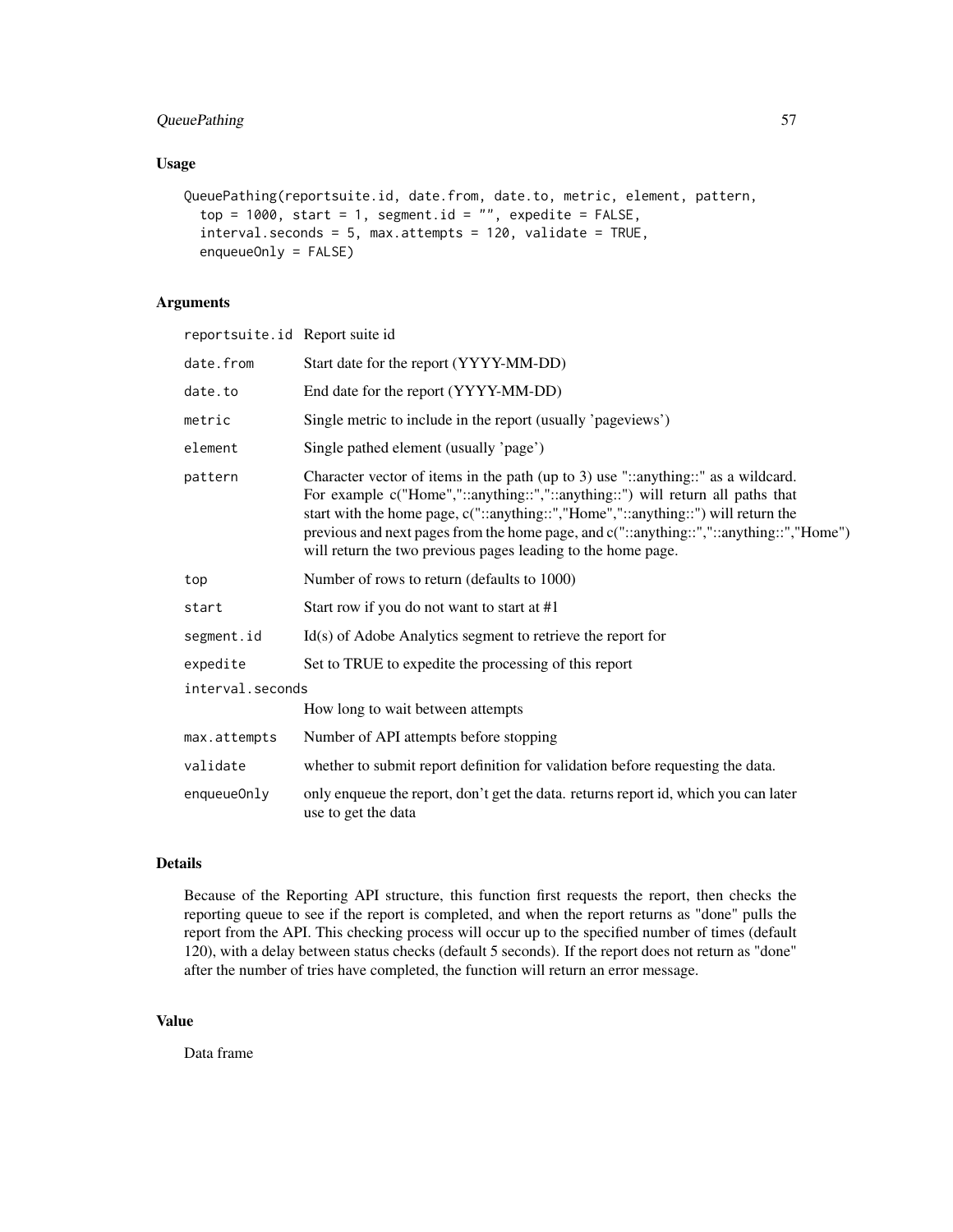#### Examples

```
## Not run:
pathpattern <- c("Home Page","::anything::","::anything::","::anything::")
queue_pathing_pages <- QueuePathing("your_report_suite",
                                     "2014-04-01",
                                     "2014-04-20",
                                     metric="pageviews",
                                     element="page",
                                     pathpattern
                                     )
enqueued.report.id <- QueuePathing("your_report_suite",
                                     "2014-04-01",
                                     "2014-04-20",
                                    metric="pageviews",
                                     element="page",
                                     pathpattern,
                                     enqueueOnly=TRUE
                                     )
## End(Not run)
```
QueueRanked *Run a Ranked Report*

#### Description

A QueueRanked report is a report that shows the ranking of values for one or more elements relative to a metric, aggregated over the time period selected.

## Usage

```
QueueRanked(reportsuite.id, date.from, date.to, metrics, elements, top = 10,
  start = 1, selected = c(), search = c(), search.type = "or",
  segment.id = ", segment.inline = ", classification = c(),
  data.current = FALSE, expedite = FALSE, interval.seconds = 5,
 max.attempts = 120, validate = TRUE, enqueueOnly = FALSE)
```
## Arguments

| reportsuite.id Report suite id |                                                                               |
|--------------------------------|-------------------------------------------------------------------------------|
| date.from                      | Start date for the report (YYYY-MM-DD)                                        |
| date.to                        | End date for the report (YYYY-MM-DD)                                          |
| metrics                        | List of metrics to include in the report                                      |
| elements                       | List of elements to include in the report                                     |
| top                            | List of numbers to limit the number of rows to include (top X). eg. $c(10,5)$ |

<span id="page-57-0"></span>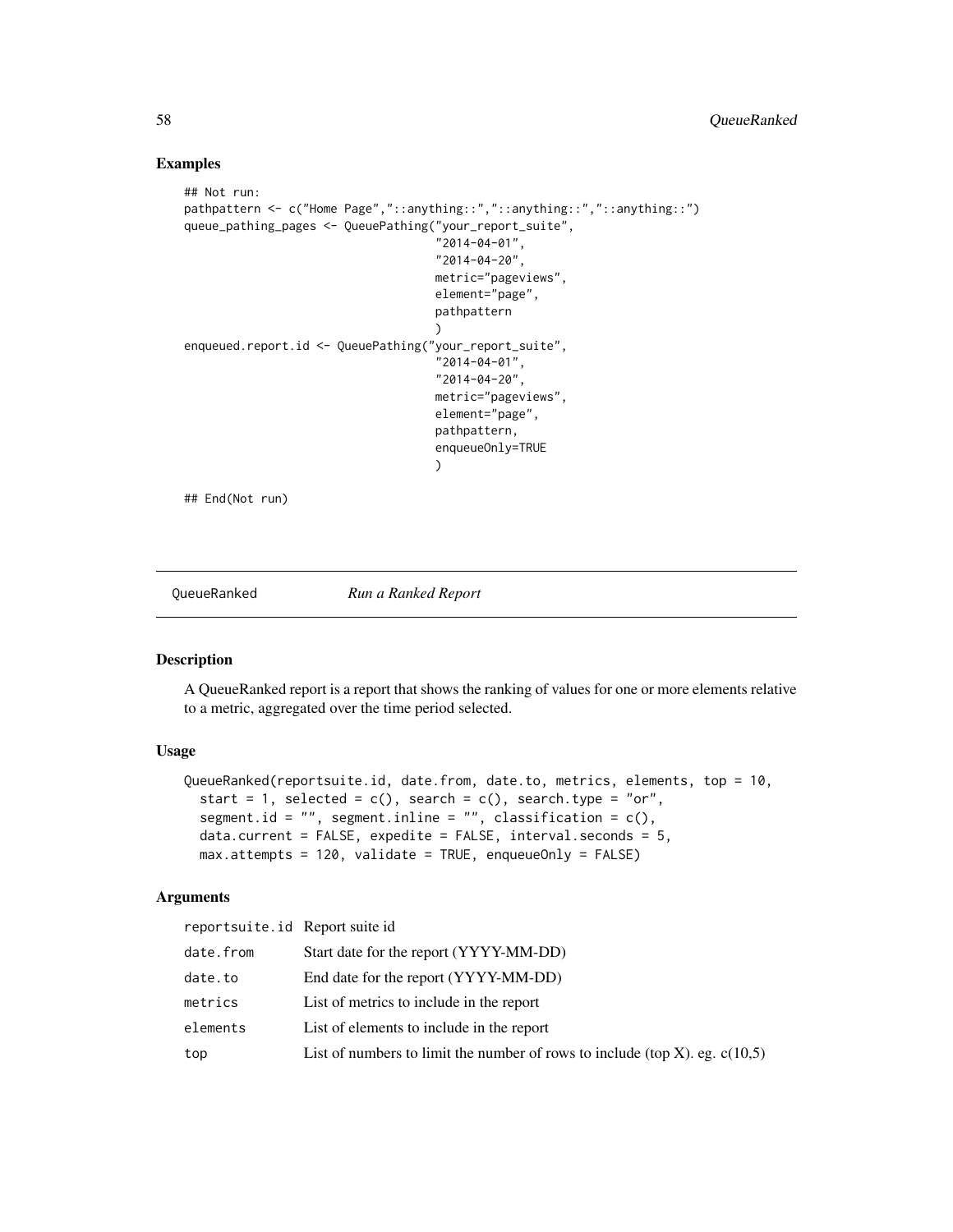#### QueueRanked 59

| start            | Start row if you do not want to start at $#1$ - only applies to the first element.                                                                                     |  |
|------------------|------------------------------------------------------------------------------------------------------------------------------------------------------------------------|--|
| selected         | List of specific items (of the first element) to include in the report - e.g. c("www:home","www:search","wy<br>this only works for the first element (API limitation). |  |
| search           | List of keywords for the first specified element - e.g. c("contact","about","shop").<br>search overrides anything specified using selected                             |  |
| search.type      | String specifying the search type: 'and', or, 'or' 'not' (defaults to 'or')                                                                                            |  |
| segment.id       | $Id(s)$ of Adobe Analytics segment to retrieve the report for                                                                                                          |  |
|                  | segment.inline Inline segment definition                                                                                                                               |  |
| classification   | SAINT classification to use in place of first element. Need to specify element<br>AND classification.                                                                  |  |
| data.current     | TRUE or FALSE - whether to include current data for reports that include to-<br>day's date                                                                             |  |
| expedite         | Set to TRUE to expedite the processing of this report                                                                                                                  |  |
| interval.seconds |                                                                                                                                                                        |  |
|                  | How long to wait between attempts                                                                                                                                      |  |
| max.attempts     | Number of API attempts before stopping                                                                                                                                 |  |
| validate         | whether to submit report definition for validation before requesting the data.                                                                                         |  |
| enqueueOnly      | only enqueue the report, don't get the data. returns report id, which you can later<br>use to get the data                                                             |  |

#### Details

The QueueRanked function returns a data frame equivalent to pulling a Ranked report in Adobe Reports & Analytics. Correlations & Sub-Relations are supported.

Because of the Reporting API structure, this function first requests the report, then checks the reporting queue to see if the report is completed, and when the report returns as "done" pulls the report from the API. This checking process will occur up to the specified number of times (default 120), with a delay between status checks (default 5 seconds). If the report does not return as "done" after the number of tries have completed, the function will return an error message.

Note: Because of the multiple argument types ("top" and "start" OR "selected"), keyword arguments are generally needed towards the end of the function call instead of just positional arguments.

#### Value

Data frame

## Examples

```
## Not run:
ranked1 <- QueueRanked("your_report_suite",
                       date.from = "2014-04-01",
                       date.to = "2014-04-20",
                       metrics = "pageviews",
                       elements = c("sitesection", "page")
                       )
```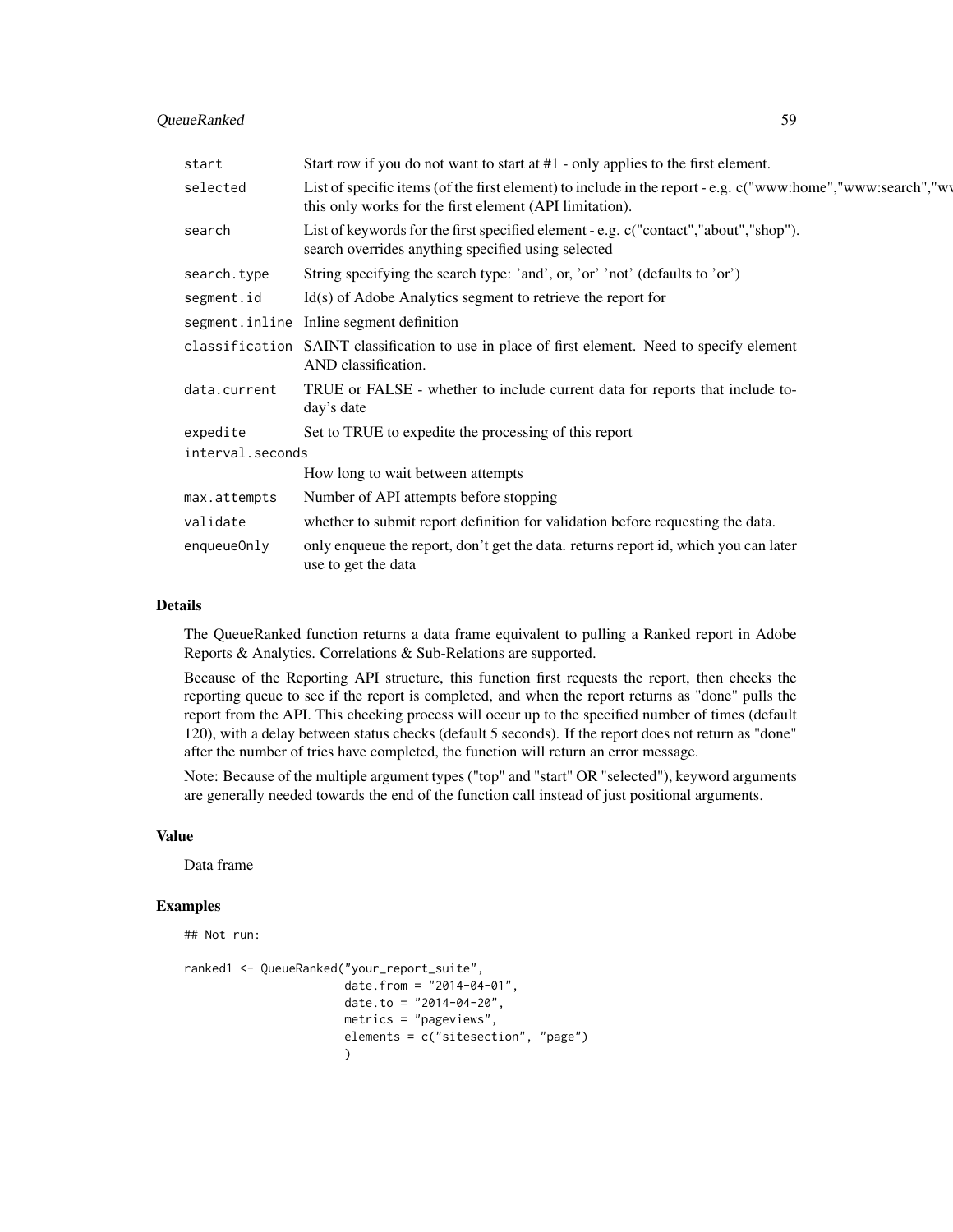```
ranked2 <- QueueRanked(
                       reportsuite.id = your_report_suite,
                       date.from = "2016-03-30",
                       date.to = "2016-03-30",
                       metrics = "orders",
                       elements = "product",
                       classification = "Product Group"
                       )
enqueued.report.id <- QueueRanked(
                       reportsuite.id = your_report_suite,
                       date.from = "2016-03-30",
                       date.to = "2016-03-30",metrics = "orders",
                       elements = "product",
                       classification = "Product Group",
                       enqueueOnly = TRUE
                       \lambda## End(Not run)
```
QueueSummary *Run a Summary Report*

#### Description

A QueueSummary report is a summary report of metrics for one or more report suites for a given time period. Time period in the date parameter can be specified as year only ("2015"), year-month ("2015-04") or year-month-day ("2015-04-20"); alternatively, date.to and date.from are available for custom date ranges.

#### Usage

```
QueueSummary(reportsuite.ids, date = "", metrics, interval.seconds = 5,
 max.attempts = 120, validate = TRUE, date.from = "", date.to = "",
  enqueueOnly = FALSE)
```
#### Arguments

reportsuite.ids

|                  | Report suite ids                                                               |
|------------------|--------------------------------------------------------------------------------|
| date             | Time period for the report (see Description)                                   |
| metrics          | List of metrics to include in the report                                       |
| interval.seconds |                                                                                |
|                  | How long to wait between attempts                                              |
| max.attempts     | Number of API attempts before stopping                                         |
| validate         | whether to submit report definition for validation before requesting the data. |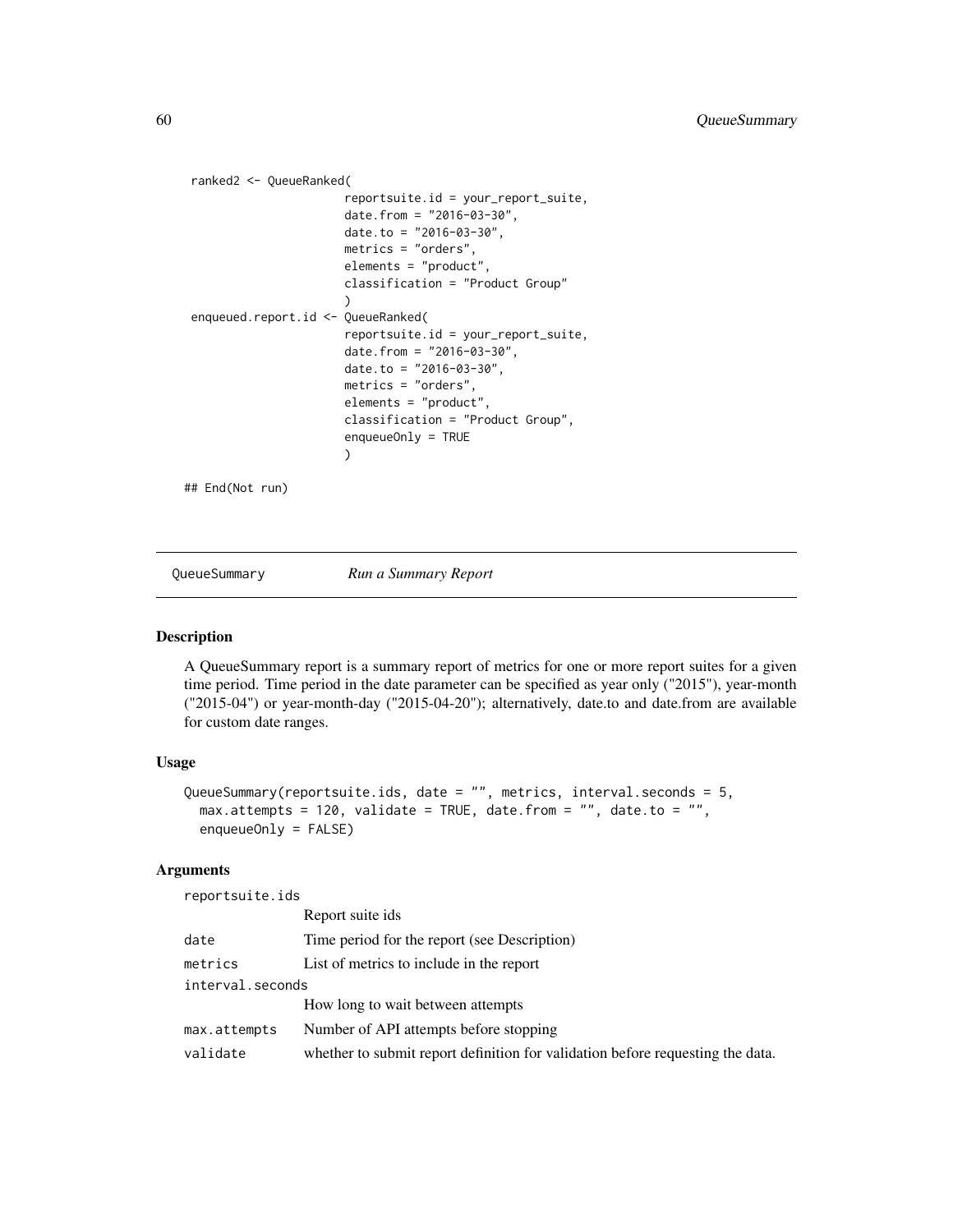<span id="page-60-0"></span>

| date.from   | Start date for the report (YYYY-MM-DD)                                                                     |
|-------------|------------------------------------------------------------------------------------------------------------|
| date.to     | End date for the report (YYYY-MM-DD)                                                                       |
| enqueueOnly | only enqueue the report, don't get the data. returns report id, which you can later<br>use to get the data |

## Details

The QueueSummary function returns a data frame containing a metric summary for the time period selected.

Because of the Reporting API structure, this function first requests the report, then checks the reporting queue to see if the report is completed, and when the report returns as "done" pulls the report from the API. This checking process will occur up to the specified number of times (default 120), with a delay between status checks (default 5 seconds). If the report does not return as "done" after the number of tries have completed, the function will return an error message.

#### Value

Data frame

#### Examples

## Not run:

```
aa <- QueueSummary("zwitchdev", "2015", c("pageviews", "visits"))
bb <- QueueSummary("zwitchdev", "", c("pageviews", "visits"),
                  date.from = "2016-01-01", date.to="2016-01-15")
enqueued.reprot.id <- QueueSummary("zwitchdev", "", c("pageviews", "visits"),
                   date.from = "2016-01-01", date.to="2016-01-15",
                   enqueueOnly=TRUE)
```
## End(Not run)

QueueTrended *Run a Trended Report*

#### Description

A QueueTrended report is a report where a single metric is retrieved, broken down by an element such as page, eVar, prop, etc. and with a time component. Within the 'element' list, either the "Top X" number of elements can be received or you can specify the specific elements you are interested in (such as 3 specific page names).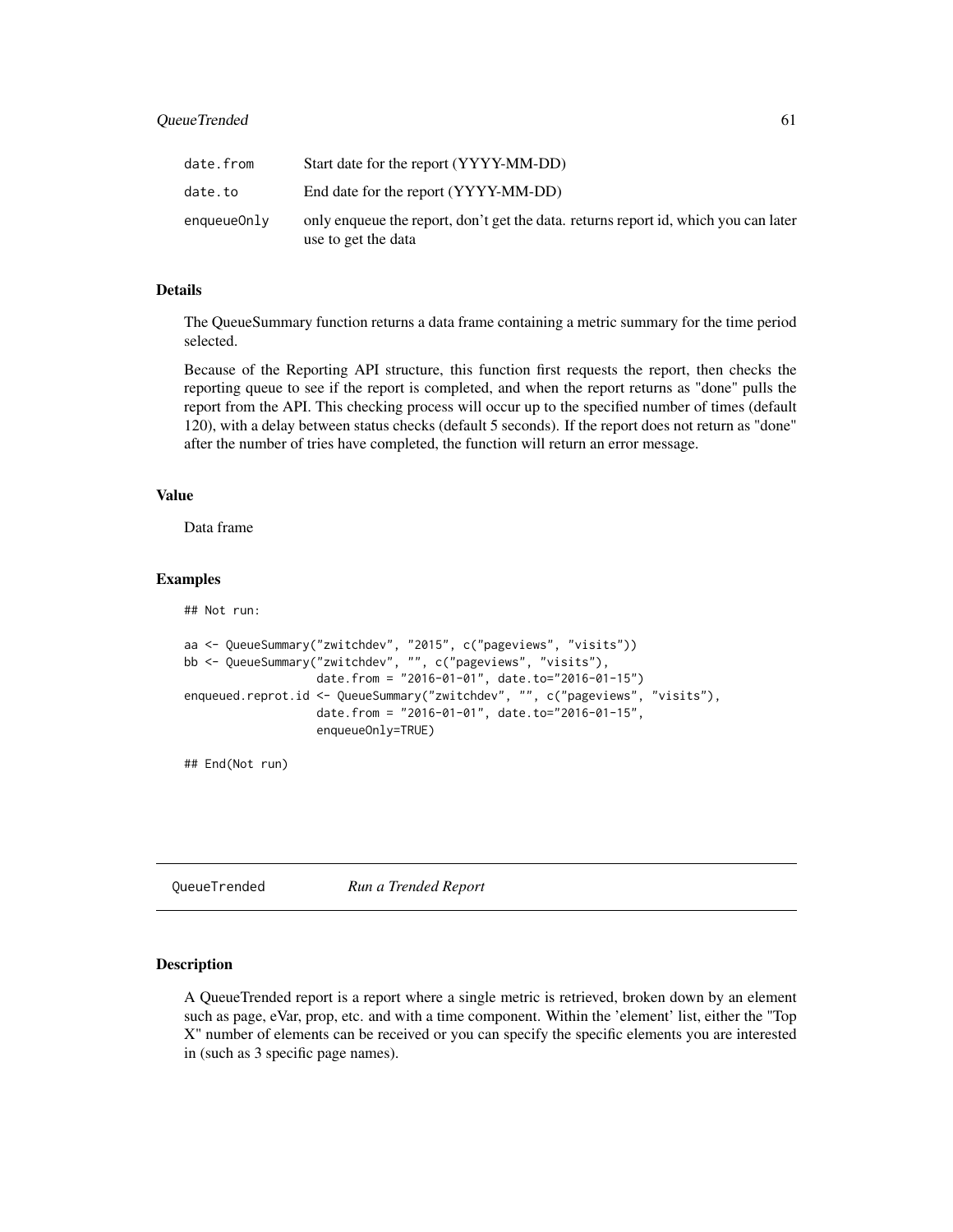# Usage

```
QueueTrended(reportsuite.id, date.from, date.to, metrics, elements, top = 0,
  start = 0, selected = c(), search = c(), search.type = "or",
 date.granularity = "day", segment.id = "", segment.inline = "",
 classification = character(0), anomaly.detection = FALSE,
 data.current = FALSE, expedite = FALSE, interval.seconds = 5,
 max.attempts = 120, validate = TRUE, enqueueOnly = FALSE)
```
# Arguments

| reportsuite.id Report suite id |                                                                                                                                            |  |
|--------------------------------|--------------------------------------------------------------------------------------------------------------------------------------------|--|
| date.from                      | Start date for the report (YYYY-MM-DD)                                                                                                     |  |
| date.to                        | End date for the report (YYYY-MM-DD)                                                                                                       |  |
| metrics                        | List of metrics to include in the report                                                                                                   |  |
| elements                       | List of elements to include in the report                                                                                                  |  |
| top                            | List of numbers to limit the number of rows to include (top X). eg. $c(10,5)$                                                              |  |
| start                          | Start row if you do not want to start at #1                                                                                                |  |
| selected                       | List of specific items (of the first element) to include in the report - e.g. c("www:home","www:search","wy                                |  |
| search                         | List of keywords for the first specified element - e.g. c("contact","about","shop").<br>search overrides anything specified using selected |  |
| search.type                    | String specifying the search type: 'and', or, 'or' 'not' (defaults to 'or')                                                                |  |
| date.granularity               |                                                                                                                                            |  |
|                                | Time granularity of the report (year/month/week/day/hour), default to 'day'                                                                |  |
| segment.id                     | $Id(s)$ of Adobe Analytics segment to retrieve the report for                                                                              |  |
|                                | segment.inline Inline segment definition                                                                                                   |  |
|                                | classification SAINT classification to use in place of first element. Need to specify element<br>AND classification.                       |  |
| anomaly.detection              |                                                                                                                                            |  |
|                                | Set to TRUE to include forecast data (only valid for day granularity with small<br>date ranges)                                            |  |
| data.current                   | TRUE or FALSE - whether to include current data for reports that include to-<br>day's date                                                 |  |
| expedite                       | Set to TRUE to expedite the processing of this report                                                                                      |  |
| interval.seconds               |                                                                                                                                            |  |
|                                | How long to wait between attempts                                                                                                          |  |
| max.attempts                   | Number of API attempts before stopping                                                                                                     |  |
| validate                       | whether to submit report definition for validation before requesting the data.                                                             |  |
| enqueueOnly                    | only enqueue the report, don't get the data. returns report id, which you can later<br>use to get the data                                 |  |
|                                |                                                                                                                                            |  |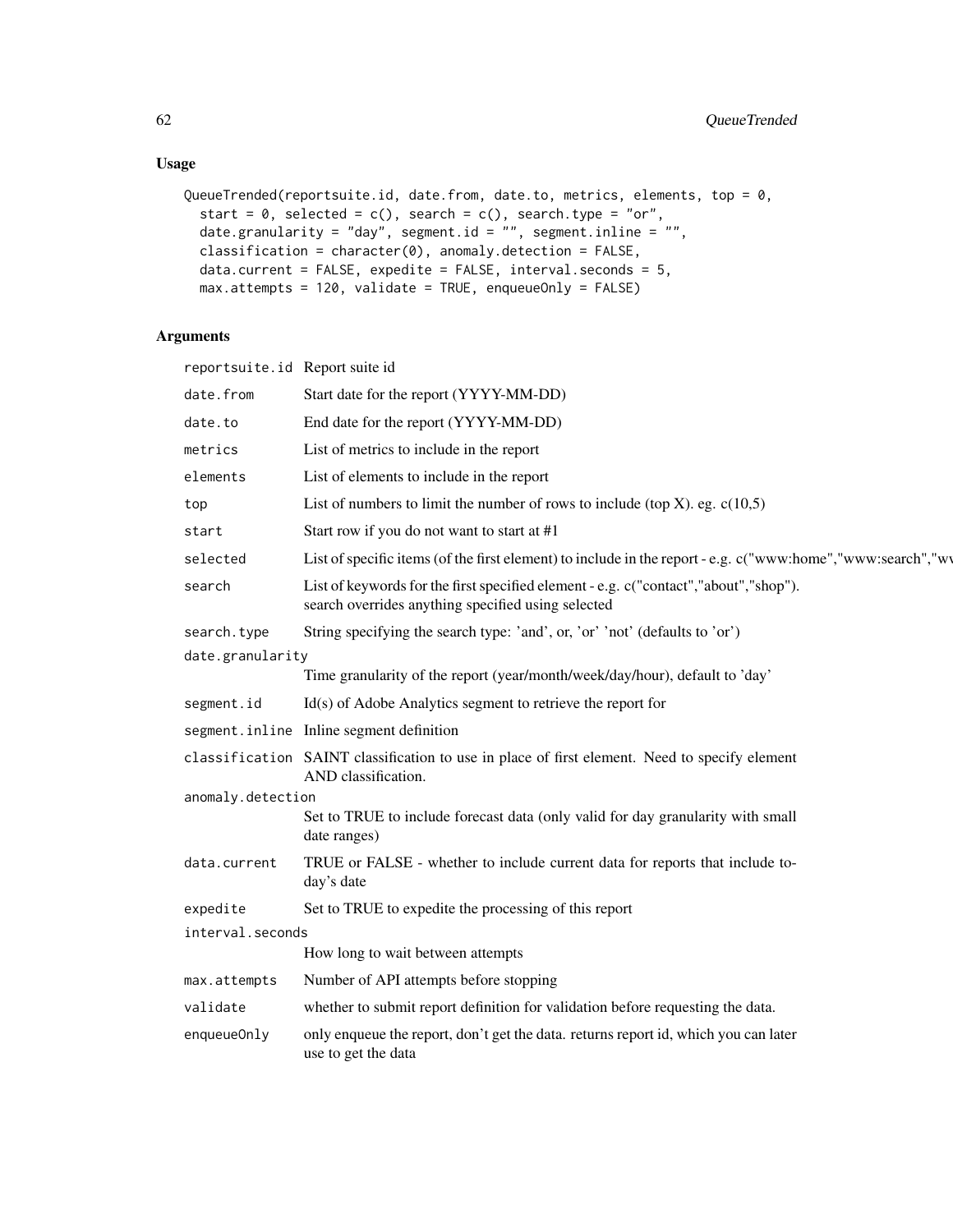#### <span id="page-62-0"></span>RSiteCatalyst 63

#### Details

The QueueTrended report is analogous to pulling a "trended" report within Adobe Reports & Analytics, but without the limitation of only 5 elements as in the Adobe Reports & Analytics interface.

Because of the Reporting API structure, this function first requests the report, then checks the reporting queue to see if the report is completed, and when the report returns as "done" pulls the report from the API. This checking process will occur up to the specified number of times (default 120), with a delay between status checks (default 5 seconds). If the report does not return as "done" after the number of tries have completed, the function will return an error message.

Note: Because of the multiple argument type ("top" and "start" OR "selected"), keyword arguments are generally needed towards the end of the function call instead of just positional arguments.

#### Value

Data frame or report id, if enqueueOnly is TRUE

#### Examples

```
## Not run:
report.data <- QueueTrended("your_report_suite",
                             "2014-01-01",
                            "2014-01-07",
                            c("visits","uniquevisitors","pageviews","event10"),
                            c("page","geoCountry","geoCity")
                            )
```
## End(Not run)

RSiteCatalyst *R Client for Adobe Analytics API V1.4*

#### **Description**

This package contains an "analyst's toolbox" of functions for accessing the Adobe Analytics Reporting API v1.4. These functions allow the user to authenticate, get metadata about report suites (eVars, props, events, segments, etc.), and create reports using Adobe Analytics data.

This package is not intended for Adobe Analytics administration.

#### Details

Package: RSiteCatalyst Type: Package Version: 1.4.15 Date: 2018-04-21 License: MIT + file LICENSE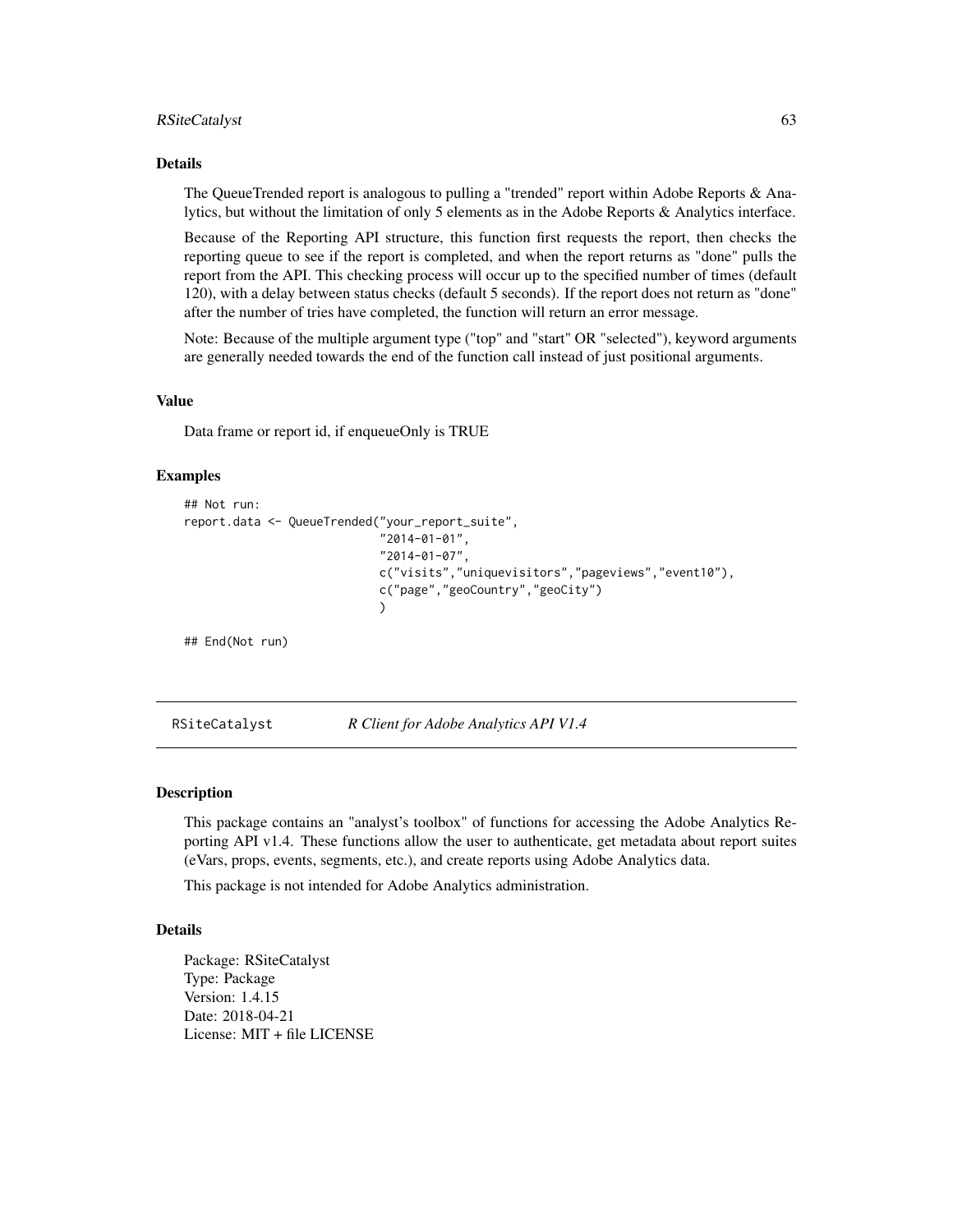#### Author(s)

Willem Paling, Randy Zwitch, Jowanza Joseph

#### References

Official Adobe Analytics API documentation: https://marketing.adobe.com/developer/en\_US/documentation For support & bugs: https://github.com/randyzwitch/RSiteCatalyst

<span id="page-63-1"></span>SaveRealTimeSettings *Save Configuration for Real-Time Report*

## Description

Sets the metrics and elements (dimensions) on which you want real time reports enabled via list objects created by BuildRealTimeReportStructure. Realtime configuration changes take 15 minutes to be reflected in reports.

#### Usage

```
SaveRealTimeSettings(reportsuite.ids = "", report1 = list(),
  report2 = list(), report3 = list())
```
#### **Arguments**

reportsuite.ids

|         | Report Suite ID    |
|---------|--------------------|
| report1 | Real Time Report 1 |
| report2 | Real Time Report 2 |
| report3 | Real Time Report 3 |

#### Details

SaveRealTimeSettings should be called each time you want to modify the structure of your real-time reports. If you are unsure of your current setup of your real-time reports, use GetRealTimeSettings to find out your current setup.

WARNING: This function allows you to change the settings in your Adobe Analytics UI for all users, so be sure this is what you want to do. Additionally, submitting this function with only one report will mean other reports are deleted, you're NOT just changing a single report.

NOTE: If the ui\_report parameter is set to false, you must save at least one element and one metric or the configuration will be invalid, even though an error does not occur. If the ui\_report parameter is set to true, you must save three elements and one metric or you will receive an error.

Changes can take up to 15 minutes to be reflected.

<span id="page-63-0"></span>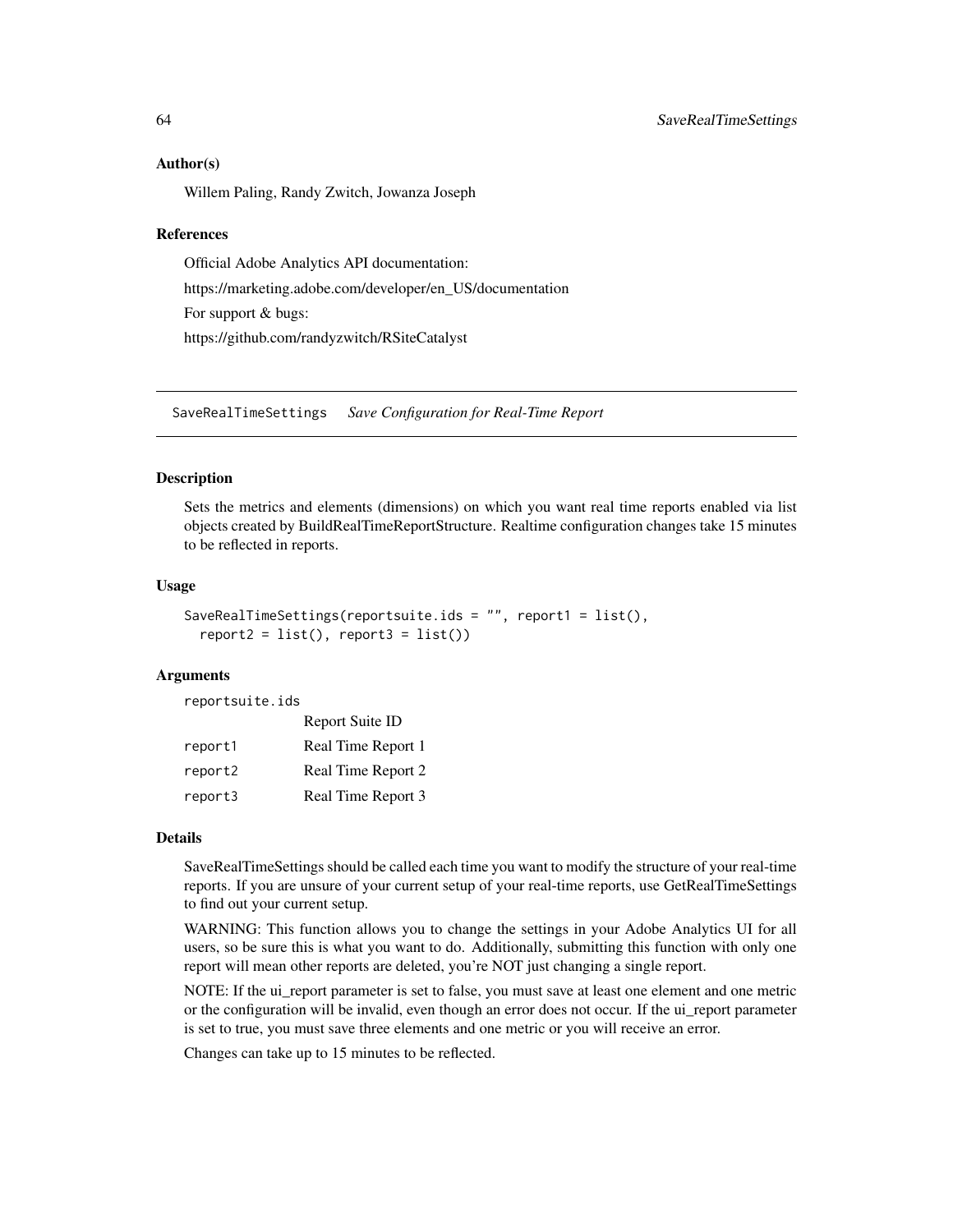#### <span id="page-64-0"></span> $SCA$ uth 65

# Value

Message returned to console

#### See Also

[GetRealTimeSettings](#page-36-1)

[BuildRealTimeReportStructure](#page-3-1)

## Examples

## Not run:

```
saverealtime <- SaveRealTimeSettings("your-report-suite", report1, report2, report3)
```
## End(Not run)

SCAuth *Store Credentials for the Adobe Analytics API*

# Description

SCAuth

#### Usage

```
SCAuth(key, secret, company = "", token.file = "", auth.method = "legacy",
 debug.mode = FALSE, endpoint = "", locale = "en_US")
```
## Arguments

| key         | Client id from your app in the Adobe Marketing cloud Dev Center OR if you are<br>using auth.method='legacy', then this is the API username (username:company)                                        |
|-------------|------------------------------------------------------------------------------------------------------------------------------------------------------------------------------------------------------|
| secret      | Secret from your app in the Adobe Marketing cloud Dev Center OR if you are<br>using auth.method='legacy', then this is the API shared secret                                                         |
| company     | Your company (only required if using OAUTH2 AUTH method)                                                                                                                                             |
| token.file  | If you would like to save your OAUTH token and other auth details for use in<br>future sessions, specify a file here. The method checks for the existence of the<br>file and uses that if available. |
| auth.method | Defaults to legacy, can be set to 'OAUTH2' to use the newer OAUTH method.                                                                                                                            |
| debug.mode  | Set global debug mode                                                                                                                                                                                |
| endpoint    | Set Adobe Analytics API endpoint rather than let RSiteCatalyst decide (not rec-<br>ommended)                                                                                                         |
| locale      | Set encoding for reports (defaults to en_US)                                                                                                                                                         |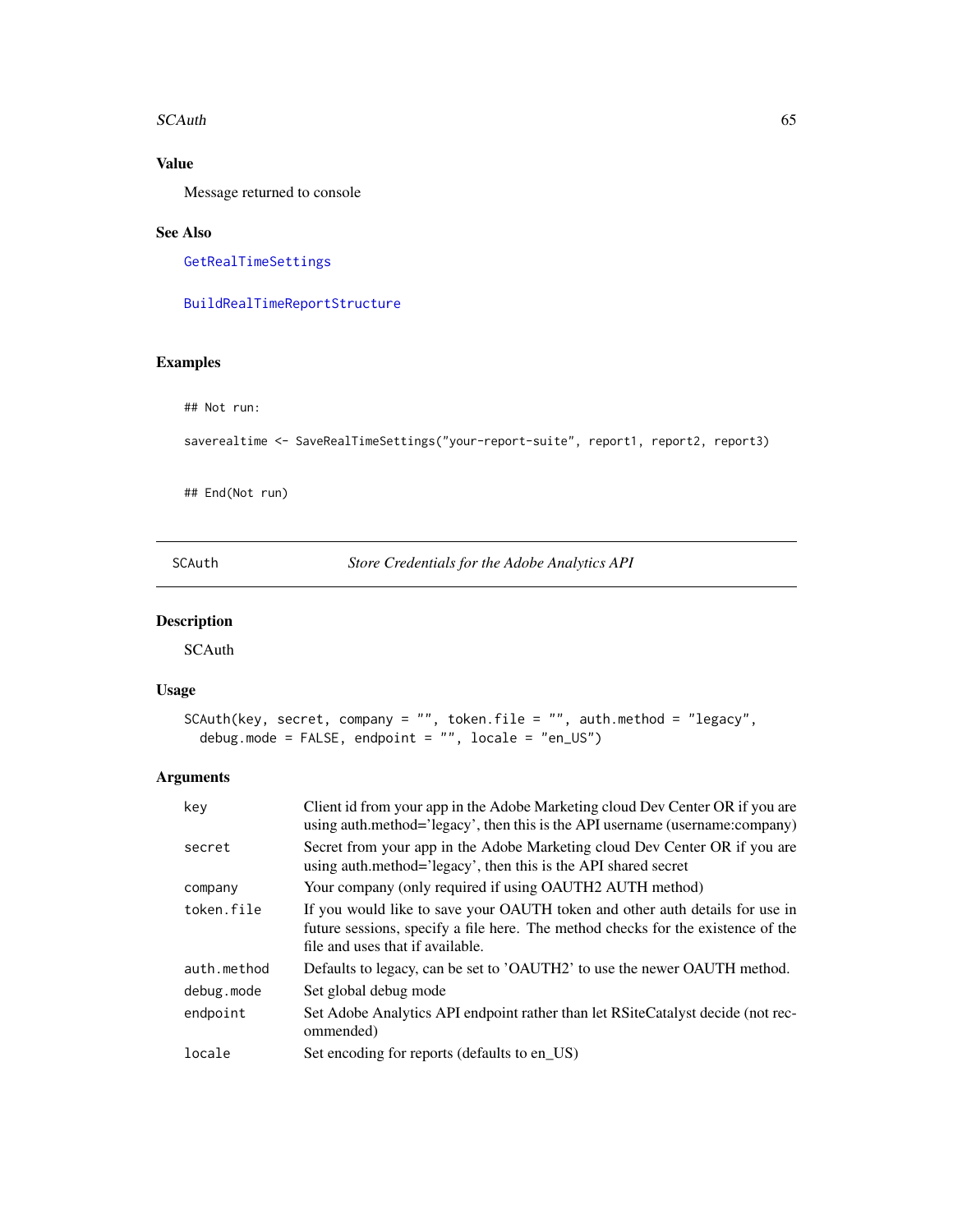## Details

Authorise and store credentials for the Adobe Analytics API

#### Value

Global credentials list 'SC.Credentials' in AdobeAnalytics (hidden) environment

# References

The list of locale values can be obtained from the Adobe Analytics documentation:

https://marketing.adobe.com/developer/documentation/analytics-reporting-1-4/r-reportdescriptionlocale

#### Examples

```
## Not run:
#Legacy authentication
SCAuth("key", "secret")
```
## End(Not run)

SubmitJsonQueueReport *Create Queue Report from JSON*

#### Description

Generic interface to validate, queue and retrieve a report from the API

#### Usage

```
SubmitJsonQueueReport(report.description, interval.seconds = 5,
 max.attempts = 120, validate = TRUE, enqueueOnly = FALSE,
 format = "json")
```
# Arguments

report.description

JSON report description

interval.seconds

|              | How long to wait between attempts                                                                          |
|--------------|------------------------------------------------------------------------------------------------------------|
| max.attempts | Number of API attempts before stopping                                                                     |
| validate     | whether to submit report definition for validation before requesting the data.                             |
| enqueueOnly  | only enqueue the report, don't get the data. returns report id, which you can later<br>use to get the data |
| format       | "csv" or "json"                                                                                            |

<span id="page-65-0"></span>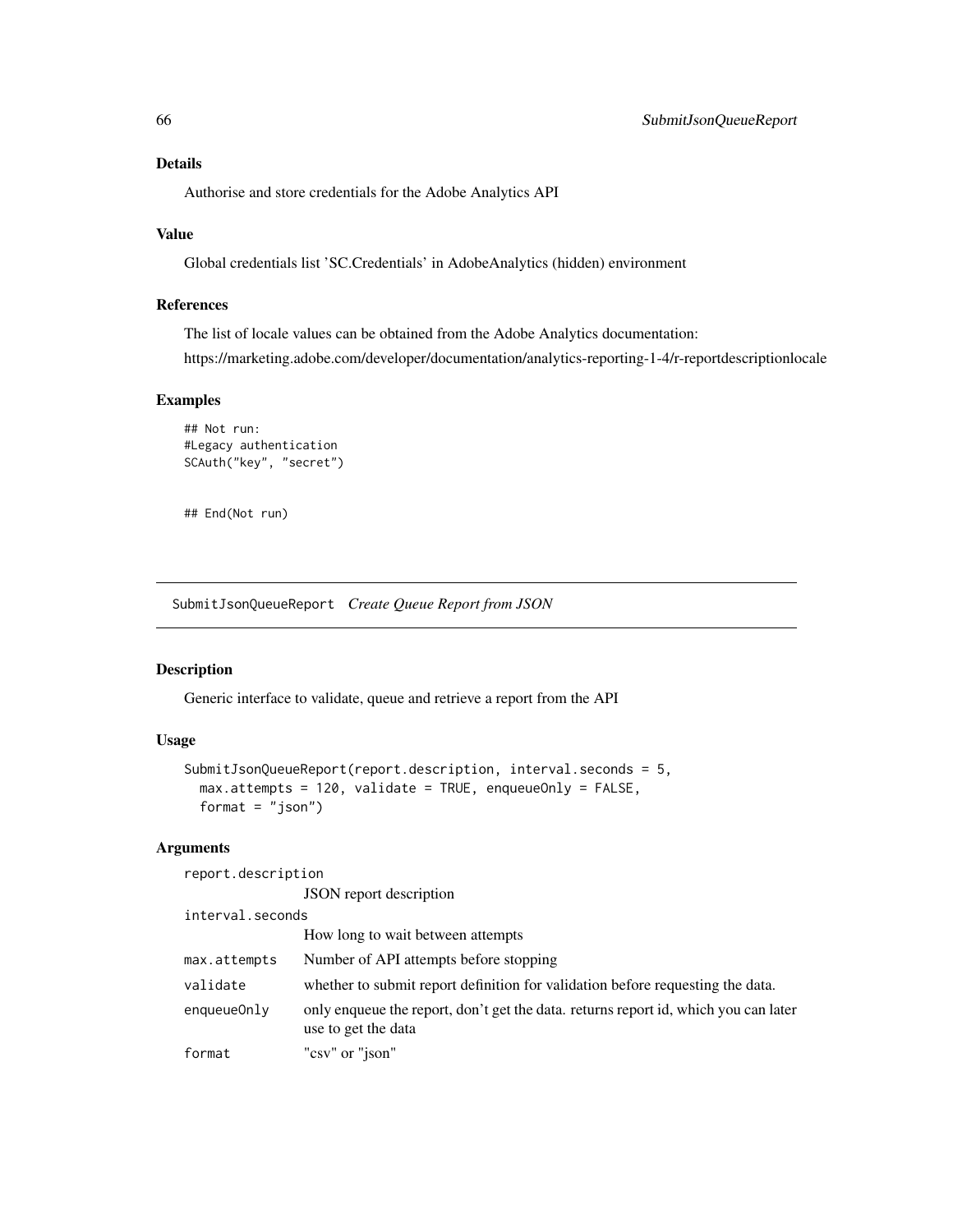## <span id="page-66-0"></span>ViewProcessingRules 67

# Details

This is a function for advanced users, for the case where a user feels that submitting a JSON request would be easier than using one of the pre-defined functions from RSiteCatalyst

## Value

Data frame or report id, if enqueueOnly is TRUE

## Examples

```
## Not run:
```
custom\_report <- SubmitJsonQueueReport('valid Adobe Analytics API JSON string')

## End(Not run)

ViewProcessingRules *View Processing Rules*

# Description

Get Processing Rules with title and actions.

# Usage

ViewProcessingRules(reportsuite.ids)

#### Arguments

reportsuite.ids

Report suite id (or list of report suite ids)

#### Details

This function requires having a character vector with one or more valid Report Suites specified.

# Value

Data frame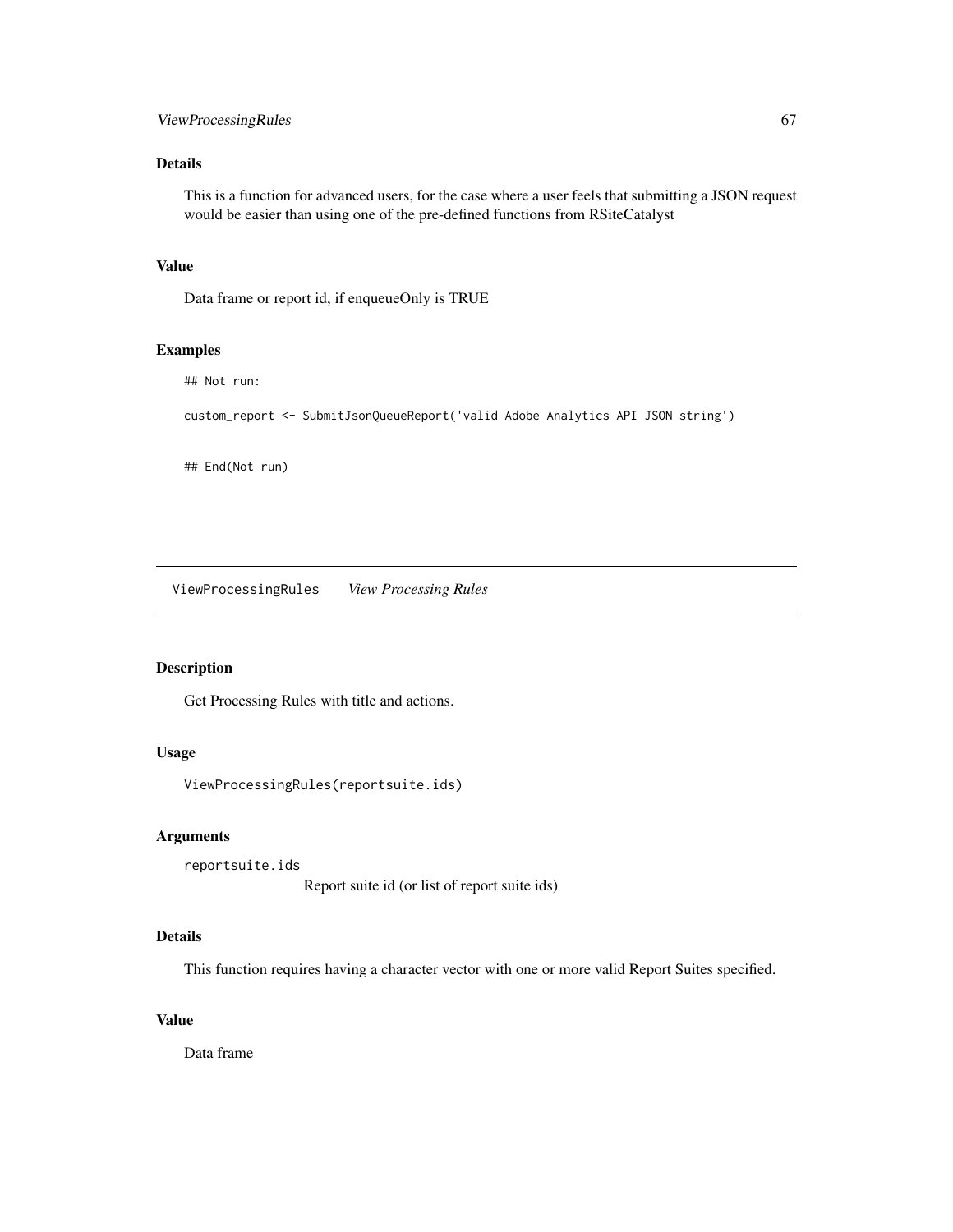# Examples

## Not run:

```
pr <- ViewProcessingRules("your-report-suite")
pr <- ViewProcessingRules(c("your-report-suite", "your-report-suite2"))
```
## End(Not run)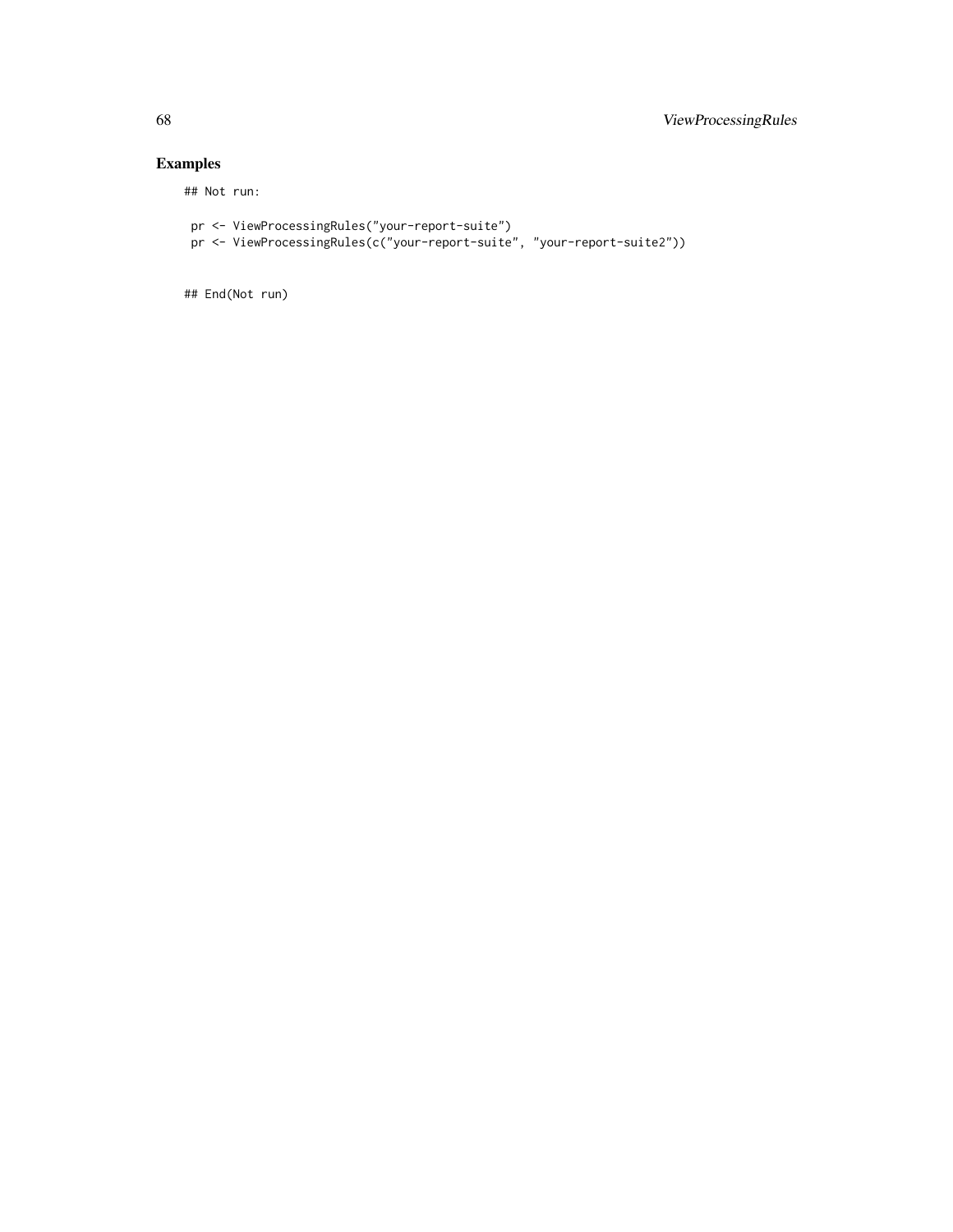# <span id="page-68-0"></span>**Index**

∗Topic BuildRealTimeReportStructure BuildRealTimeReportStructure, [4](#page-3-0) ∗Topic GetRealTimeSettings GetRealTimeSettings, [37](#page-36-0) ∗Topic SaveRealTimeSettings SaveRealTimeSettings, [64](#page-63-0)

BuildClassificationValueSegment, [3](#page-2-0) BuildRealTimeReportStructure, [4,](#page-3-0) *[65](#page-64-0)*

CancelReport, [5](#page-4-0)

GetActivation, [6](#page-5-0) GetAxleStartDate, [7](#page-6-0) GetBaseCurrency, [7](#page-6-0) GetBaseURL, [8](#page-7-0) GetBookmarks, [9](#page-8-0) GetCalculatedMetrics, [9](#page-8-0) GetClassifications, [10](#page-9-0) GetClickMapReporting, [11](#page-10-0) GetCustomCalendar, [12](#page-11-0) GetDashboards, [12](#page-11-0) GetDataWarehouseDisplay, [13](#page-12-0) GetDefaultPage, [14](#page-13-0) GetDiscoverEnabled, [15](#page-14-0) GetEcommerce, [15](#page-14-0) GetElements, [16](#page-15-0) GetEvars, [17](#page-16-0) GetFeed, [18](#page-17-0) GetFeeds, [18](#page-17-0) GetFunctions, [19](#page-18-0) GetGeoSegmentation, [20](#page-19-0) GetGroup, [21](#page-20-0) GetGroups, [21](#page-20-0) GetInternalURLFilters, [22](#page-21-0) GetIPAddressExclusions, [23](#page-22-0) GetIPObfuscation, [24](#page-23-0) GetKeyVisitors, [24](#page-23-0) GetListVariables, [25](#page-24-0)

GetLocalization, [26](#page-25-0) GetLogin, [26](#page-25-0) GetLogins, [27](#page-26-0) GetMarketingChannelExpiration, [28](#page-27-0) GetMarketingChannelRules, [28](#page-27-0) GetMarketingChannels, [29](#page-28-0) GetMetrics, [30](#page-29-0) GetMobileAppReporting, [31](#page-30-0) GetPaidSearchDetection, [32](#page-31-0) GetPermanentTraffic, [32](#page-31-0) GetPreviousServerCalls, [33](#page-32-0) GetPrivacySettings, [34](#page-33-0) GetProps, [35](#page-34-0) GetQueue, [35](#page-34-0) GetRealTimeReport, [36](#page-35-0) GetRealTimeSettings, *[5](#page-4-0)*, [37,](#page-36-0) *[65](#page-64-0)* GetReport, [38](#page-37-0) GetReportDescription, [39](#page-38-0) GetReportsByIds, [40](#page-39-0) GetReportSuiteGroups, [41](#page-40-0) GetReportSuites, [41](#page-40-0) GetScheduledSpike, [42](#page-41-0) GetSegments, [43](#page-42-0) GetSiteTitle, [43](#page-42-0) GetSuccessEvents, [44](#page-43-0) GetTemplate, [45](#page-44-0) GetTimeStampEnabled, [46](#page-45-0) GetTimeZone, [46](#page-45-0) GetTrackingServer, [47](#page-46-0) GetTransactionEnabled, [48](#page-47-0) GetUniqueVisitorVariable, [48](#page-47-0) GetVersionAccess, [49](#page-48-0) GetVideoSettings, [50](#page-49-0) GetVirtualReportSuiteSettings, [50](#page-49-0)

QueueDataWarehouse, [51](#page-50-0) QueueFallout, [53](#page-52-0) QueueOvertime, [54](#page-53-0) QueuePathing, [56](#page-55-0) QueueRanked, [58](#page-57-0)